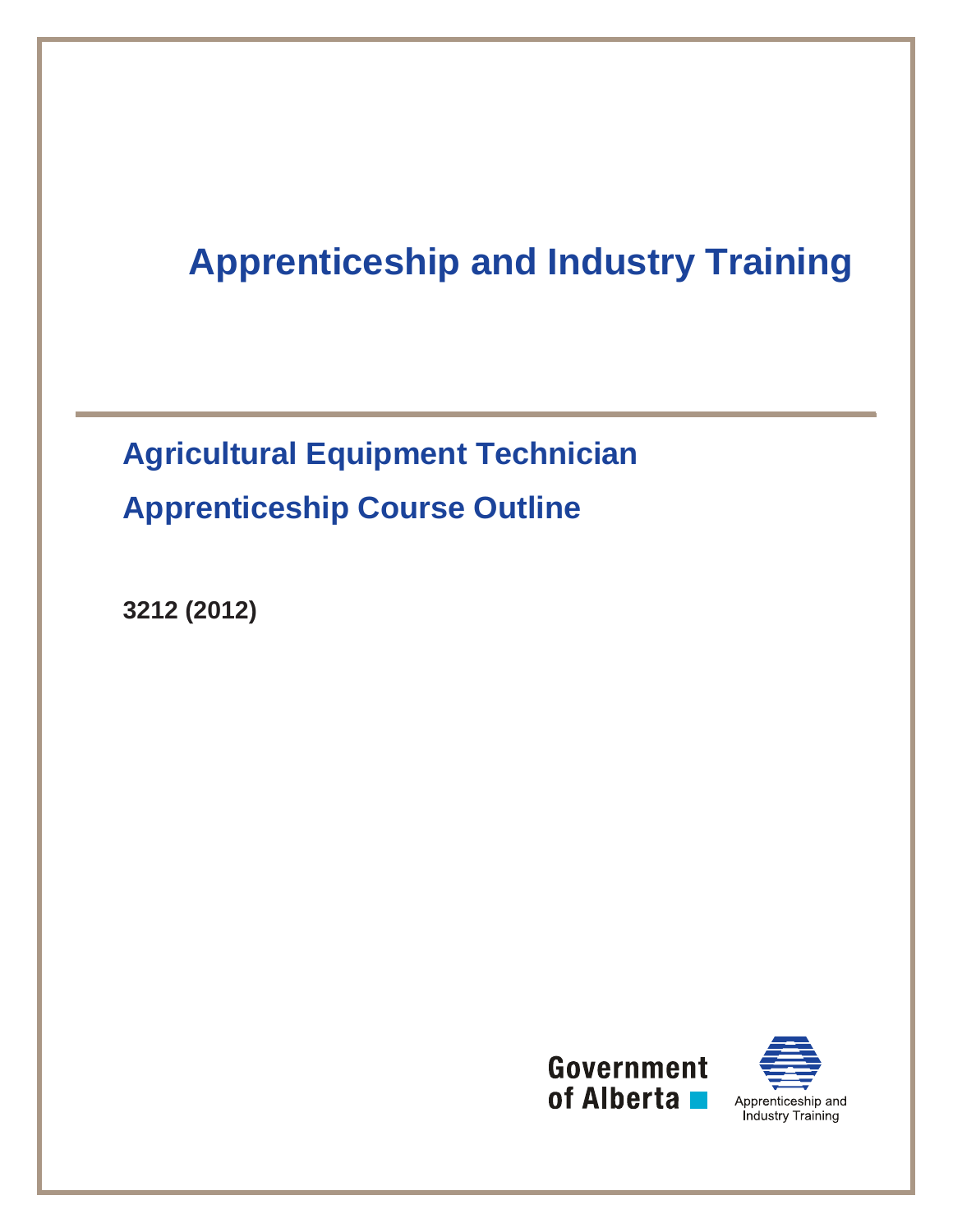#### ALBERTA ADVANCED EDUCATION AND TECHNOLOGY CATALOGUING IN PUBLICATION DATA

Alberta. Alberta Advanced Education and Technology. Apprenticeship and Industry Training. Agricultural equipment technician : apprenticeship course outline.

ISBN 978-0-7785-9901-2 (Online)

Available online: http://www.tradesecrets.gov.ab.ca

1. Agricultural machinery – Maintenance and repair – Vocational guidance – Alberta.

2. Apprentices – Alberta. 3. Apprenticeship programs – Alberta. 4. Occupational training – Alberta.

I. Title. II. Series: Apprenticeship and industry training.

HD4885.C2.A27 A333 2012 373.27

#### ALL RIGHTS RESERVED:

© 2012, Her Majesty the Queen in right of the Province of Alberta, as represented by the Minister of Advanced Education and Technology, 10th floor, Commerce Place, Edmonton, Alberta, Canada, T5J 4L5. All rights reserved. No part of this material may be reproduced in any form or by any means, without the prior written consent of the Minister of Advanced Education and Technology Province of Alberta, Canada.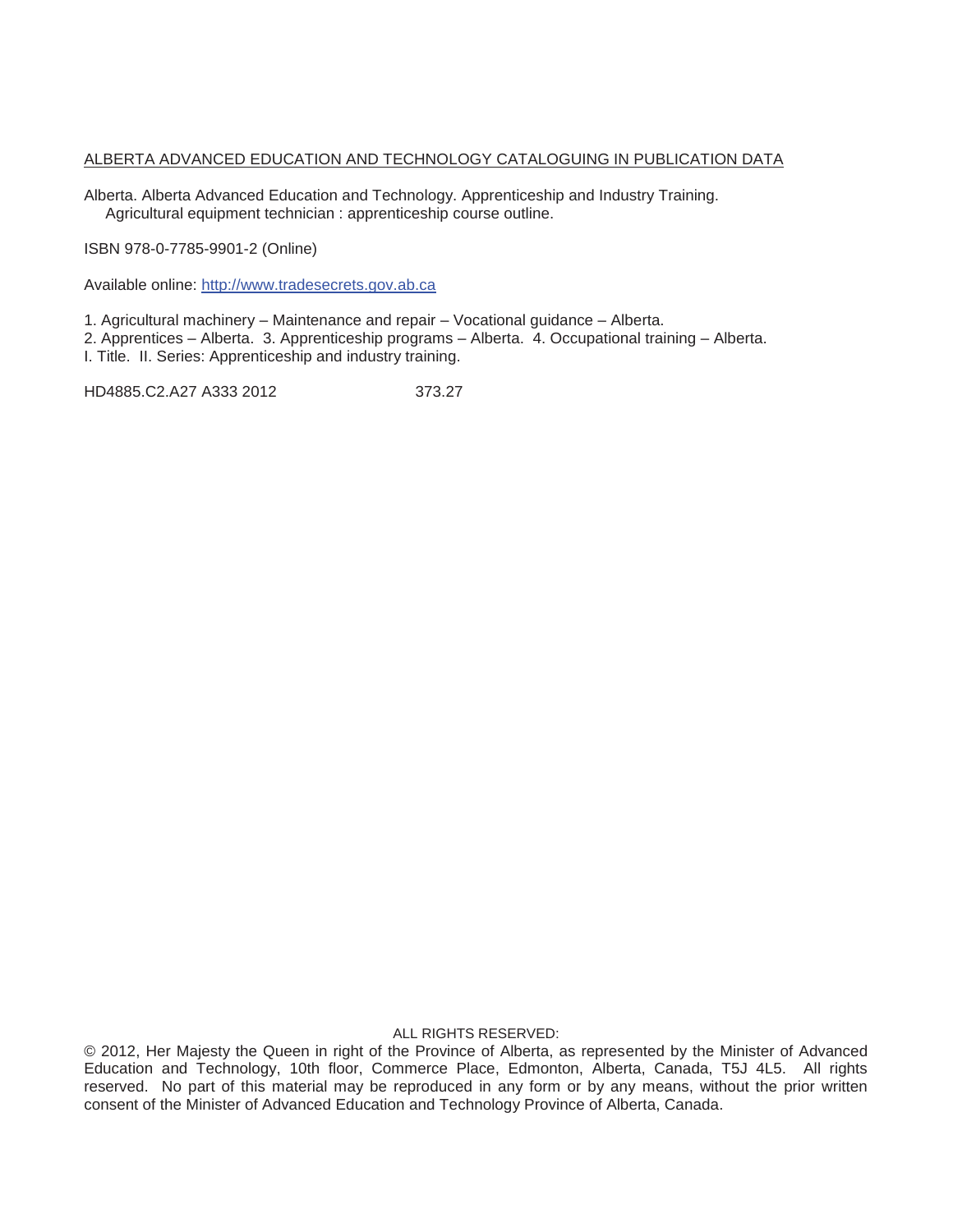## **Agricultural Equipment Technician<br>Table of Contents**

## **Course Outline**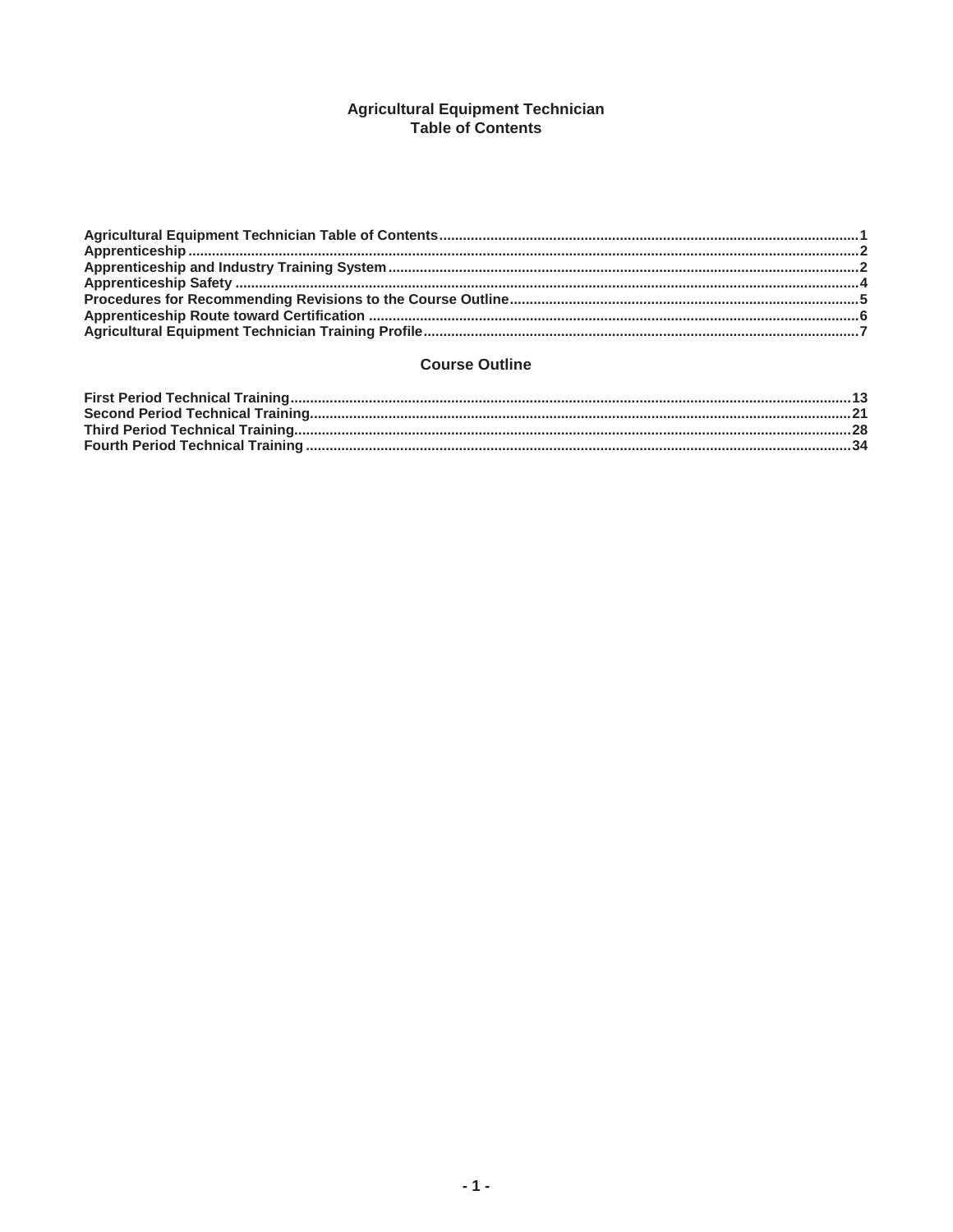## **Apprenticeship**

Apprenticeship is post-secondary education with a difference. Apprenticeship begins with finding an employer. Employers hire apprentices, pay their wages and provide on-the-job training and work experience. Approximately 80 per cent of an apprentice's time is spent on the job under the supervision of a certified journeyperson or qualified tradesperson. The other 20 per cent involves technical training provided at, or through, a postsecondary institution – usually a college or technical institute.

To become certified journeypersons, apprentices must learn theory and skills, and they must pass examinations. Requirements for certification—including the content and delivery of technical training—are developed and updated by the Alberta Apprenticeship and Industry Training Board on the recommendation of Agricultural Equipment Technician Provincial Apprenticeship Committee.

The graduate of the Agricultural Equipment Technician apprenticeship program is a certified journeyperson who will be able to:

- repair, diagnose and maintain by skill and knowledge gained through training and experience any of the working parts of diesel engines as well as the various components of mobile farm machinery
- x use, competently, both hand and power tools in order to carry out repairs according to manufacturer's specifications
- read and understand work orders, prepare estimates, and interpret technical manuals
- x write service reports, diagnose the cause of failures and keep service analysis records
- utilize the knowledge and may advance to service representatives or supervisory positions
- be familiar with the work in related trades such as Heavy Equipment Technician, Machinist and Welder
- perform assigned tasks in accordance with quality and production standards required by industry

## **Apprenticeship and Industry Training System**

#### **Industry-Driven**

Alberta's apprenticeship and industry training system is an industry-driven system that ensures a highly skilled, internationally competitive workforce in more than 50 designated trades and occupations. This workforce supports the economic progress of Alberta and its competitive role in the global market. Industry (employers and employees) establishes training and certification standards and provides direction to the system through an industry committee network and the Alberta Apprenticeship and Industry Training Board. The Alberta government provides the legislative framework and administrative support for the apprenticeship and industry training system.

## **Alberta Apprenticeship and Industry Training Board**

The Alberta Apprenticeship and Industry Training Board provides a leadership role in developing Alberta's highly skilled and trained workforce. The board's primary responsibility is to establish the standards and requirements for training and certification in programs under the Apprenticeship and Industry Training Act. The board also provides advice to the Minister of Advanced Education and Technology on the needs of Alberta's labour market for skilled and trained workers, and the designation of trades and occupations.

The thirteen-member board consists of a chair, eight members representing trades and four members representing other industries. There are equal numbers of employer and employee representatives.

## **Industry Committee Network**

Alberta's apprenticeship and industry training system relies on a network of industry committees, including local and provincial apprenticeship committees in the designated trades, and occupational committees in the designated occupations. The network also includes other committees such as provisional committees that are established before the designation of a new trade or occupation comes into effect. All trade committees are composed of equal numbers of employer and employee representatives. The industry committee network is the foundation of Alberta's apprenticeship and industry training system.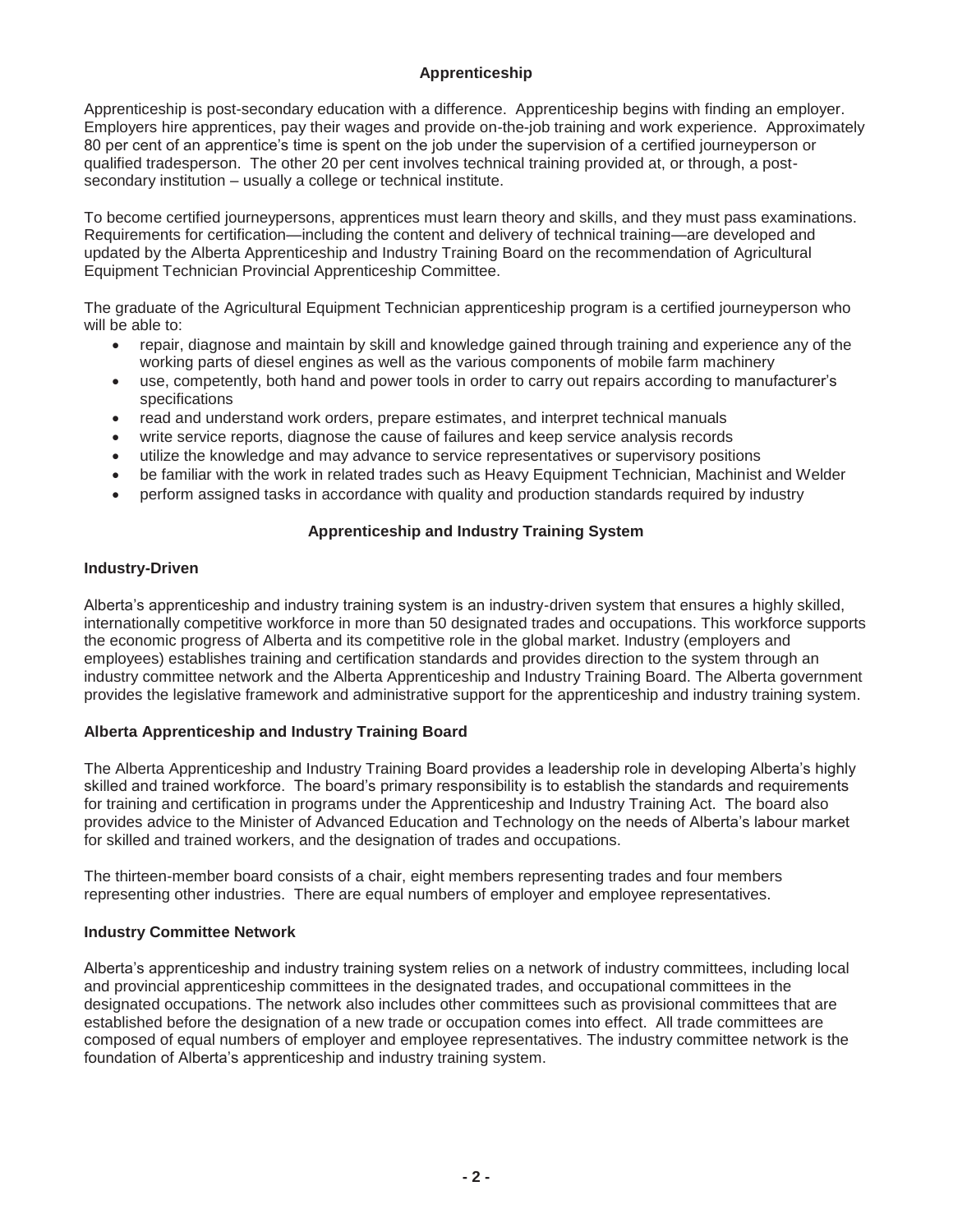## **Local Apprenticeship Committees (LAC)**

Wherever there is activity in a trade, the board can set up a local apprenticeship committee. The board appoints equal numbers of employee and employer representatives for terms of up to three years. The committee appoints a member as presiding officer. Local apprenticeship committees:

- monitor apprenticeship programs and the progress of apprentices in their trade, at the local level
- make recommendations to their trade's provincial apprenticeship committee (PAC) about apprenticeship and certification in their trade
- promote apprenticeship programs and training and the pursuit of careers in their trade
- make recommendations to the board about the appointment of members to their trade's PAC
- help settle certain kinds of disagreements between apprentices and their employers
- carry out functions assigned by their trade's PAC or the board

#### **Provincial Apprenticeship Committees (PAC)**

The board establishes a provincial apprenticeship committee for each trade. It appoints an equal number of employer and employee representatives, and, on the PAC's recommendation, a presiding officer - each for a maximum of two terms of up to three years. Most PACs have nine members but can have as many as twentyone. Provincial apprenticeship committees:

- Make recommendations to the board about:
	- standards and requirements for training and certification in their trade
	- courses and examinations in their trade
	- apprenticeship and certification
	- designation of trades and occupations
	- regulations and orders under the Apprenticeship and Industry Training Act
- monitor the activities of local apprenticeship committees in their trade
- determine whether training of various kinds is equivalent to training provided in an apprenticeship program in their trade
- promote apprenticeship programs and training and the pursuit of careers in their trade
- x consult with other committees under the Apprenticeship and Industry Training Act about apprenticeship programs, training and certification and facilitate cooperation between different trades and occupations
- x consult with organizations, associations and people who have an interest in their trade and with employers and employees in their trade
- may participate in resolving certain disagreements between employers and employees
- carry out functions assigned by the board

## **Agricultural Equipment Technician PAC Members at the Time of Publication**

| Mr. K. Wood Barrhead Presiding Officer |  |
|----------------------------------------|--|
| Mr. A. Johnson Spruce Grove Employer   |  |
| Mr. R. ZookTrochuEmployer              |  |
| Mr. R. Johnson Claresholm  Employee    |  |
| Ms.J. DixonDidsburyEmployee            |  |
| Mr. G. Long StettlerEmployee           |  |

## **Alberta Government**

Alberta Advanced Education and Technology works with industry, employer and employee organizations and technical training providers to:

- facilitate industry's development and maintenance of training and certification standards
- provide registration and counselling services to apprentices and employers
- coordinate technical training in collaboration with training providers
- certify apprentices and others who meet industry standards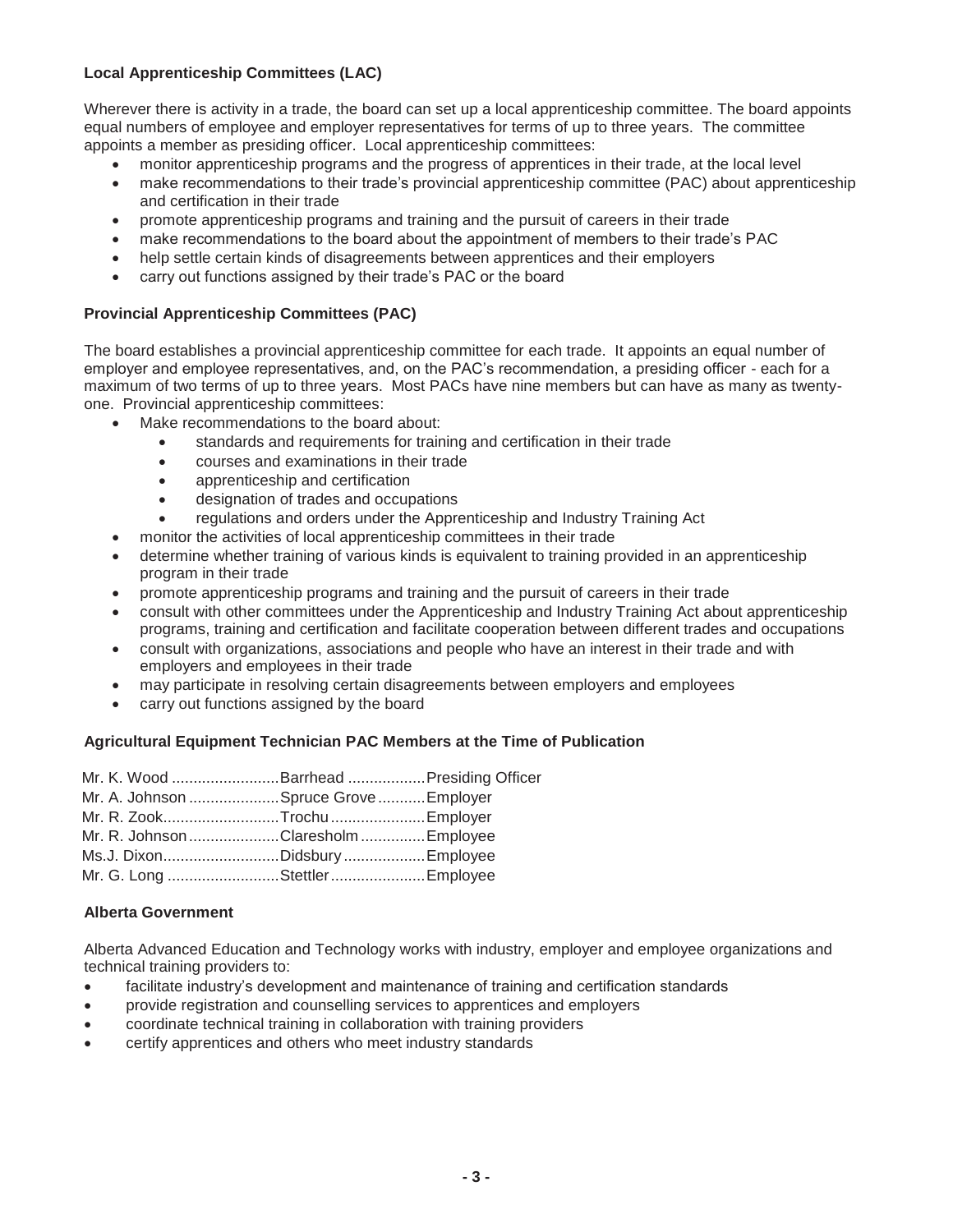## **Technical Institutes and Colleges**

The technical institutes and colleges are key participants in Alberta's apprenticeship and industry training system. They work with the board, industry committees and Alberta Advanced Education and Technology to enhance access and responsiveness to industry needs through the delivery of the technical training component of apprenticeship programs. They develop lesson plans from the course outlines established by industry and provide technical training to apprentices.

## **Apprenticeship Safety**

Safe working procedures and conditions, incident/injury prevention, and the preservation of health are of primary importance in apprenticeship programs in Alberta. These responsibilities are shared and require the joint efforts of government, employers, employees, apprentices and the public. Therefore, it is imperative that all parties are aware of circumstances that may lead to injury or harm.

Safe learning experiences and healthy environments can be created by controlling the variables and behaviours that may contribute to or cause an incident or injury. By practicing a safe and healthy attitude, everyone can enjoy the benefit of an incident and injury free environment.

## **Alberta Apprenticeship and Industry Training Board Safety Policy**

The Alberta Apprenticeship and Industry Training Board (board) fully supports safe learning and working environments and emphasizes the importance of safety awareness and education throughout apprenticeship training- in both on-the- job training and technical training. The board also recognizes that safety awareness and education begins on the first day of on-the-job training and thereby is the initial and ongoing responsibility of the employer and the apprentice as required under workplace health and safety training. However the board encourages that safe workplace behaviour is modeled not only during on-the-job training but also during all aspects of technical training, in particular, shop or lab instruction. Therefore the board recognizes that safety awareness and training in apprenticeship technical training reinforces, but does not replace, employer safety training that is required under workplace health and safety legislation.

The board has established a policy with respect to safety awareness and training:

#### **The board promotes and supports safe workplaces, which embody a culture of safety for all apprentices, employers and employees. Employer required safety training is the responsibility of the employer and the apprentice, as required under legislation other than the** *Apprenticeship and Industry Training Act.*

The board's complete document on its 'Apprenticeship Safety Training Policy' is available at www.tradesecrets.gov.ab.ca; access the website and conduct a search for 'safety training policy'.

Implementation of the policy includes three common safety learning outcomes and objectives for all trade course outlines. These common learning outcomes ensure that each course outline utilizes common language consistent with workplace health and safety terminology. Under the title of 'Standard Workplace Safety', this first section of each trade course outline enables the delivery of generic safety training; technical training providers will provide trade specific examples related to the content delivery of course outline safety training.

#### **Workplace Health and Safety**

A tradesperson is often exposed to more hazards than any other person in the work force and therefore should be familiar with and apply the Occupational Health and Safety Act, Regulations and Code when dealing with personal safety and the special safety rules that apply to all daily tasks.

Workplace Health and Safety (Alberta Employment and Immigration) conducts periodic inspections of workplaces to ensure that safety regulations for industry are being observed.

Additional information is available at www.worksafely.org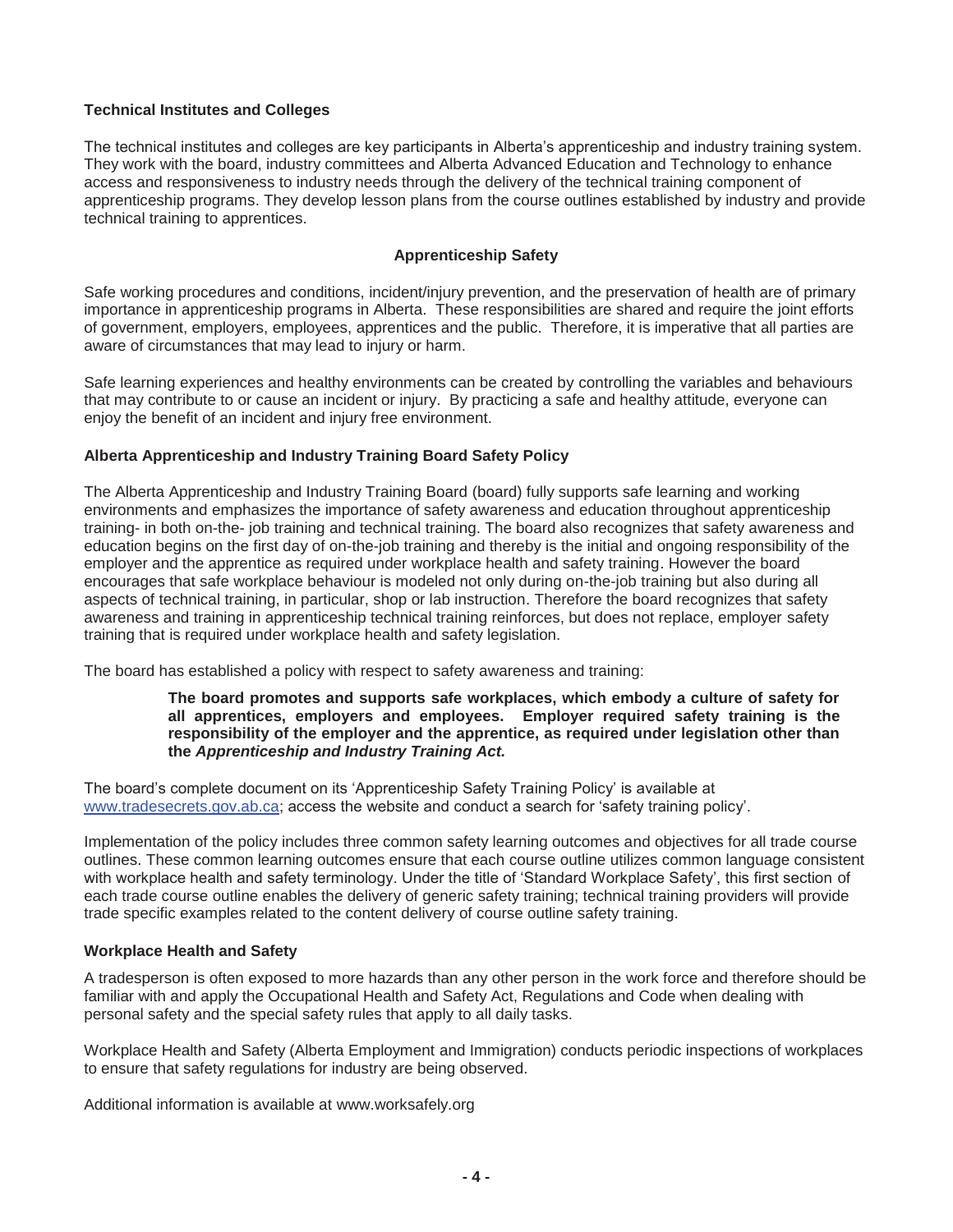## **Technical Training**

Apprenticeship technical training is delivered by the technical institutes and many colleges in the public postsecondary system throughout Alberta. The colleges and institutes are committed to delivering the technical training component of Alberta apprenticeship programs in a safe, efficient and effective manner. All training providers place great emphasis on safe technical practices that complement safe workplace practices and help to develop a skilled, safe workforce.

Alberta Advanced Education, Apprenticeship and Industry Training offer your apprenticeship training program. Staff and facilities for delivering all four periods of the program are supplied by Olds College; second and fourth period are also offered at:

Keyano College **Lakeland College** Grande Prairie Regional College Northern Alberta Institute of Technology Lethbridge College **Red Deer College** Red Deer College Southern Alberta Institute of Technology Medicine Hat College

#### **Procedures for Recommending Revisions to the Course Outline**

Advanced Education and Technology has prepared this course outline in partnership with the Agricultural Equipment Technician Provincial Apprenticeship Committee.

This course outline was approved on December 9, 2011 by the Alberta Apprenticeship and Industry Training Board on a recommendation from the Provincial Apprenticeship Committee. The valuable input provided by representatives of industry and the institutions that provide the technical training is acknowledged.

Any concerned individual or group in the province of Alberta may make recommendations for change by writing to:

Agricultural Equipment Technician Provincial Apprenticeship Committee c/o Industry Programs and Standards Apprenticeship and Industry Training Advanced Education and Technology 10th floor, Commerce Place 10155 102 Street NW Edmonton AB T5J 4L5

It is requested that recommendations for change refer to specific areas and state references used. Recommendations for change will be placed on the agenda for regular meetings of the Agricultural Equipment Technician Provincial Apprenticeship Committee.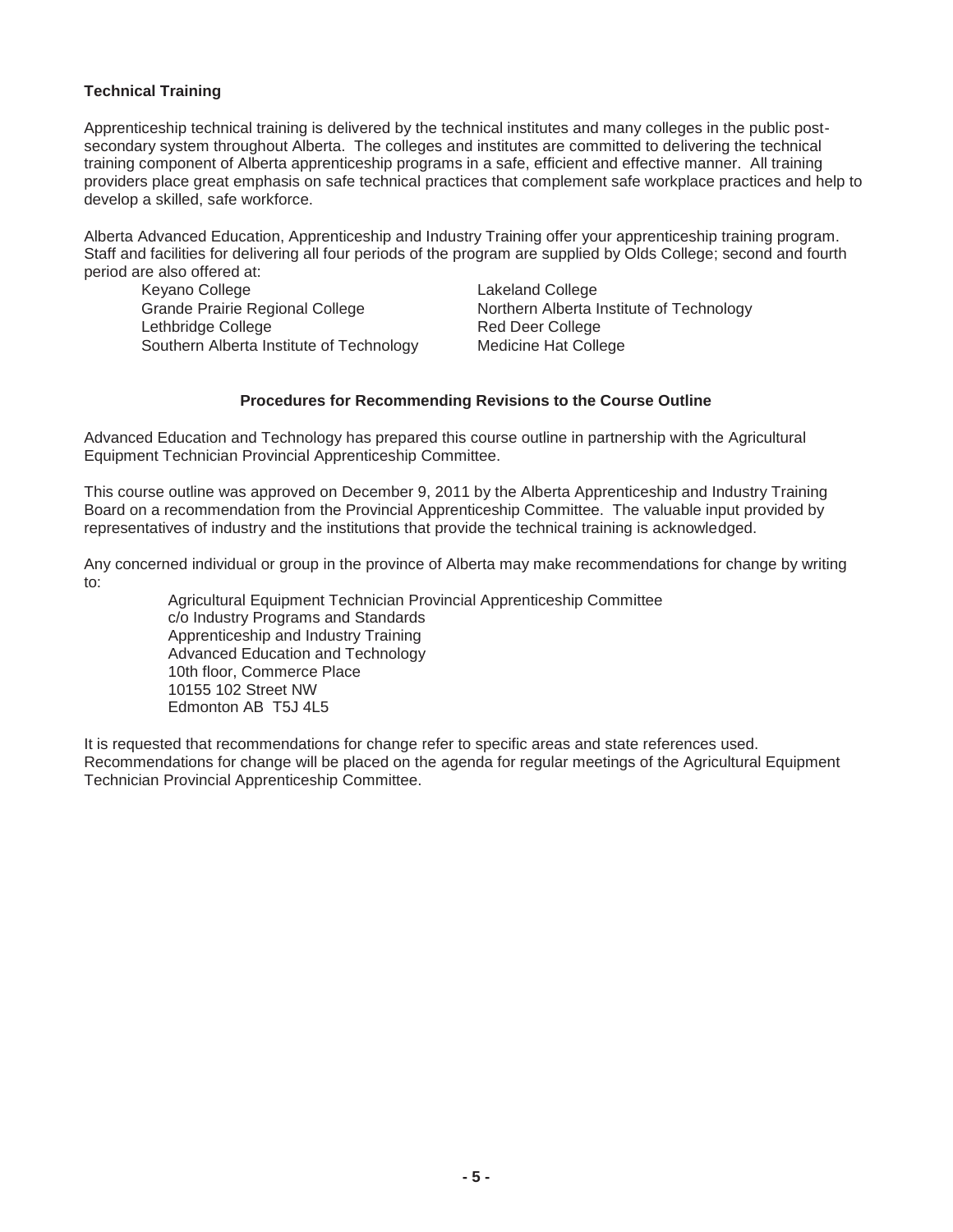## **Apprenticeship Route toward Certification**

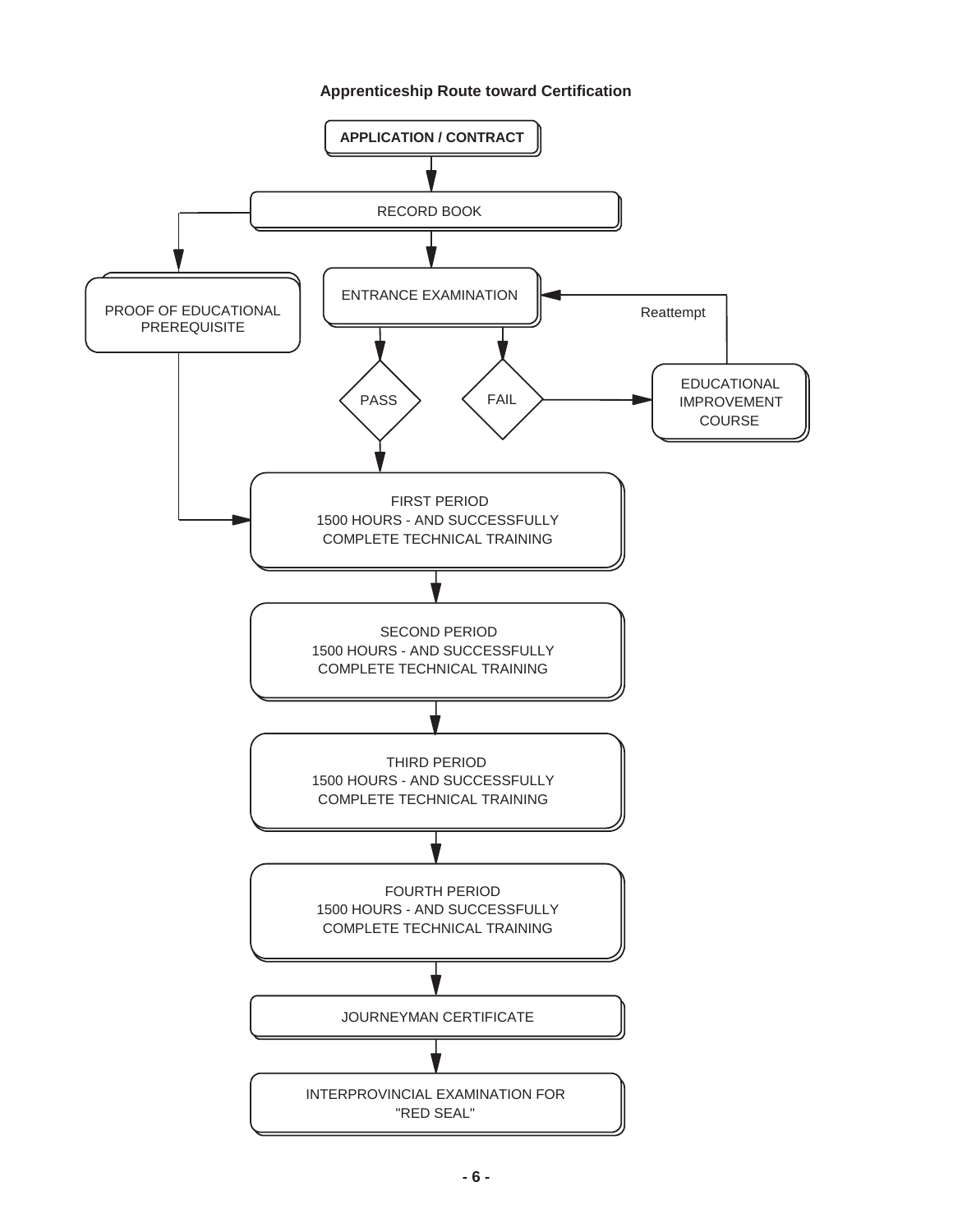## **Agricultural Equipment Technician Training Profile FIRST PERIOD (8 Weeks 30 Hours per Week – Total of 240 Hours)**

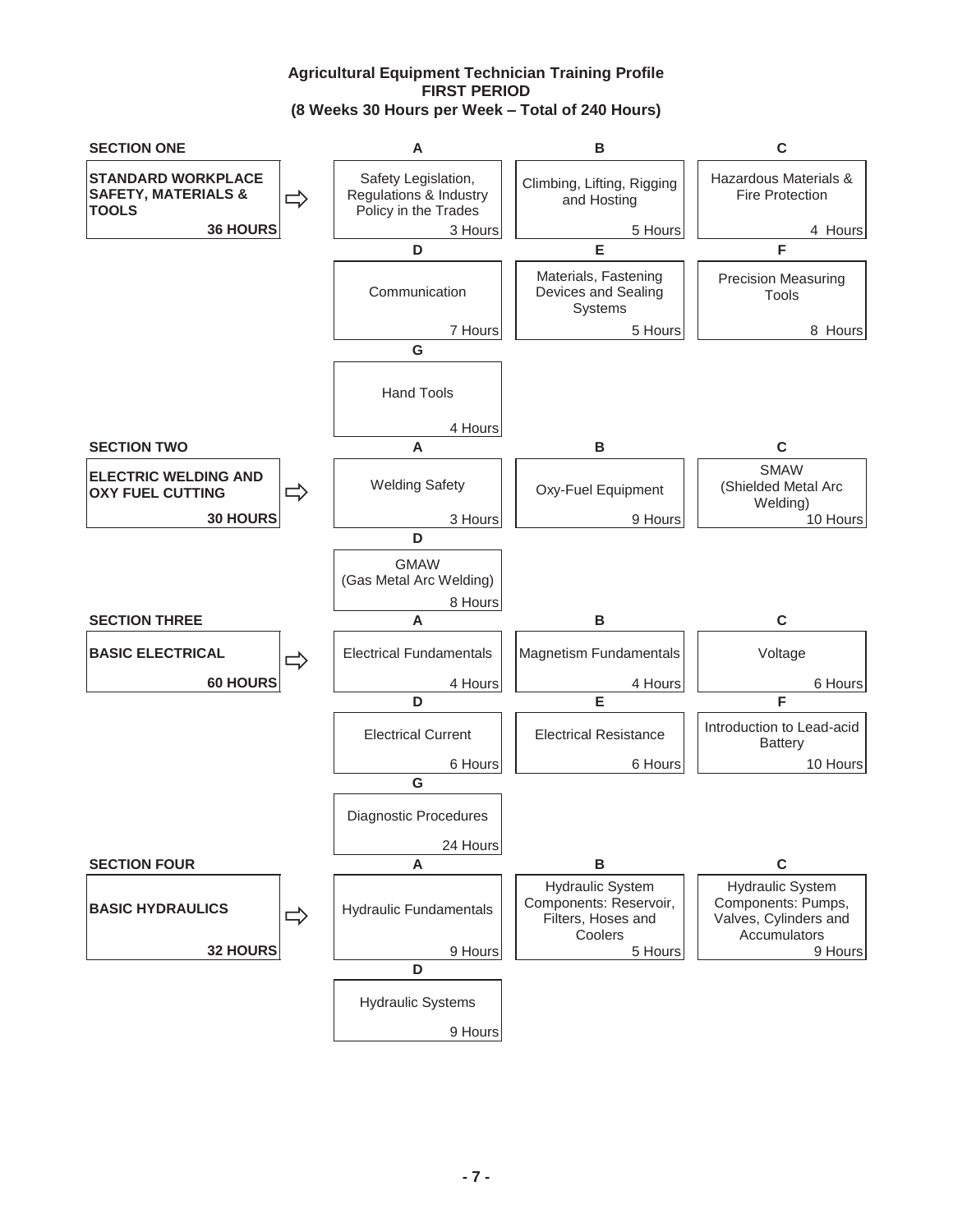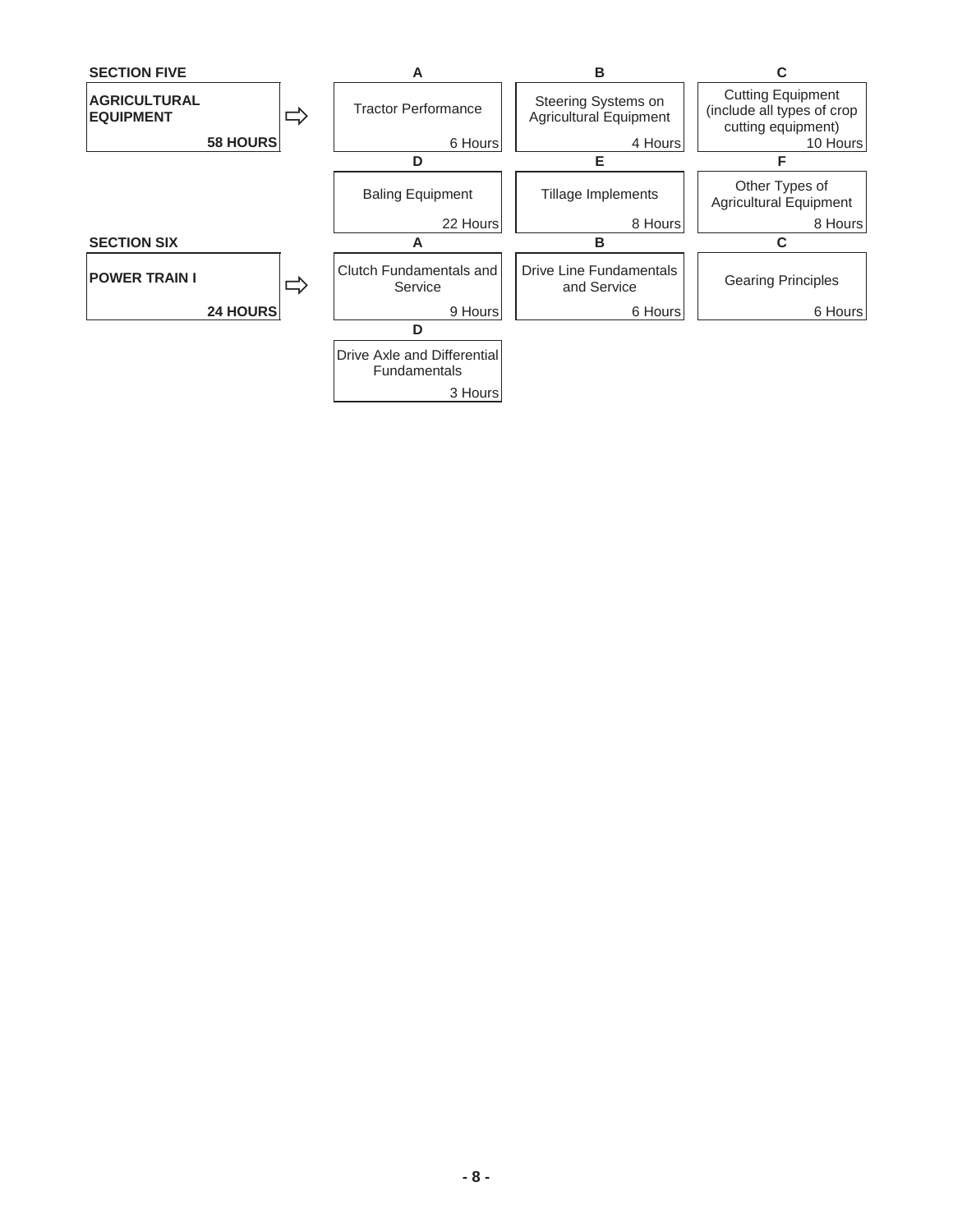**SECOND PERIOD (8 Weeks 30 Hours per Week – Total of 240 Hours)** 

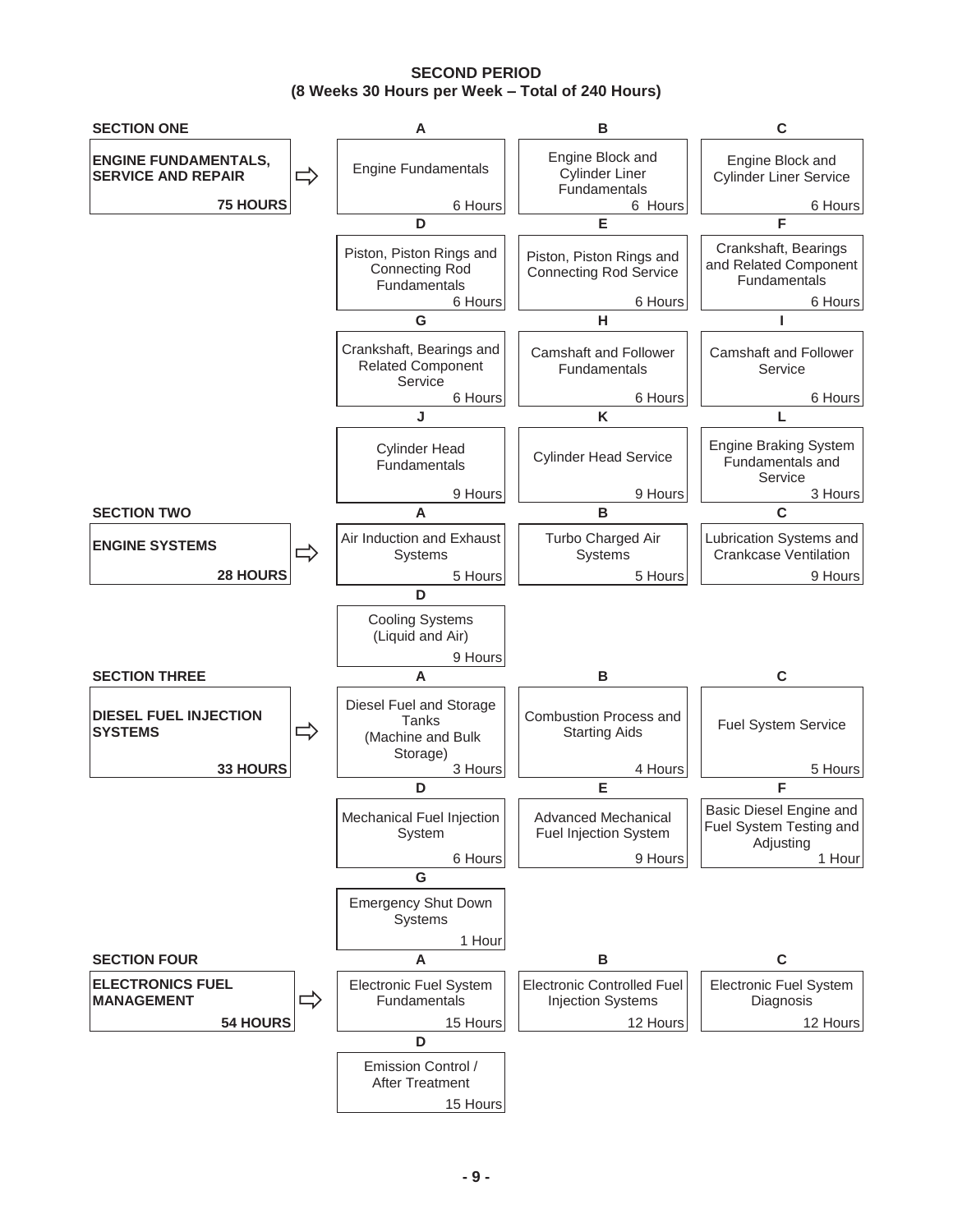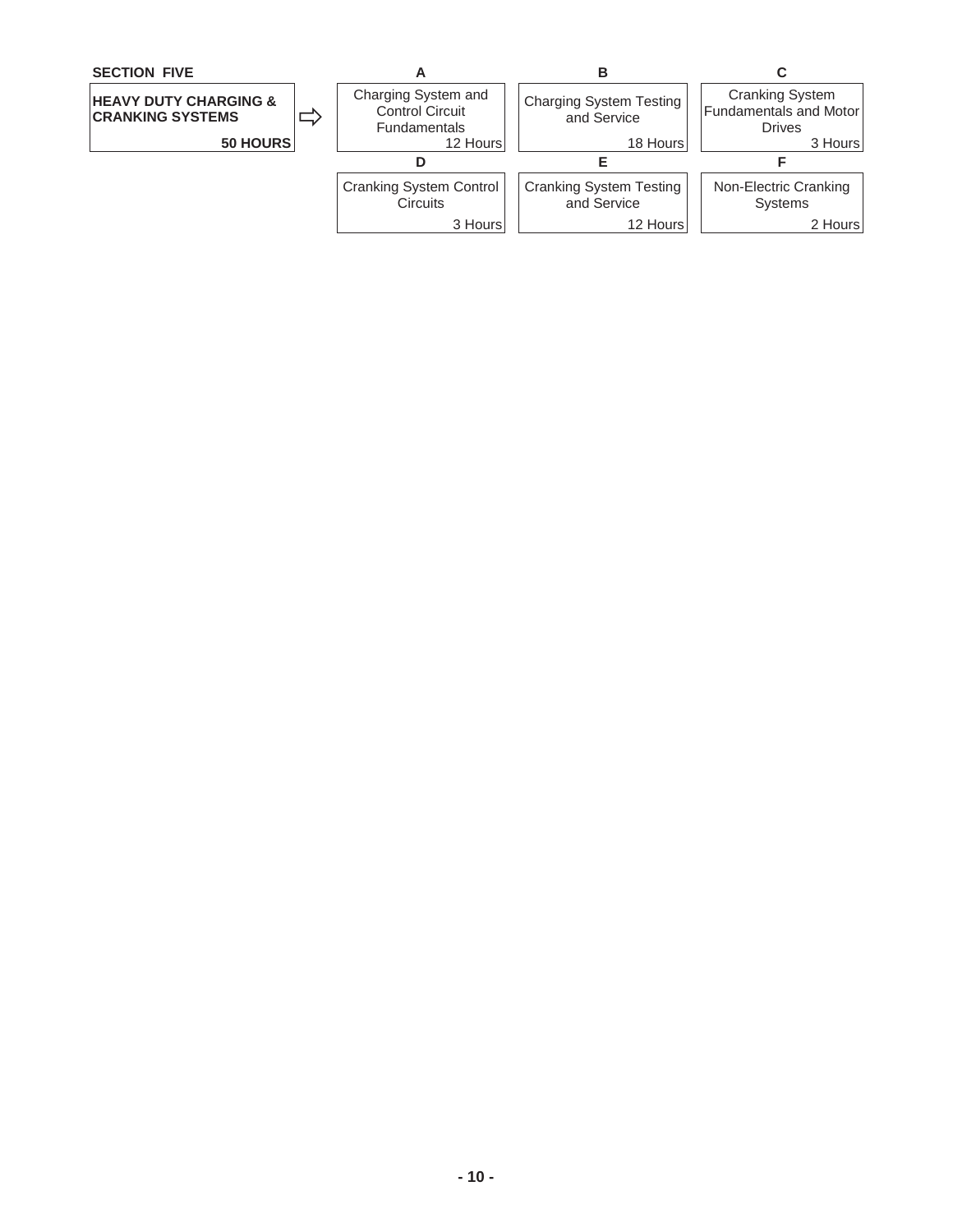**THIRD PERIOD (8 Weeks 30 Hours per Week – Total of 240 Hours)** 

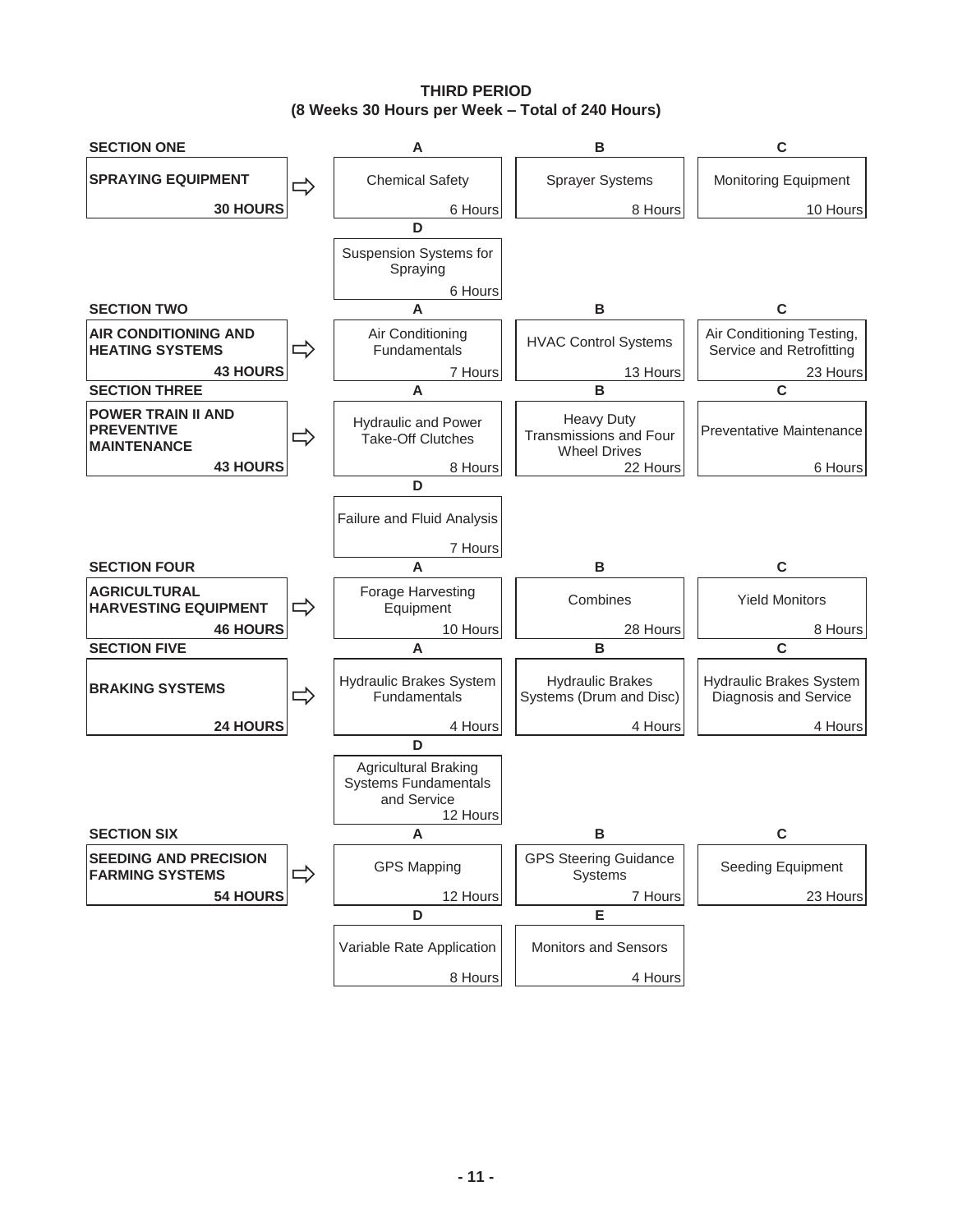**FOURTH PERIOD (8 Weeks 30 Hours per Week – Total of 240 Hours)**

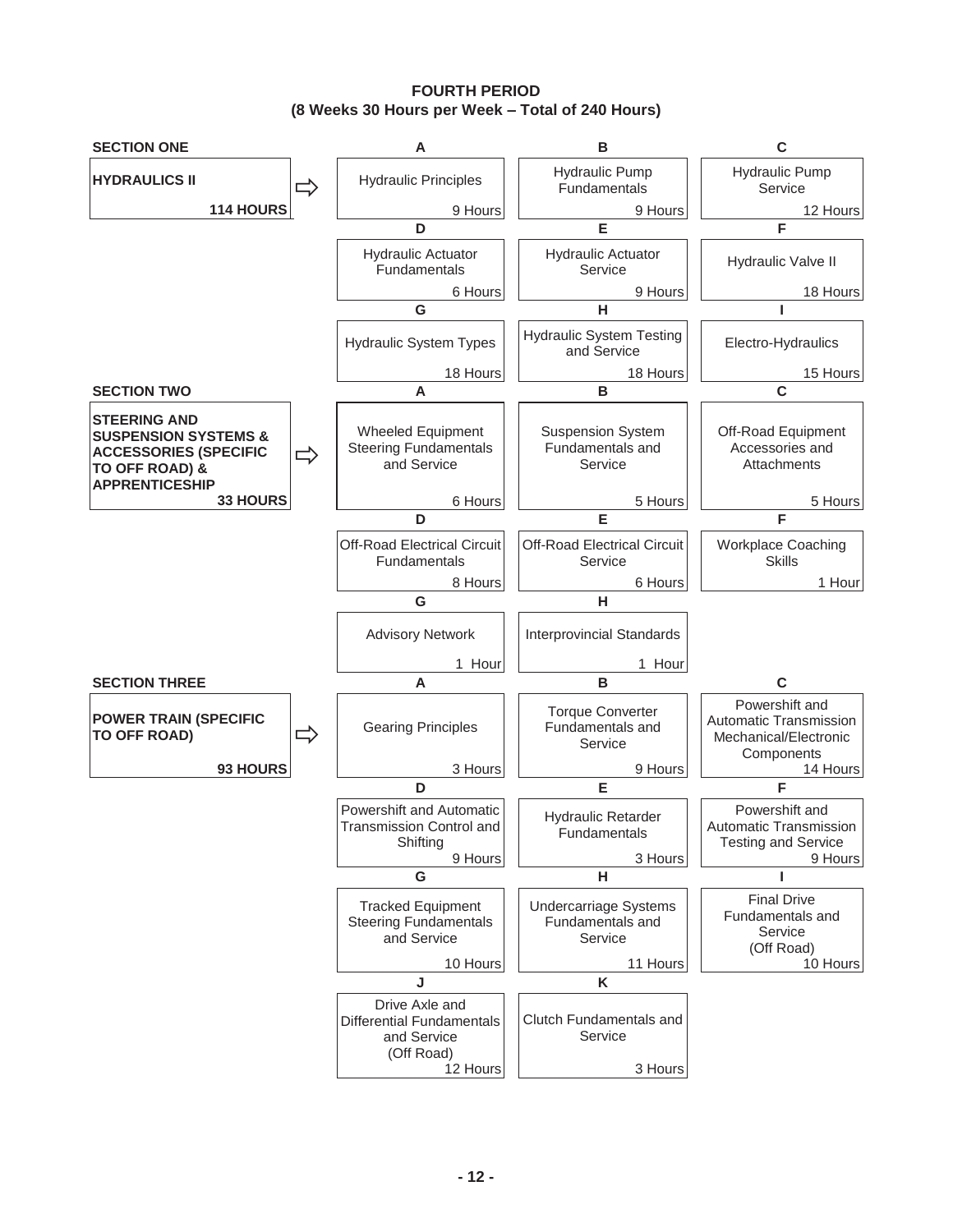#### **FIRST PERIOD TECHNICAL TRAINING AGRICULTURAL EQUIPMENT TECHNICIAN TRADE COURSE OUTLINE**

*UPON SUCCESSFUL COMPLETION OF THIS PROGRAM THE APPRENTICE SHOULD BE ABLE TO PERFORM THE FOLLOWING OUTCOMES AND OBJECTIVES*.

Due to the nature of work of the Agricultural Equipment Technician, it is imperative that safety be taught on a continuous basis throughout the entire course.

**SECTION ONE: ......................... STANDARD WORKPLACE SAFETY & TOOLS ................................ 36 HOURS** 

**A. Safety Legislation, Regulations & Industry Policy in the Trades ............................................... 3 Hours** 

#### *Outcome: Describe legislation, regulations and practices intended to ensure a safe work place in this trade.*

- 1. Demonstrate the ability to apply the Occupational Health and Safety Act, Regulation and Code.
- 2. Explain the role of the employer and employee in regard to Occupational Health and Safety (OH&S) regulations, Worksite Hazardous Materials Information Systems (WHMIS), fire regulations, Workers Compensation Board regulations, and related advisory bodies and agencies.
- 3. Explain industry practices for hazard assessment and control procedures.
- 4. Describe the responsibilities of workers and employers to apply emergency procedures.
- 5. Describe positive tradesperson attitudes with respect to housekeeping, personal protective equipment and emergency procedures.
- 6. Describe the roles and responsibilities of employers and employees with respect to the selection and use of personal protective equipment (PPE).
- 7. Select, use and maintain appropriate PPE for worksite applications.
- **B. Climbing, Lifting, Rigging and Hoisting .......................................................................................5 Hours**

#### *Outcome: Describe the use of personal protective equipment (PPE) and safe practices for climbing, lifting, rigging and hoisting in this trade.*

- 1. Select, use and maintain specialized PPE for climbing, lifting and load moving equipment.
- 2. Describe manual lifting procedures using correct body mechanics.
- 3. Describe rigging hardware and the safety factor associated with each item.
- 4. Select the correct equipment for rigging typical loads.
- 5. Describe hoisting and load moving procedures.
- **C. Hazardous Materials & Fire Protection .........................................................................................4 Hours**

#### *Outcome: Describe the safety practices for hazardous materials and fire protection in this trade.*

- 1. Describe the roles, responsibilities features and practices related to the workplace hazardous materials information system (WHMIS) program.
- 2. Describe the three key elements of WHMIS.
- 3. Describe handling, storing and transporting procedures when dealing with hazardous material.
- 4. Describe safe venting procedures when working with hazardous materials.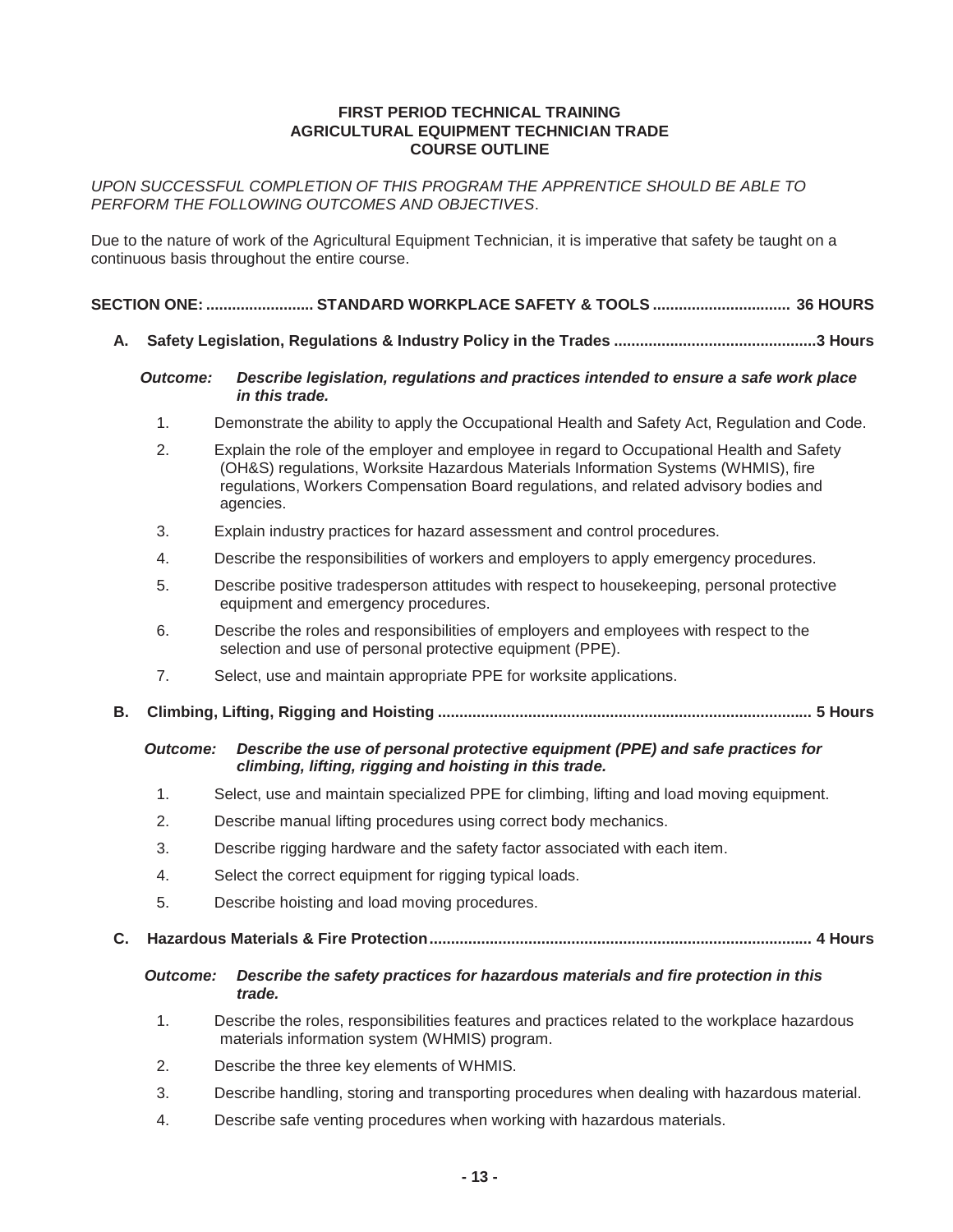- 5. Describe fire hazards, classes, procedures and equipment related to fire protection.
- **D. Communication ................................................................................................................................ 7 Hours**

#### *Outcome: Explain techniques used to communicate service information to the customer.*

- 1. Define standard terms used by an agricultural equipment technician.
- 2. Demonstrate oral and written communication as appropriate to the agricultural equipment technician.
- 3. Use a computer for communication and information access.
- 4. Demonstrate the use of service information and service bulletins as they relate to an agricultural technician.
- 5. Describe the requirements of the Farm Implement Act.
- **E. Materials, Fastening Devices and Sealing Systems .................................................................... 5 Hours**

#### *Outcome: Identify materials, fasteners and sealing systems commonly used in the trade.*

- 1. Describe materials and fastening devices used in agricultural machinery.
- 2. Demonstrate selected torquing methods.
- 3. Describe the safe selection, application, and storage of gaskets, sealers, adhesives and cleaners.

## **F. Precision Measuring Tools ............................................................................................................. 8 Hours**

#### *Outcome: Use precision measuring tools calibrated in imperial and metric measure.*

- 1. Demonstrate the use of precision measuring tools.
- 2. Describe the care and storage of measuring tools.
- 3. Interpret the dimensions taken with precision measuring tools.
- **G. Hand Tools........................................................................................................................................ 4 Hours**

#### *Outcome: Describe the use and maintenance of hand tools.*

- 1. Describe the use and maintenance of selected hand tools.
- 2. Describe the use and maintenance of air and electrical power tools.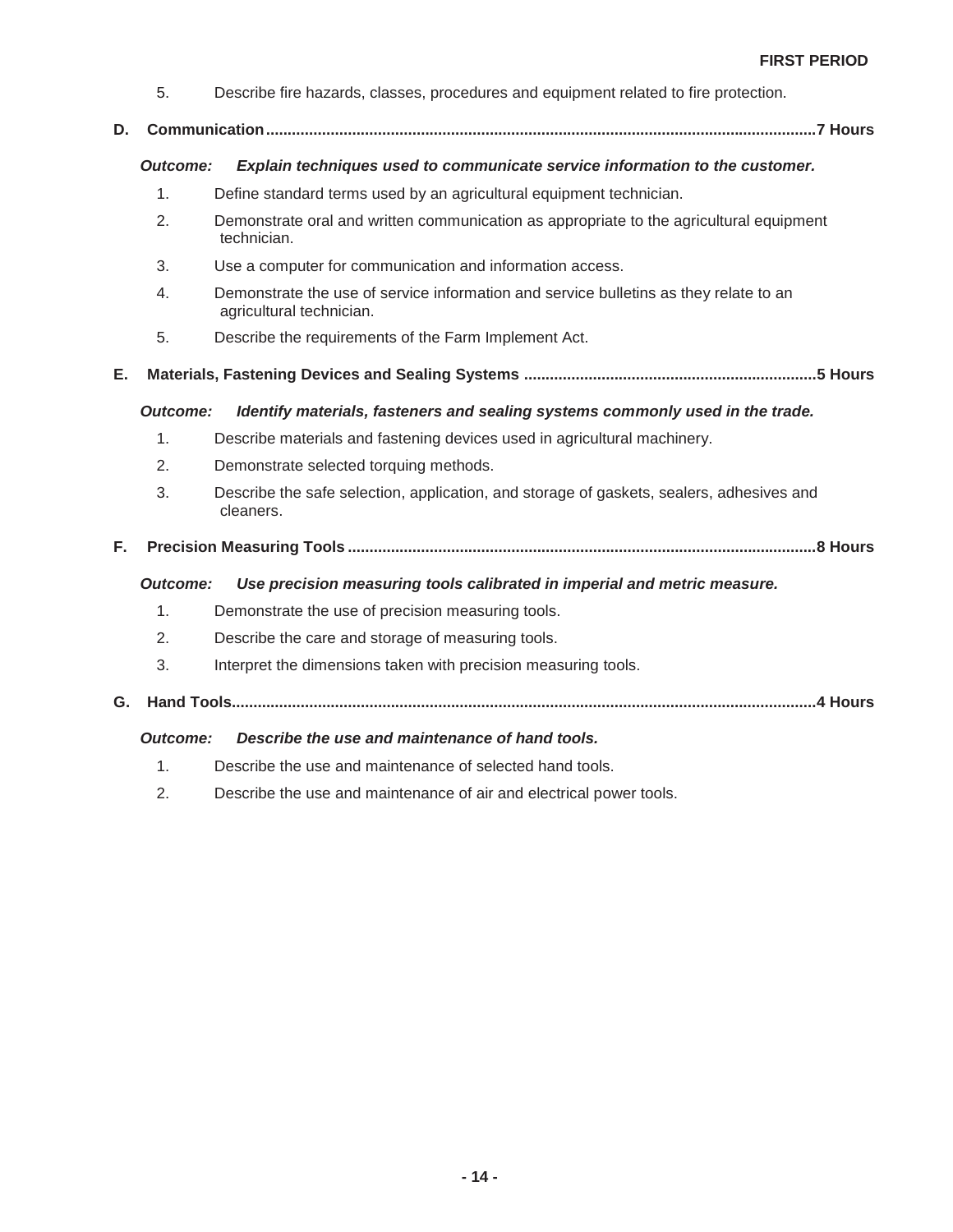## **SECTION TWO: ...................... ELECTRIC WELDING AND OXY FUEL CUTTING ............................... 30 HOURS**

The instruction under this section is not meant to be the level of a proficient and skilled journeyperson Welder. The intent is to train the apprentices to a level where they may operate the required equipment in a safe manner, and perform such operations of metal cutting and tack welding as to make temporary attachment of component parts, prior to the finish welding required by a certified journeyperson Welder.

## **A. Welding Safety ................................................................................................................................. 3 Hours**

#### *Outcome: Describe methods to demonstrate personal safety.*

- 1. Describe hazards associated with welding applications and activities.
- 2. Demonstrate the use of personal protective clothing and equipment.
- 3. Describe methods to protect other personnel in the area.
- **B. Oxy-Fuel Equipment ........................................................................................................................ 9 Hours**

#### *Outcome: Demonstrate the use of the torch for welding, heating, brazing and cutting.*

- 1. Describe the characteristics and safe handling procedures for gases and cylinders.
- 2. Describe care and maintenance procedures for oxy-fuel outfit.
- 3. Demonstrate equipment setup, adjustment, and shut down procedures.
- 4. Demonstrate use of personal protective equipment and safe operating procedures.
- 5. Perform heating, welding, and cutting operations using oxy-fuel equipment.
- 6. Describe temperature indicators and the effect of heat on metal.
- **C. SMAW (Shielded Metal Arc Welding) ........................................................................................... 10 Hours**

#### *Outcome: Perform welding operations using arc welding equipment.*

- 1. Define basic electricity terms related to SMAW welding.
- 2. Describe selected machine types, welding currents, and polarities.
- 3. Describe care and maintenance procedures of SMAW welding equipment.
- 4. Demonstrate equipment setup and adjustments.
- 5. Describe the electrode designation system.
- 6. Select electrodes for specific applications.
- 7. Describe arc welding puddle controls.
- 8. Demonstrate joint preparation and fit up.
- 9. Demonstrate use of personal protective equipment and safe operating procedures.
- 10. Perform basic welding techniques (single and multi pass fillets in horizontal and flat positions) using arc welding equipment.

#### **D. GMAW (Gas Metal Arc Welding) ..................................................................................................... 8 Hours**

#### *Outcome: Perform welding operations using the MIG welding process.*

- 1. Describe GMAW welding components and process.
- 2. Describe GMAW welding puddle controls.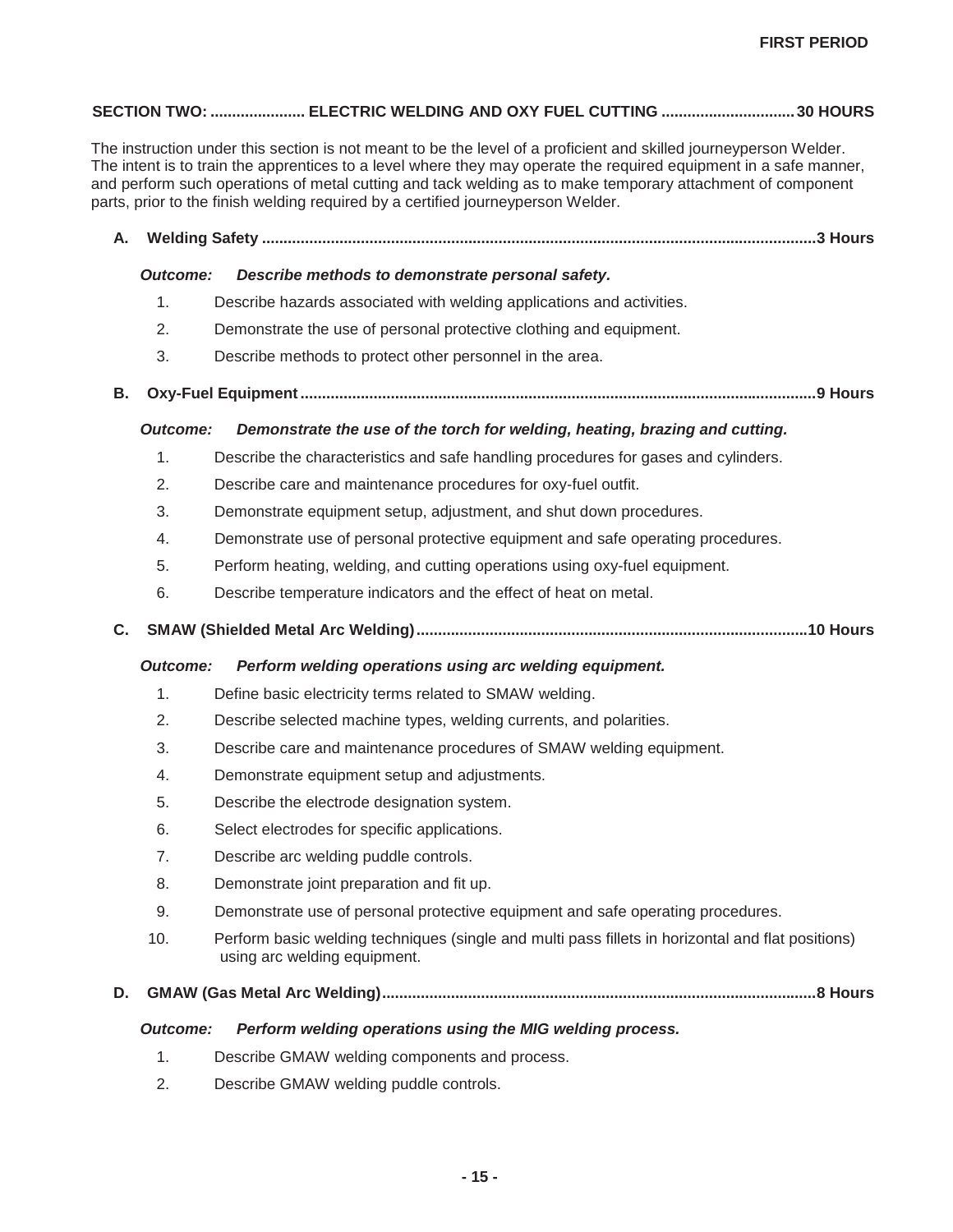- 3. Describe care and maintenance of GMAW welding equipment.
- 4. Demonstrate set up and adjustment procedures for GMAW welding.
- 5. Perform fillet welds on light gauge plate using the GMAW welding process.

|    | NOTE: All electrical training is to emphasize trouble shooting and the reading of schematics. |                                                                                |  |  |  |  |
|----|-----------------------------------------------------------------------------------------------|--------------------------------------------------------------------------------|--|--|--|--|
| Α. |                                                                                               |                                                                                |  |  |  |  |
|    | <b>Outcome:</b>                                                                               | Apply scientific principles to explain electrical theory.                      |  |  |  |  |
|    | 1.                                                                                            | Explain the physical properties of conductors, insulators and semi-conductors. |  |  |  |  |
|    | 2.                                                                                            | Explain electricity in terms of voltage, current and resistance.               |  |  |  |  |
| В. |                                                                                               |                                                                                |  |  |  |  |
|    | <b>Outcome:</b>                                                                               | Apply scientific principles to explain the theory of magnetism.                |  |  |  |  |
|    | 1.                                                                                            | Explain the fundamental laws of magnetism.                                     |  |  |  |  |
|    | 2.                                                                                            | Explain the properties and applications of permanent magnets.                  |  |  |  |  |
|    | 3.                                                                                            | Explain the construction, operation, and applications of electromagnets.       |  |  |  |  |
|    | 4.                                                                                            | Explain the principles of electromagnetic induction.                           |  |  |  |  |
| C. |                                                                                               |                                                                                |  |  |  |  |
|    | <b>Outcome:</b>                                                                               | Use electrical test equipment to measure electrical voltage.                   |  |  |  |  |
|    | 1.                                                                                            | Explain the construction and operation of voltmeters.                          |  |  |  |  |
|    | 2.                                                                                            | Measure electrical voltage.                                                    |  |  |  |  |
|    | 3.                                                                                            | Calculate and measure voltage drops in electrical circuits.                    |  |  |  |  |
|    | 4.                                                                                            | Demonstrate safe operation of voltmeters.                                      |  |  |  |  |
| D. |                                                                                               |                                                                                |  |  |  |  |
|    | <b>Outcome:</b>                                                                               | Use electrical test equipment to measure electrical current (amperes).         |  |  |  |  |
|    | 1.                                                                                            | Calculate electrical amperage.                                                 |  |  |  |  |
|    | 2.                                                                                            | Explain the construction and operation of ammeters.                            |  |  |  |  |
|    | 3.                                                                                            | Measure electrical current.                                                    |  |  |  |  |
|    | 4.                                                                                            | Demonstrate precautions while using ammeters.                                  |  |  |  |  |
| Е. |                                                                                               |                                                                                |  |  |  |  |
|    | <b>Outcome:</b><br>Use electrical test equipment to measure electrical resistance (ohms).     |                                                                                |  |  |  |  |
|    | 1.                                                                                            | Calculate electrical resistance.                                               |  |  |  |  |
|    | 2.                                                                                            | Explain the construction operation of ohmmeters.                               |  |  |  |  |
|    |                                                                                               |                                                                                |  |  |  |  |

- 3. Use an ohmmeter to measure electrical resistance.
- 4. Demonstrate precautions while using ohmmeters.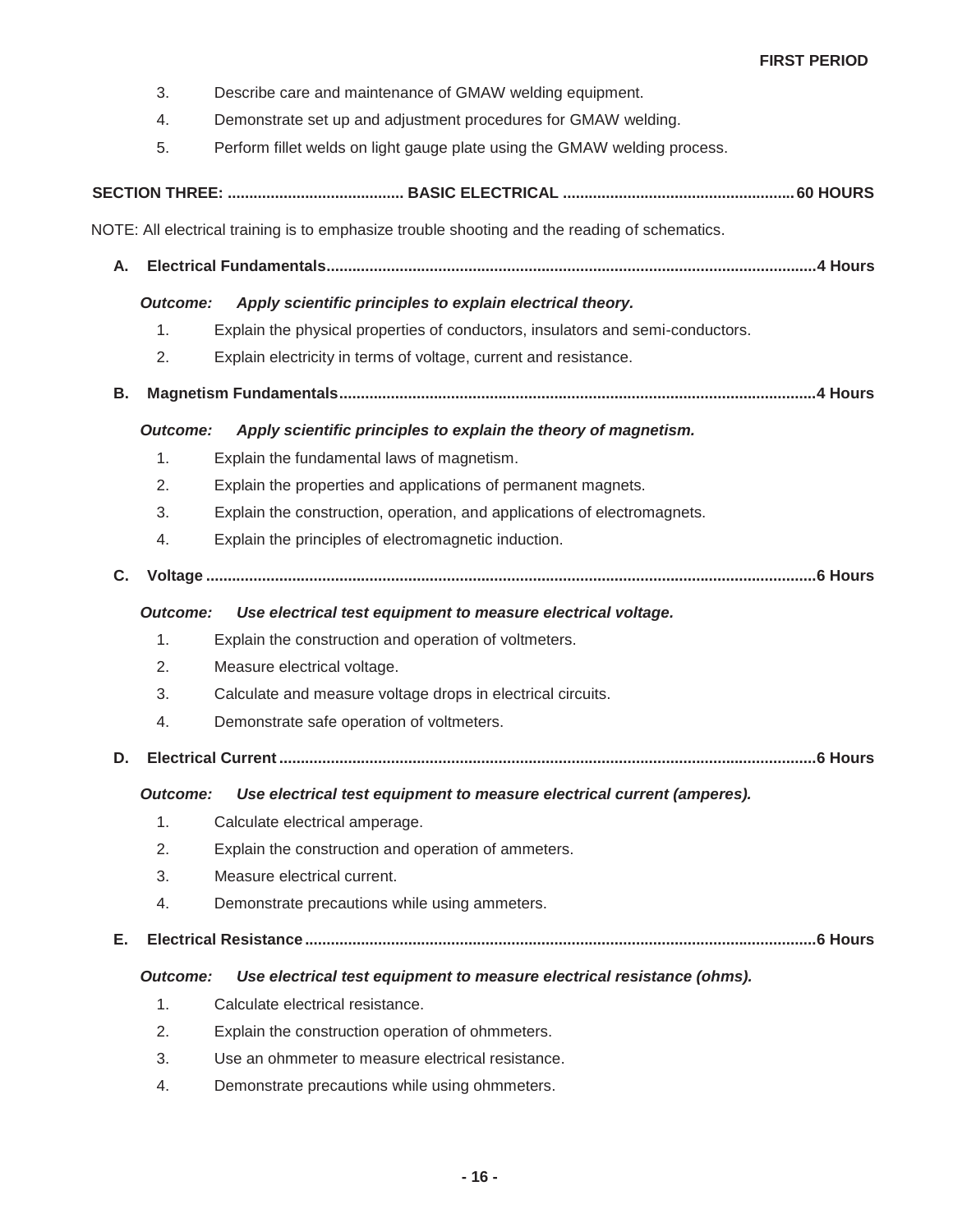#### **FIRST PERIOD**

| F. |                 |                                                                                                                                             |  |
|----|-----------------|---------------------------------------------------------------------------------------------------------------------------------------------|--|
|    | <b>Outcome:</b> | Service, test and storage of agricultural batteries.                                                                                        |  |
|    | 1.              | Identify hazards encountered with the use of batteries.                                                                                     |  |
|    | 2.              | Explain battery construction, sizing and capacity.                                                                                          |  |
|    | 3.              | Perform battery maintenance and testing.                                                                                                    |  |
|    | 4.              | List safety precautions and procedures for boosting batteries.                                                                              |  |
|    | 5.              | List safety precautions and procedures for charging batteries.                                                                              |  |
|    | 6.              | Explain multiple battery circuits in relation to connections and battery compatibility.                                                     |  |
| G. |                 |                                                                                                                                             |  |
|    | Outcome:        | Interpret electrical circuit schematics.                                                                                                    |  |
|    | 1.              | Identify commonly used schematic symbols.                                                                                                   |  |
|    | 2.              | Explain simple electrical schematic drawings.                                                                                               |  |
|    | 3.              | Identify commonly used electrical weather and non-weather sealed connections.                                                               |  |
|    | 4.              | Demonstrate wiring and connection repairs.                                                                                                  |  |
|    | 5.              | Use appropriate test equipment to test simple machine circuits.                                                                             |  |
|    | 6.              | Explain precautions related to accessories and electronics when servicing electrical circuits.                                              |  |
| Α. | <b>Outcome:</b> | Explain hydraulic principles used on agricultural equipment.                                                                                |  |
|    | 1.<br>2.        | Define hydraulic terminology.<br>Using mathematical calculations, explain the hydraulic principles of pressure, force, area,                |  |
|    |                 | volume, flow rate, cycle times and power.                                                                                                   |  |
|    | 3.              | Draw and interpret basic hydraulic schematics.                                                                                              |  |
|    | 4.              | State the safety precautions that must be observed when working with hydraulic systems.                                                     |  |
| В. |                 | Hydraulic System Components: Reservoir, Filters, Hoses and Coolers 5 Hours                                                                  |  |
|    | <b>Outcome:</b> | Explain the function of the following hydraulic system components; hydraulic oils,<br>reservoirs, filters, conductors, and heat exchangers. |  |
|    | 1.              | Explain the properties of hydraulic fluid and the criteria for its selection.                                                               |  |
|    | 2.              | State the functions of the hydraulic reservoir and its related components.                                                                  |  |
|    | 3.              | State the functions and principles of operation of filtration devices.                                                                      |  |
|    | 4.              | Explain the construction and applications of common types of hydraulic conductors.                                                          |  |
|    | 5.              | State the functions and applications of hydraulic heat exchangers.                                                                          |  |
| C. |                 | Hydraulic System Components: Pumps, Valves, Cylinders and Accumulators9 Hours                                                               |  |
|    | <b>Outcome:</b> | Explain the functions and principles of operation of hydraulic system components.                                                           |  |
|    | 1.              | Explain hydraulic sealing methods.                                                                                                          |  |
|    | 2.              | Explain selected pump operating principles.                                                                                                 |  |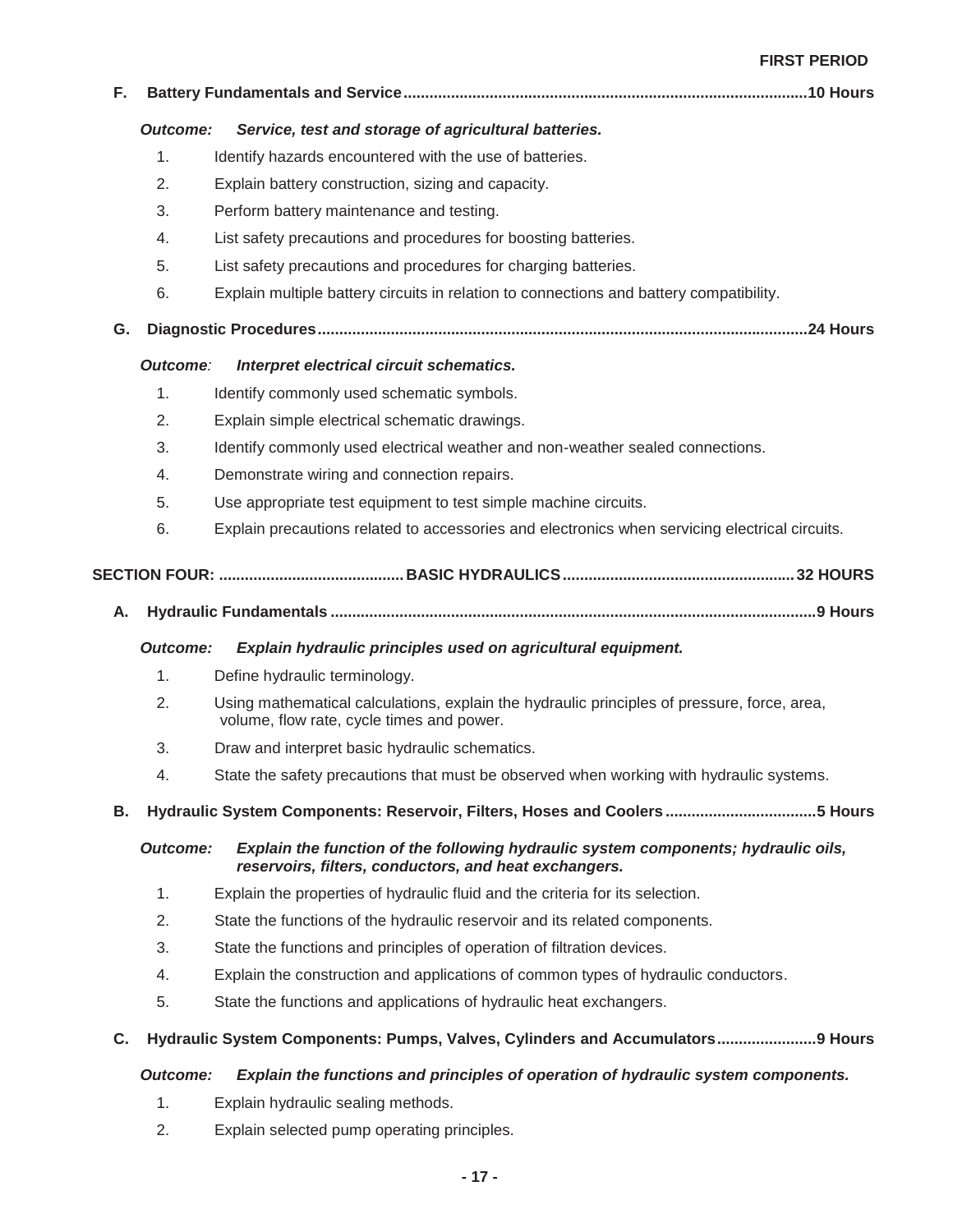- 3. Explain the function and principles of operation for a direct acting pressure relief valve.
- 4. Explain the principles of operation and applications of hydraulic control valves.
- 5. Explain the principles of operation and applications of hydraulic cylinders.
- 6. Explain the principles of operation and applications of hydraulic accumulators.
- **D. Hydraulic Systems ........................................................................................................................... 9 Hours**

## *Outcome: Explain the fundamental operating characteristics of hydraulic systems used in agricultural equipment.*

- 1. Explain the operating principles of an open centre hydraulic system.
- 2. Explain the operating principles of a closed centre hydraulic system.
- 3. Explain the operating principles of a closed centre load sensing hydraulic system.
- 4. Perform selected hydraulic cylinder repair.
- 5. Perform a basic hydraulic system pressure and flow test.

 **SECTION FIVE: ...................................... AGRICULTURAL EQUIPMENT ..............................................58 HOURS** 

**A. Tractor Performance ........................................................................................................................ 6 Hours** 

#### *Outcome: Identify factors that influence tractor field performance.*

- 1. Define tractor horsepower concepts.
- 2. Calculate drawbar horsepower requirements.
- 3. Describe and calculate slippage.
- 4. Describe Power Hop and its control.
- 5. Calculate ballasting solutions for tractors.
- 6. Compare the use of tires and rubber tracks.
- 7. Interpret Nebraska test results.
- **B. Steering Systems on Agricultural Equipment .............................................................................. 4 Hours**

#### *Outcome: Explain steering systems on agricultural equipment.*

- 1. Describe selected steering systems designs used on wheeled agricultural equipment.
- 2. Describe service of wheels, tires, and hubs.

## **C. Cutting Equipment (Include All Types of Crop Cutting Equipment) ........................................ 10 Hours**

#### *Outcome: Describe and adjust cutting equipment.*

- 1. Describe the operation of a reciprocating knife mower.
- 2. Perform adjustments and repairs to a reciprocating knife mower.
- 3. Describe the operation of a rotary disc mower.
- 4. Perform adjustments and repairs to a disc type mower.
- 5. Describe types of hay conditioners.
- 6. Perform adjustments to hay conditioners.
- 7. Identify reel types and components.
- 8. Describe adjustments to reels.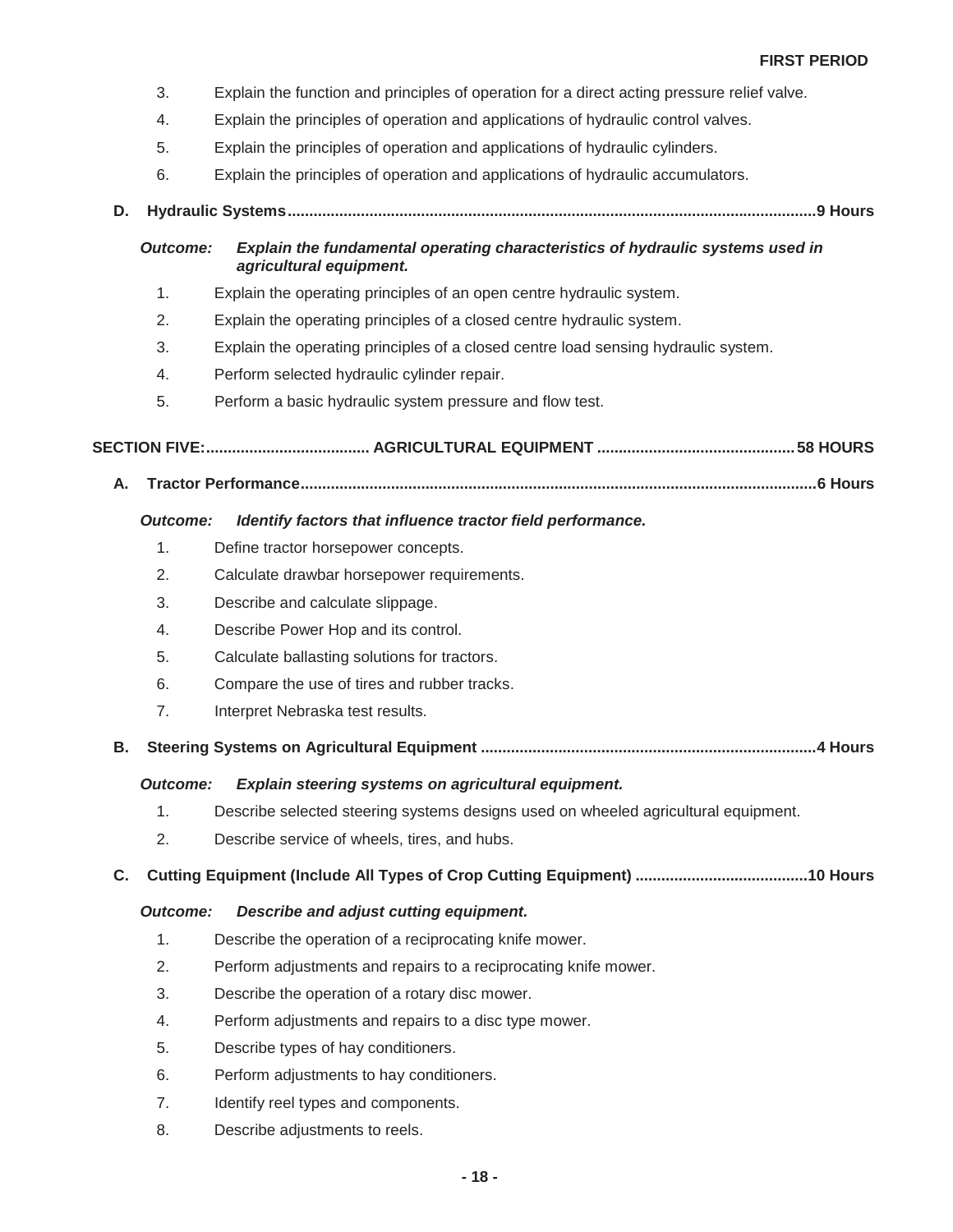#### **FIRST PERIOD**

## **D. Baling Equipment ..........................................................................................................................22 Hours**

#### *Outcome: Describe and adjust hay baling equipment.*

- 1. Describe the basic procedure of dry hay production.
- 2. Describe operation and construction of fixed chamber balers.
- 3. Describe operation and construction of variable chamber balers.
- 4. Describe operation and construction of balers used for haylage.
- 5. Perform adjustments and repairs to round balers.
- 6. Adjust baler monitor systems.
- 7. Describe operation and construction of small square balers.
- 8. Perform adjustments and repairs to small square balers.
- 9. Perform adjustments to knotters.
- 10. Describe operation and construction of large square balers.
- 11. Describe adjustments to large square balers.
- 12. Describe baler accessories.

#### **E. Tillage Implements ........................................................................................................................... 8 Hours**

#### *Outcome: Describe the components and usage of selected types of tillage equipment.*

- 1. Define common tillage terms.
- 2. Describe tillage practices.
- 3. Describe types and components of ground engaging tools.
- 4. Analyze the levelling controls used on ground engaging tools.
- 5. Describe the shank protection used on ground engaging tools.
- 6. Explain the operation of disc implements.
- 7. Describe selected ground pressure systems.

#### **F. Other Types of Agriculture Equipment .......................................................................................... 8 Hours**

#### *Outcome: Describe adjustments and repairs of other selected types of equipment.*

- 1. Describe selected short-line and materials-handling equipment.
- 2. Describe the operation and adjustment of selected three point hitch categories.
- 3. Describe the installation and inspection of agricultural loaders and frames.

#### **SECTION SIX: .................................................... POWER TRAIN I .......................................................... 24 HOURS**

**A. Clutch Fundamentals and Service ................................................................................................. 9 Hours** 

#### *Outcome: Service and diagnose common clutch types.*

- 1. Explain the function and operating principles of spring loaded clutch systems.
- 2. State the function of spring loaded clutch components.
- 3. Diagnose spring loaded clutch systems.
- 4. Perform service procedures for spring loaded friction clutches.
- 5. Explain the operation and maintenance of over-centre clutches.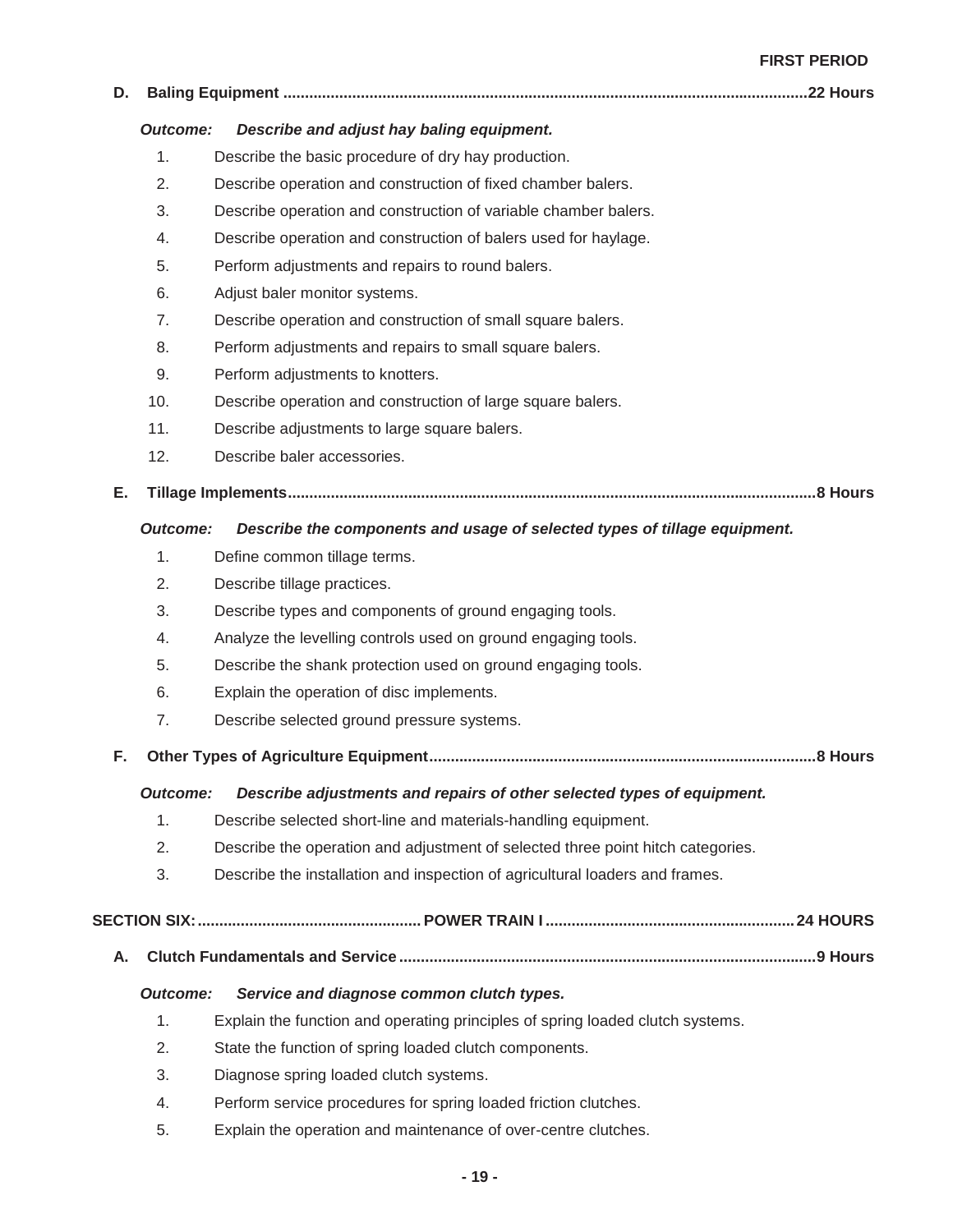- 6. Explain the operation principles of overrunning, dog, cone and bevel clutches.
- 7. Explain the operating principles of electromagnetic clutches.
- **B. Drive Line Fundamentals and Service ........................................................................................... 6 Hours**

## *Outcome: Diagnose and service drive lines and universal joints.*

- 1. Explain the function and operating principles of common drive line assemblies.
- 2. Explain the construction and design features of common drive line components.
- 3. Diagnose and service universal joints.
- 4. Explain driveline phasing and angle limitations.
- 5. Evaluate drive line phasing and angles.
- **C. Gearing Principles ........................................................................................................................... 6 Hours**

#### *Outcome: Explain basic gearing principles.*

- 1. Define gear terminology.
- 2. Explain gear relationships with regards to ratios and input/output direction.
- 3. Identify common gear types and applications.
- 4. Identify and calculate speed and torque relationships in single reduction planetaries.

#### **D. Drive Axle and Differential Fundamentals ..................................................................................... 3 Hours**

#### *Outcome: Explain the functions and operating principles of mechanical front wheel assist drive axle assemblies.*

- 1. State the functions of a drive axle assembly.
- 2. Identify single reduction drive axle configurations.
- 3. Explain common axle shaft configurations.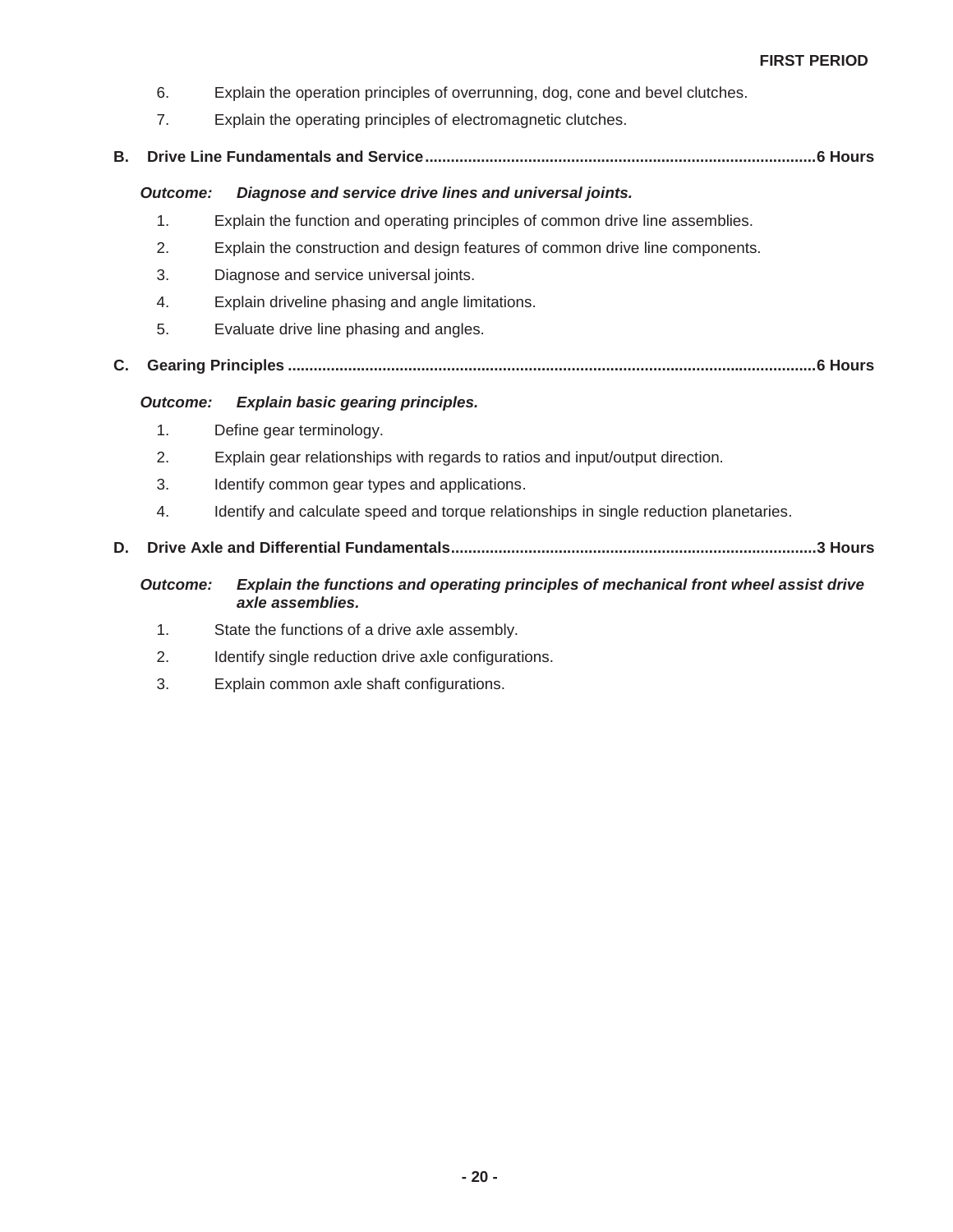#### **SECOND PERIOD TECHNICAL TRAINING AGRICULTURAL EQUIPMENT TECHNICIAN TRADE COURSE OUTLINE**

*UPON SUCCESSFUL COMPLETION OF THIS PROGRAM THE APPRENTICE SHOULD BE ABLE TO PERFORM THE FOLLOWING OUTCOMES AND OBJECTIVES*.

## **SECTION ONE:..................... ENGINE FUNDAMENTALS, SERVICE AND REPAIR ............................ 75 HOURS A. Engine Fundamentals ..................................................................................................................... 6 Hours**   *Outcome: Explain the operating principles and design features of two and four stroke internal combustion engines.*  1. Explain the stages of development of the internal combustion engine. 2. Explain common engine terms and definitions. 3. Explain common methods of classifying engines. 4. Explain the principles of operation for two and four stroke cycle engines. 5. Compare diesel and gasoline engine operation. **B. Engine Block and Cylinder Liner Fundamentals .......................................................................... 6 Hours**   *Outcome: Describe the functions and design features of cylinder block assemblies.*  1. State the functions of the engine cylinder block. 2. Identify cylinder block construction and design features. 3. Describe the construction and design features of removable cylinder liners. **C. Engine Block and Cylinder Liner Service ..................................................................................... 6 Hours**   *Outcome: Inspect an engine block assembly for serviceability.*  1. Inspect engine block for cracks, thread, bearing bore and machined surface condition. 2. Explain cylinder block repair procedures for cracks, threads, bearing bores and machined surfaces. 3. Explain inspection and reconditioning procedures for a cylinder block with integral cylinders. 4. Perform removable cylinder liner service. **D. Piston, Piston Rings and Connecting Rod Fundamentals .......................................................... 6 Hours**   *Outcome: Describe the functions and design features of pistons, piston rings and connecting rods.*  1. Explain the function, construction and design features of pistons and piston pins. 2. Explain the function, construction and design features of piston rings. 3. Explain the function, construction and design features of connecting rods.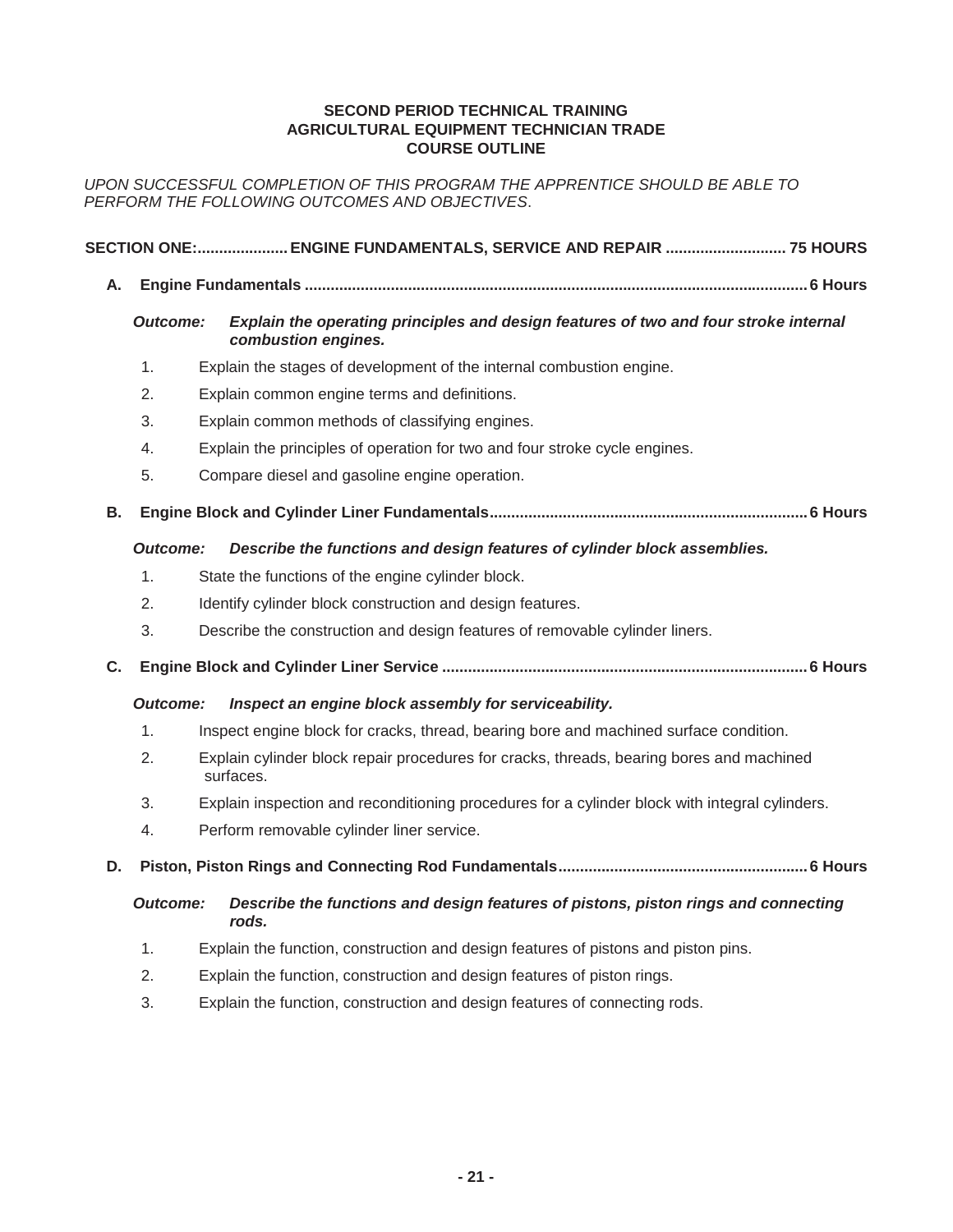## **SECOND PERIOD**

| Е. |                 |                                                                                            |
|----|-----------------|--------------------------------------------------------------------------------------------|
|    | <b>Outcome:</b> | Service a piston and connecting rod assembly.                                              |
|    | $\mathbf{1}$ .  | Remove and disassemble piston and connecting rod assemblies.                               |
|    | 2.              | Inspect piston and pin for reuse.                                                          |
|    | 3.              | Explain connecting rod service procedures.                                                 |
|    | 4.              | Install piston and connecting rod assemblies.                                              |
| F. |                 |                                                                                            |
|    | <b>Outcome:</b> | Describe the functions and design features of crankshafts and their related<br>components. |
|    | 1.              | Explain the function and design features of crankshafts.                                   |
|    | 2.              | Explain methods used to achieve engine balance.                                            |
|    | 3.              | State the functions of crankshaft seals, gears and flywheels.                              |
|    | 4.              | Describe the function and design features of friction bearings specific to engines.        |
|    | 5.              | Explain the lubrication principles of engine friction bearings.                            |
| G. |                 |                                                                                            |
|    | <b>Outcome:</b> | Service crankshafts, friction bearings and related components.                             |
|    | $\mathbf{1}$ .  | Remove crankshaft and bearings from an engine block.                                       |
|    | 2.              | Inspect and measure crankshafts to determine serviceability.                               |
|    | 3.              | Inspect flywheel and vibration damper to determine serviceability.                         |
|    | 4.              | Identify common crankshaft and bearing failures.                                           |
|    | 5.              | Install crankshafts and related components.                                                |
| Н. |                 |                                                                                            |
|    | <b>Outcome:</b> | Describe the functions and design features of camshafts and related components.            |
|    | 1.              | Explain the function and design features of camshafts, camshaft bearings and seals.        |
|    | 2.              | Explain the function and design features of camshaft followers.                            |
|    | 3.              | Explain camshaft drive mechanisms and timing.                                              |
| I. |                 |                                                                                            |
|    | <b>Outcome:</b> | Service camshaft and related components.                                                   |
|    | $\mathbf{1}$ .  | Remove camshaft and related components from an engine block.                               |
|    | 2.              | Inspect and measure camshafts and related components to determine serviceability.          |
|    | 3.              | Install camshaft and related components.                                                   |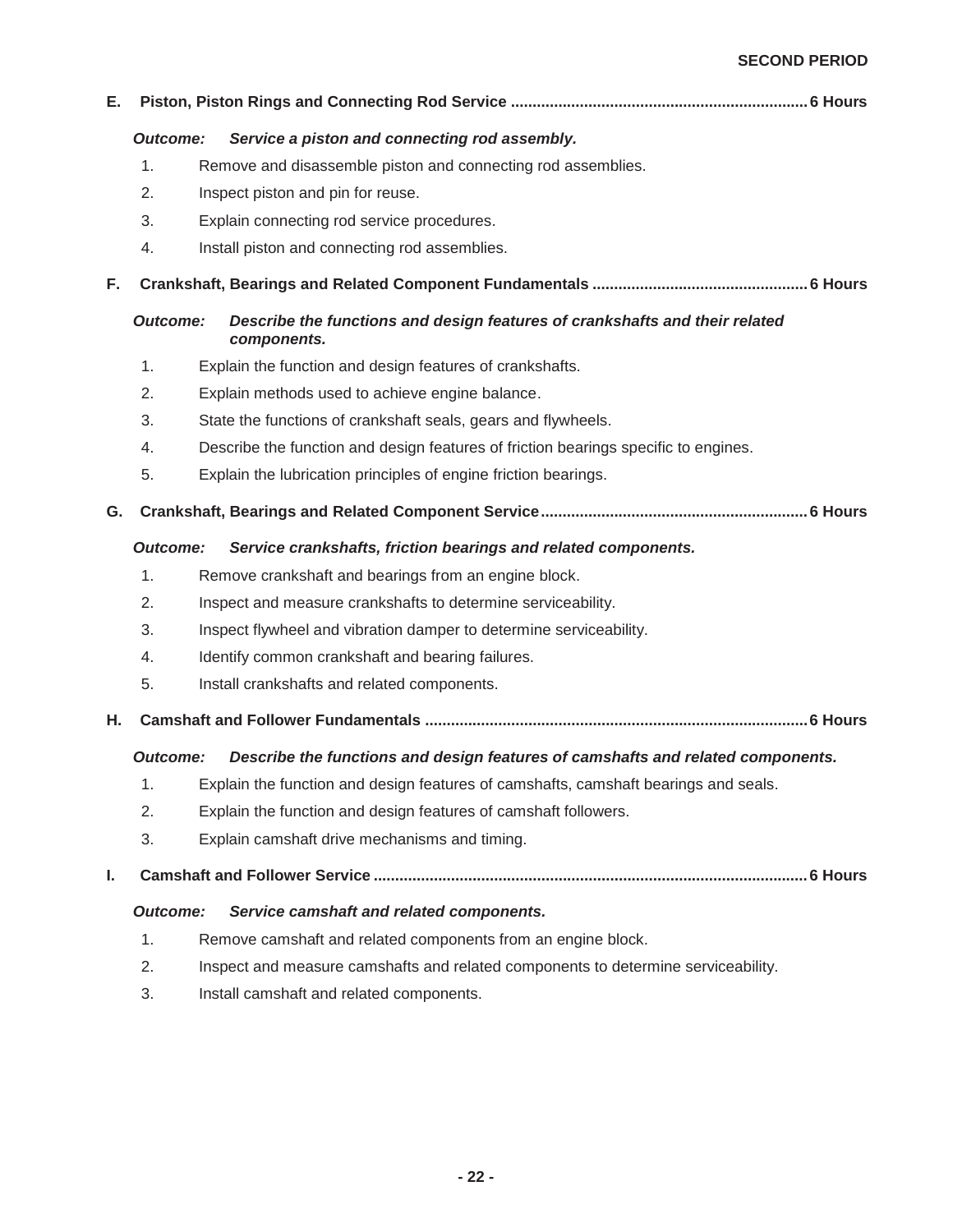## **SECOND PERIOD**

| J. |                 |                                                                                                |  |
|----|-----------------|------------------------------------------------------------------------------------------------|--|
|    | <b>Outcome:</b> | Describe the functions and design features of cylinder heads and valve train<br>components.    |  |
|    | 1.              | Explain the function, construction and design features of cylinder heads.                      |  |
|    | 2.              | Describe the construction and design features of engine valves and related components.         |  |
|    | 3.              | Describe the construction and design features of valve train components.                       |  |
|    | 4.              | Identify cylinder head sealing and retention devices.                                          |  |
| Κ. |                 |                                                                                                |  |
|    | <b>Outcome:</b> | Service cylinder heads and valve train components.                                             |  |
|    | $\mathbf{1}$ .  | Demonstrate cylinder head removal and disassembly.                                             |  |
|    | 2.              | Clean and inspect cylinder heads.                                                              |  |
|    | 3.              | Explain cylinder head and valve reconditioning procedures.                                     |  |
|    | 4.              | Inspect valve train components.                                                                |  |
|    | 5.              | Demonstrate cylinder head assembly and installation.                                           |  |
| L. |                 |                                                                                                |  |
|    | <b>Outcome:</b> | Explain the operation of engine compression and exhaust brakes.                                |  |
|    | $\mathbf 1$ .   | State the function of an engine brake.                                                         |  |
|    | 2.              | Explain the operation of an engine compression brake.                                          |  |
|    | 3.              | Explain basic adjustment and diagnosis of an engine compression brake.                         |  |
|    | 4.              | Explain the functions and operation of an engine exhaust brake.                                |  |
|    |                 |                                                                                                |  |
| Α. |                 |                                                                                                |  |
|    | <b>Outcome:</b> | Service air induction, exhaust systems and related components.                                 |  |
|    | 1.              | State the functions of an air induction system.                                                |  |
|    | 2.              | Identify and state the function of air induction system components.                            |  |
|    | 3.              | State the function of an exhaust system.                                                       |  |
|    | 4.              | Identify and explain the operation of exhaust system components.                               |  |
|    | 5.              | Explain the service procedures for air induction and exhaust systems.                          |  |
|    | 6.              | Explain the use of test equipment to measure air inlet restriction and exhaust backpressure.   |  |
| В. |                 |                                                                                                |  |
|    | <b>Outcome:</b> | Service turbo charged air induction systems.                                                   |  |
|    | 1.              | State the purposes for turbo charging the engine air induction system.                         |  |
|    | 2.              | Explain the construction and operation of a turbo charged air induction system and components. |  |

3. Test, inspect and service a turbocharger.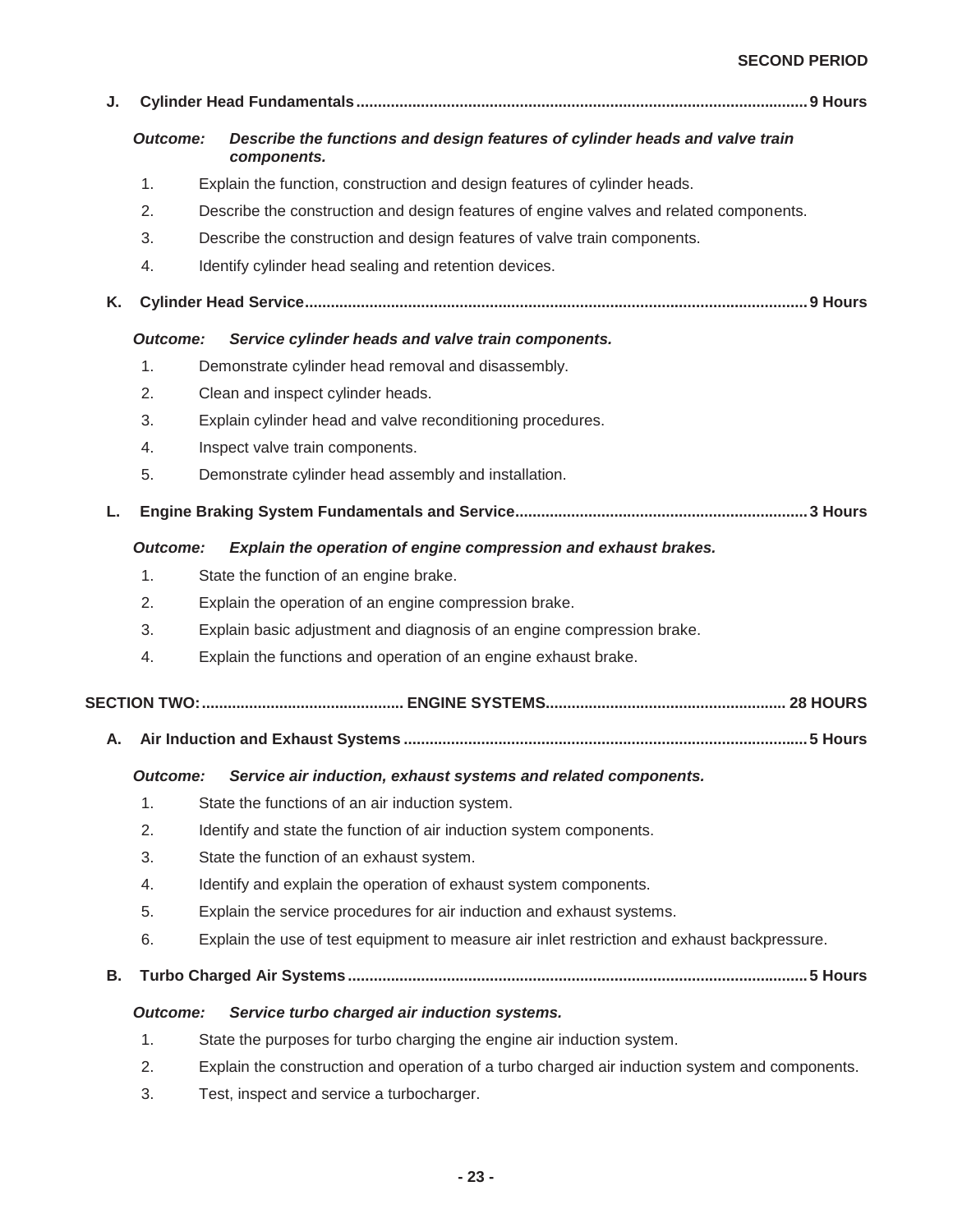- 4. Explain the function, construction and testing procedures for typical aftercoolers/intercoolers.
- 5. Explain the function of variable displacement turbo technology and wastegate systems.
- **C. Lubrication Systems and Crankcase Ventilation ......................................................................... 9 Hours**

#### *Outcome: Service lubrication systems and related components.*

- 1. State the functions and characteristics of engine oil.
- 2. Describe the use of oil analysis as a diagnostic tool.
- 3. Explain the operating principles of a typical lubrication system and related components.
- 4. State the purpose of crankcase ventilation systems.
- 5. Perform lubrication system inspection and service.
- 6. Diagnose and repair faults related to lubrication systems and components.
- **D. Cooling Systems (Liquid and Air) .................................................................................................. 9 Hours**

#### *Outcome: Service liquid and air-cooling systems and related components.*

- 1. Explain the function of the engine cooling system.
- 2. Explain the operation and maintenance of an air-cooling system.
- 3. Explain the operation of a typical liquid cooling system and its components.
- 4. Perform engine liquid cooling system repair and maintenance.
- 5. Explain the functions and design features of temperature sensors and warning devices.

## **SECTION THREE: ............................ DIESEL FUEL INJECTION SYSTEMS ......................................... 33 HOURS**

**A. Diesel Fuel and Storage Tanks (Machine and Bulk Storage) ...................................................... 3 Hours** 

#### *Outcome: Handle and store diesel fuel using safe and efficient practices.*

- 1. State the safety precautions, characteristics and properties of diesel fuel.
- 2. Explain diesel fuel storage concerns.
- 3. Identify construction requirements and design features of fuel storage and supply tanks.
- **B. Combustion Process and Starting Aids ........................................................................................ 4 Hours**

#### *Outcome: Apply the theory of the combustion process to engine operation and diagnosis.*

- 1. Explain the characteristics and factors affecting the diesel engine combustion process.
- 2. Explain diesel engine emission concerns.
- 3. Identify and state the purpose of common combustion chambers.
- 4. Identify types and function of common diesel engine starting aids.
- **C. Fuel System Service ........................................................................................................................ 5 Hours**

#### *Outcome: Explain the operation of a basic fuel injection system.*

- 1. Identify types and service procedures for common fuel filters.
- 2. Explain the operating principles and design features of common fuel transfer pumps.
- 3. Perform testing and diagnosis of a fuel transfer system.
- 4. Explain fuel transfer pump inspection and service procedures.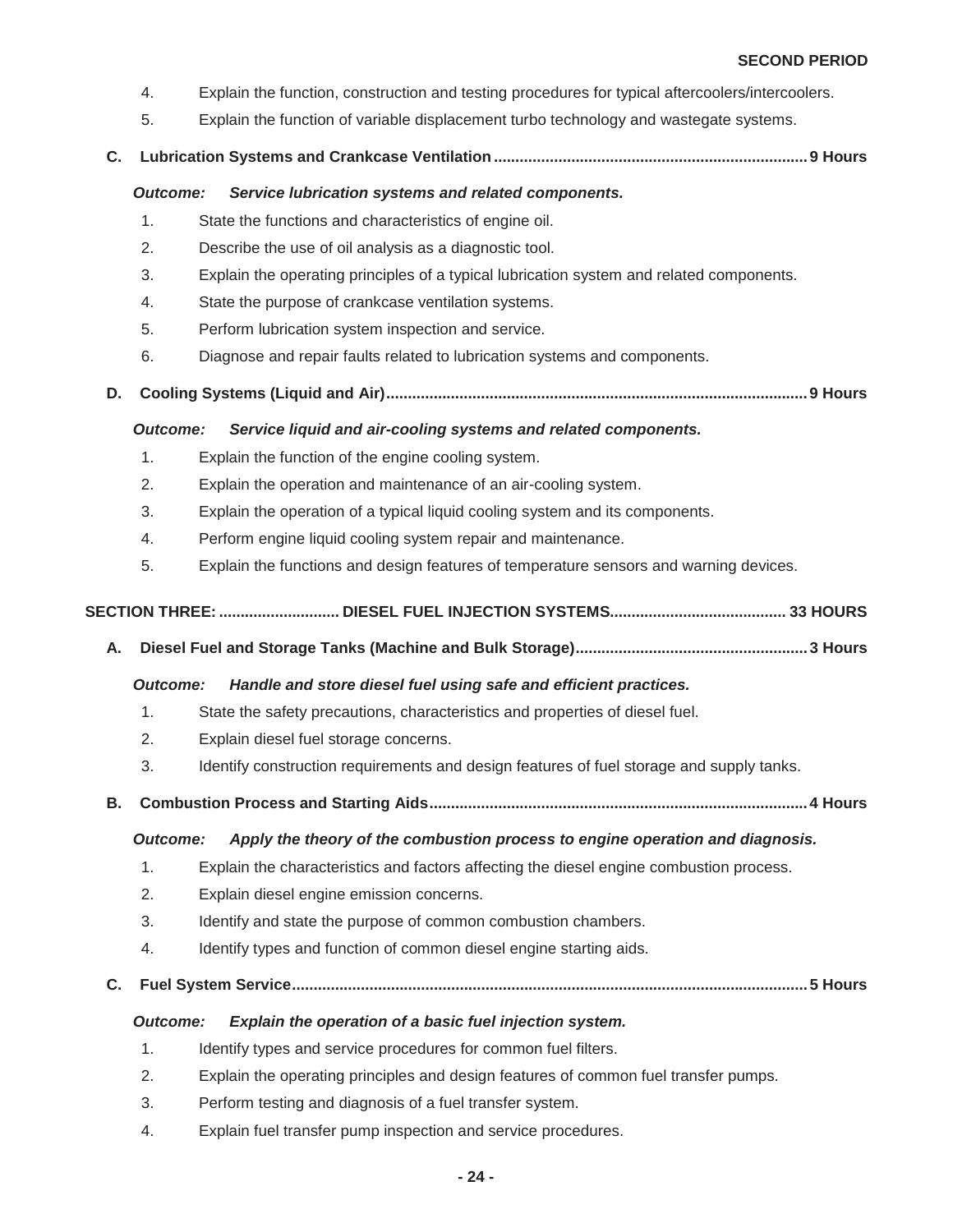#### **SECOND PERIOD**

| D. |                      |                                                                                                                                                                     |                 |
|----|----------------------|---------------------------------------------------------------------------------------------------------------------------------------------------------------------|-----------------|
|    | <b>Outcome:</b>      | Explain the operation of a basic fuel injection system.                                                                                                             |                 |
|    | 1.                   | List the requirements of a fuel injection system.                                                                                                                   |                 |
|    | 2.                   | Identify the layout and components of a basic fuel injection system.                                                                                                |                 |
|    | 3.                   | Explain the function of the components required in the basic diesel fuel injection system.                                                                          |                 |
| Е. |                      |                                                                                                                                                                     |                 |
|    | <b>Outcome:</b>      | Explain the operation of an advanced fuel injection system.                                                                                                         |                 |
|    | 1.                   | Explain the testing and timing procedures of port and helix fuel metering.                                                                                          |                 |
|    | 2.                   | Explain the testing and timing procedures of inlet fuel metering for opposed plunger pump<br>designs.                                                               |                 |
|    | 3.                   | Explain the operating principles of hydraulic fuel injection nozzles.                                                                                               |                 |
|    | 4.                   | Explain governor operation according to design characteristics and application.                                                                                     |                 |
|    | 5.                   | Explain the benefits of maintaining engine adjustments.                                                                                                             |                 |
|    | 6.                   | Explain engine performance testing and demonstrate diagnosis.                                                                                                       |                 |
| F. |                      |                                                                                                                                                                     |                 |
|    | <b>Outcome:</b>      | Explain basic testing and adjustment procedures on diesel engines and mechanical<br>fuel injection systems.                                                         |                 |
|    | 1.                   | Explain the benefits of maintaining engine adjustments.                                                                                                             |                 |
|    | 2.                   | Explain engine performance testing and demonstrate diagnosis.                                                                                                       |                 |
| G. |                      |                                                                                                                                                                     |                 |
|    | <b>Outcome:</b>      | Explain the operating principles of engine shutdown and warning systems.                                                                                            |                 |
|    | 1.                   | Explain the operation of an engine emergency warning and shut down systems that monitors oil<br>pressure, coolant temperature, coolant level and engine over-speed. |                 |
|    | <b>SECTION FOUR:</b> | ELECTRONICS FUEL MANAGEMENT.                                                                                                                                        | <b>54 HOURS</b> |
| А. |                      |                                                                                                                                                                     |                 |
|    | <b>Outcome:</b>      | Retrieve and interpret basic diagnostic information from a typical diesel engine<br>electronic control system.                                                      |                 |
|    | 1.                   | Explain the operation of a computer controlled fuel injection system.                                                                                               |                 |
|    | 2.                   | Explain the operation of engine sensors that measure pressure, temperature, speed, fluid level,<br>and throttle position.                                           |                 |
|    | 3.                   | Explain integral warning, shutdown and fault codes systems used with electronic controls.                                                                           |                 |
|    | 4.                   | Demonstrate the use of a Personal Computer (PC) and other appropriate tools for electronic<br>system interface.                                                     |                 |
|    | 5.                   | Demonstrate the adjustment of electronic fuel control system parameters.                                                                                            |                 |
| В. |                      |                                                                                                                                                                     |                 |
|    | <b>Outcome:</b>      | Identify and explain components of electronically controlled fuel injection systems.                                                                                |                 |
|    | 1.                   | Explain the operation of an electronic unit fuel injection system.                                                                                                  |                 |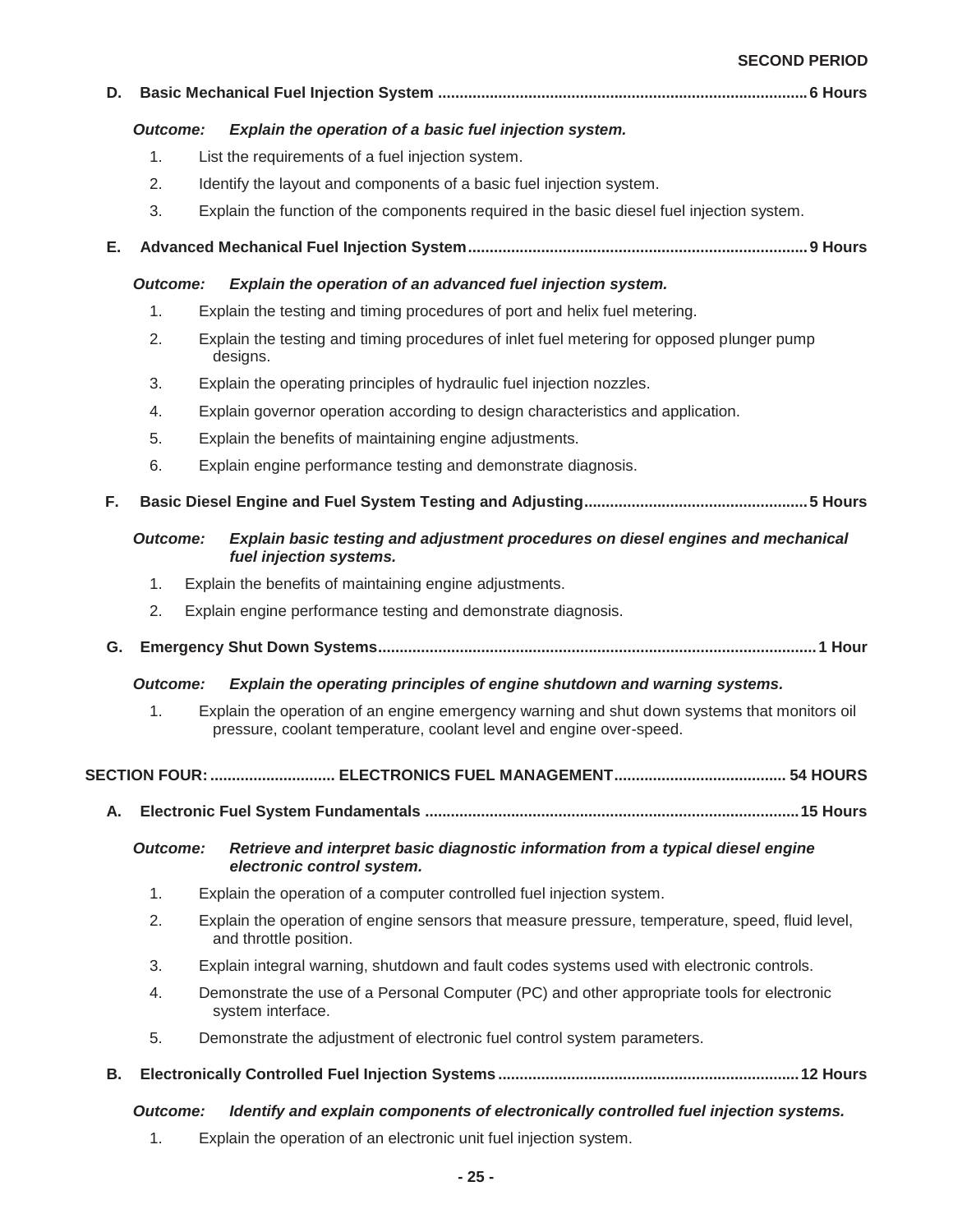- 2. Explain the operation of a HEUI fuel injection system.
- 3. Explain the operation of a common rail fuel injection system.
- 4. Explain the operation of an electronic unit pump fuel injection system.

## **C. Electronic Fuel System Diagnosis ...............................................................................................12 Hours**

#### *Outcome: Diagnose and service electronic controlled diesel fuel injection systems.*

- 1. Diagnose and repair an electronic fuel control system malfunction.
- 2. Demonstrate removal and installation procedures of an electronic fuel pump or injector.
- **D. Emission Control/After Treatment Systems ...............................................................................15 Hours**

#### *Outcome: Explain the operation of emission control systems.*

- 1. State the purposes of an emission control system to Environmental Protection Agency (EPA) guidelines.
- 2. Describe the theory of Exhaust Gas Recirculation (EGR)
- 3. Explain the purpose of Diesel Oxidation Catalyst (DOC) and Diesel Particulate Filter (DPI).
- 4. Explain the purpose of a Selective Catalyst Reduction (SCR) and Diesel Exhaust Fluid (DEF).
- 5. Discuss emerging technologies.
- 6. Explain effect on other vehicle systems; fuel, oil, coolants, intake/turbo systems.

#### **SECTION FIVE: .................... HEAVY DUTY CHARGING & CRANKING SYSTEMS ............................ 50 HOURS**

**A. Charging System and Control Circuit Fundamentals ................................................................ 12 Hours** 

#### *Outcome: Explain the operation of 12 and 24 volt charging systems.*

- 1. Explain the purpose of the charging system in relation to equipment operation.
- 2. Identify charging system components.
- 3. Describe the operational characteristics of an alternator.
- 4. Identify and state the function of common alternator components.
- 5. Describe the operation of an alternator in regards to induction, rectification and output control.
- 6. Identify and state the function of common alternator components.
- 7. Identify common regulator types and designs.
- 8. State the purpose of auxiliary terminals on integrally regulated alternators.
- 9. Explain the operation of charging system indicator circuits.
- **B. Charging System Testing and Service ........................................................................................ 18 Hours**

#### *Outcome: Diagnose and service 12 and 24 volt charging systems.*

- 1. Perform on-equipment charging system tests.
- 2. Demonstrate the procedure to test an alternator for output and voltage control.
- 3. Identify alternator defects.
- 4. Demonstrate charging system maintenance procedures.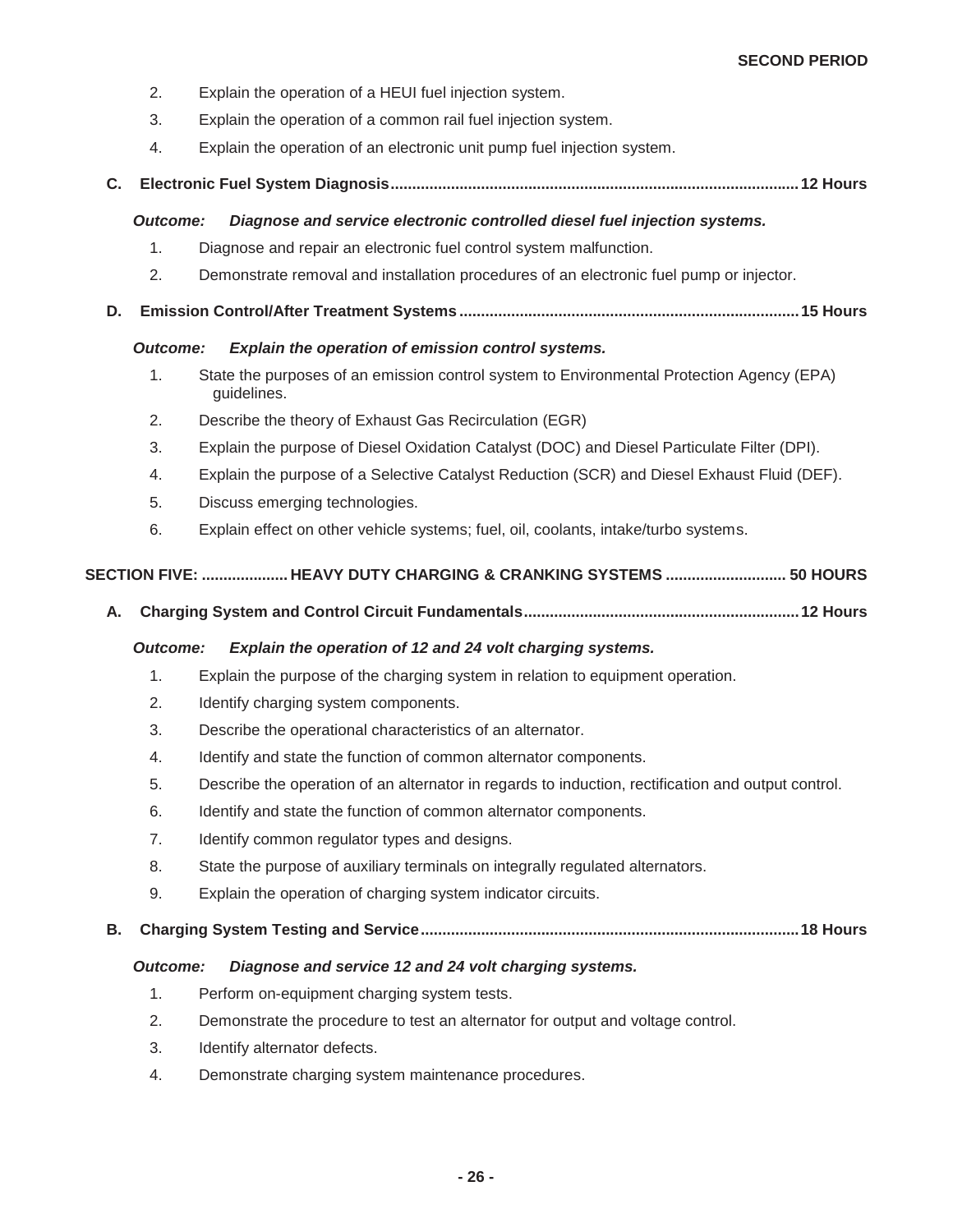## **SECOND PERIOD**

| C.              |                                                                                                             |
|-----------------|-------------------------------------------------------------------------------------------------------------|
| <b>Outcome:</b> | Explain the operation of 12 and 24 volt cranking systems.                                                   |
| 1.              | Identify components of a typical cranking system.                                                           |
| 2.              | Describe the principles of operation of a cranking motor.                                                   |
| 3.              | Identify cranking motor construction in regards to electrical design.                                       |
| 4.              | Identify and state the function of common cranking motor components.                                        |
| 5.              | Identify and explain the operation of overrunning clutch type motor drives.                                 |
| 6.              | Explain operational limitations of a cranking motor.                                                        |
| D.              |                                                                                                             |
| <b>Outcome:</b> | Explain the operation of cranking motor control circuits.                                                   |
| 1.              | Trace a starting system circuit diagram.                                                                    |
| 2.              | Explain the operation of a cranking motor solenoid switch.                                                  |
| 3.              | Explain the operation of a magnetic switch.                                                                 |
| Е.              |                                                                                                             |
| <b>Outcome:</b> | Diagnose and service cranking systems.                                                                      |
| 1.              | Perform on-equipment cranking system diagnostics.                                                           |
| 2.              | Identify cranking motor defects by no-load test results.                                                    |
| 3.              | Diagnose possible cranking system failures from specific symptoms.                                          |
| F.              |                                                                                                             |
| <b>Outcome:</b> | Service and maintain air and hydraulic cranking systems.                                                    |
| 1.              | State the function, system requirements and troubleshooting procedures required on air cranking<br>systems. |

2. State the function, system requirements and troubleshooting procedures required on hydraulic motor cranking systems.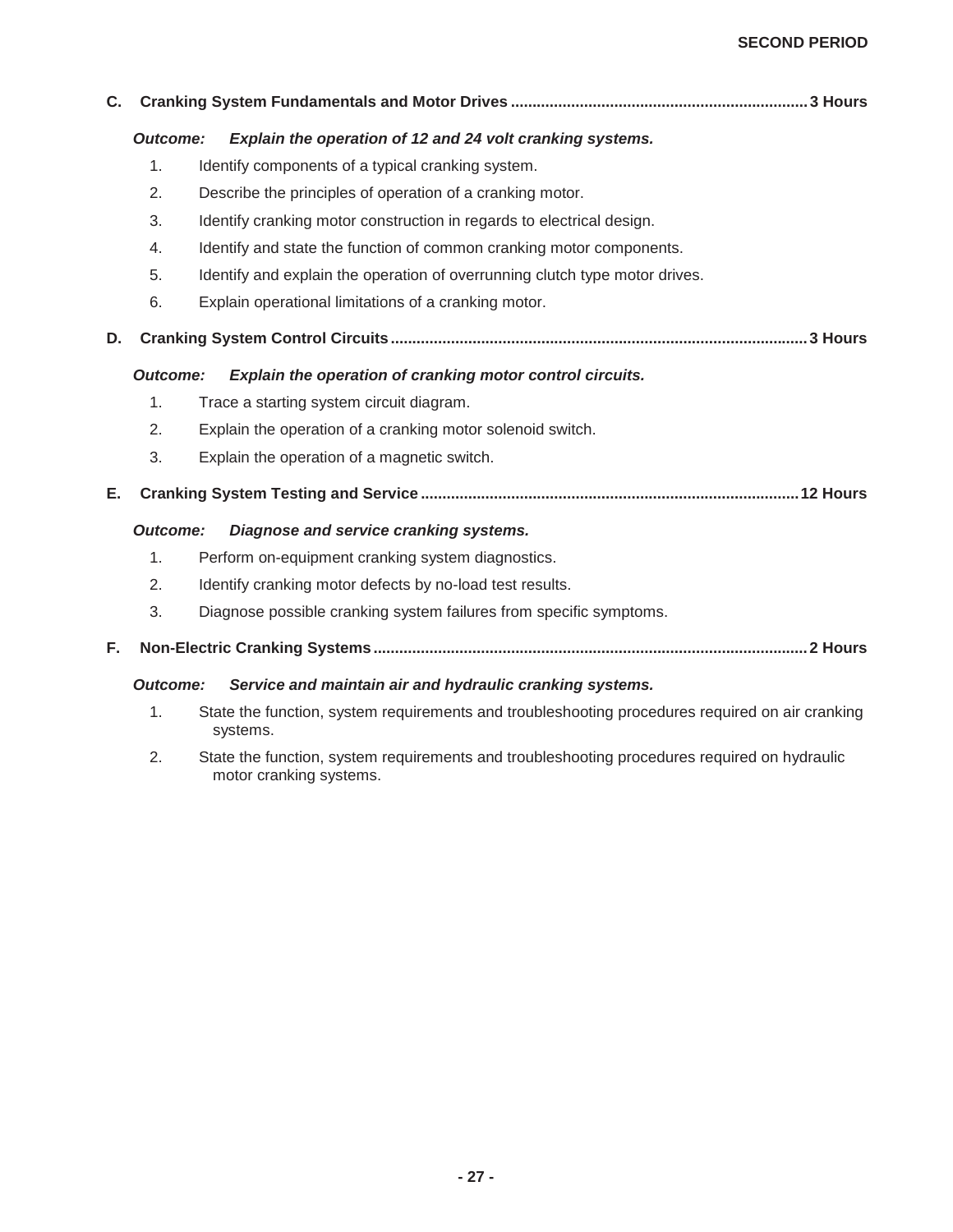#### **THIRD PERIOD TECHNICAL TRAINING AGRICULTURAL EQUIPMENT TECHNICIAN TRADE COURSE OUTLINE**

## *UPON SUCCESSFUL COMPLETION OF THIS PROGRAM THE APPRENTICE SHOULD BE ABLE TO PERFORM THE FOLLOWING OUTCOMES AND OBJECTIVES.*

Due to the nature of work of the Agricultural Equipment Technician, it is imperative that safety be taught on a continuous basis throughout the entire course.

**A. Chemical Safety ............................................................................................................................... 6 Hours** 

## *Outcome: Describe safe practices when working with and around agricultural chemicals.*

- 1. Describe the rating system, which assesses agricultural chemical toxicity.
- 2. Describe safe transport, handling, and disposal of chemical containers.
- 3. Describe potential field application difficulties.
- 4. Describe environmental systems and clothing used to protect the operator when handling chemicals.

#### **B. Sprayer Systems............................................................................................................................10 Hours**

## *Outcome: Describe the operation of sprayer systems.*

- 1. Describe the components of sprayer systems.
- 2. Explain the operation of a sprayer system.
- 3. Describe selected nozzles.
- 4. Interpret application charts.
- 5. Perform stationary calibrations.
- **C. Monitoring Equipment .................................................................................................................... 8 Hours**

## *Outcome: Program electronic devices used in the agricultural spraying industry.*

- 1. Describe controllers used to monitor and adjust sprayer functions.
- 2. Program and calibrate a sprayer electronic rate controller.
- 3. Diagnose operating problems of a sprayer rate controller.
- 4. Describe GPS applications in spraying.

## **D. Suspension Systems for Spraying ................................................................................................ 6 Hours**

## *Outcome: Explain suspension system features used on high-clearance sprayers.*

- 1. Describe suspension systems used to support sprayer booms.
- 2. Describe selected suspension systems used to support sprayer chassis.
- 3. Describe the methods utilized to adjust wheel tread spacing on high clearance sprayers.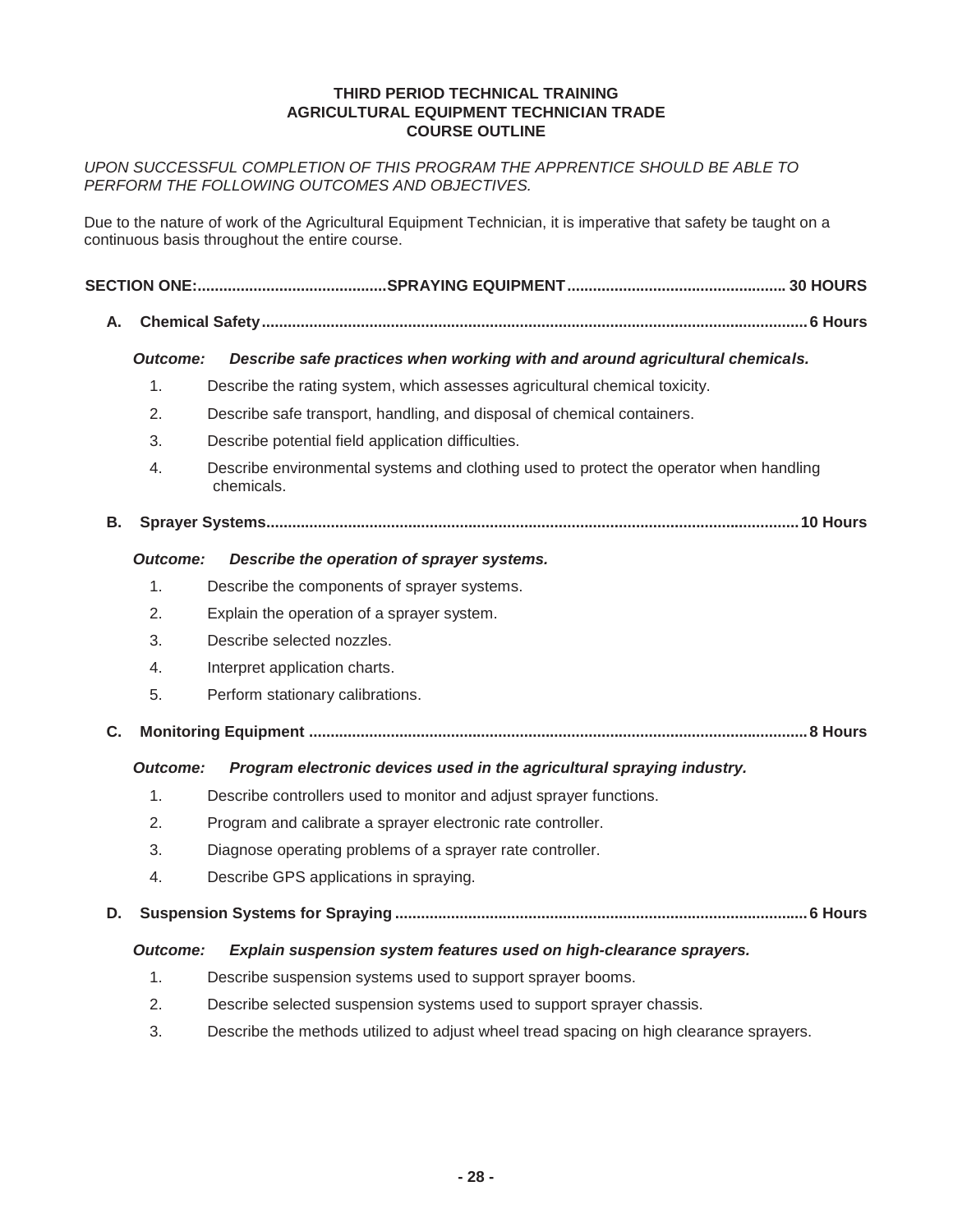**THIRD PERIOD** 

|  | SECTION TWO:  AIR CONDITIONING AND HEATING SYSTEMS  43 HOURS |
|--|--------------------------------------------------------------|
|  |                                                              |

## *Outcome: Explain the operating principles of basic air conditioning systems.*

- 1. Explain the thermodynamic principles related to air conditioning.
- 2. Explain the properties and handling precautions of refrigerants and refrigerant oils.
- 3. Identify the basic components of an air conditioning system.
- 4. Explain the operation of a cycling clutch air conditioning system using an expansion valve.
- **B. HVAC Control Systems (Heating, Ventilation and A/C) .............................................................13 Hours**

## *Outcome: Explain the operating principles of HVAC (Heating Ventilation and Air Conditioning) control systems.*

- 1. Identify the components of an air conditioning control system.
- 2. Explain the operation of air conditioning control systems.
- 3. Identify the components of an air distribution system.
- 4. Explain the operation of an air distribution system.
- 5. Explain the procedure to test HVAC control system operation.
- 6. Describe agricultural HVAC processor driven controls.

## **C. Air Conditioning Testing, Service and Retrofitting ....................................................................23 Hours**

## *Outcome: Diagnose and service air conditioning systems.*

- 1. State the safety precautions required when servicing air conditioning systems.
- 2. Identify air conditioning service tools.
- 3. Perform air conditioning system diagnosis.
- 4. Perform air conditioning service within legislated guidelines.
- 5. Explain replacement procedures for defective air conditioning components.
- 6. Describe the procedure for retrofitting A/C hoses.
- 7. Describe the procedure for retrofitting receiver dryers.
- 8. Describe the procedure for retrofitting compressors.
- 9. Describe the procedure for retrofitting expansion valves.
- 10. Describe the use of alternative refrigerants.

## **SECTION THREE: ............... POWER TRAIN II AND PREVENTIVE MAINTENANCE ........................... 43 HOURS**

**A. Hydraulic and Power Take-Off Clutches ....................................................................................... 8 Hours** 

## *Outcome: Identify, diagnose, and repair hydraulic and power take-off clutches.*

- 1. Identify the components of a hydraulic clutch.
- 2. Explain the principles of operation of hydraulic clutches.
- 3. Perform service and diagnostic procedures of hydraulic clutches.
- 4. Identify types and designs of power take-offs.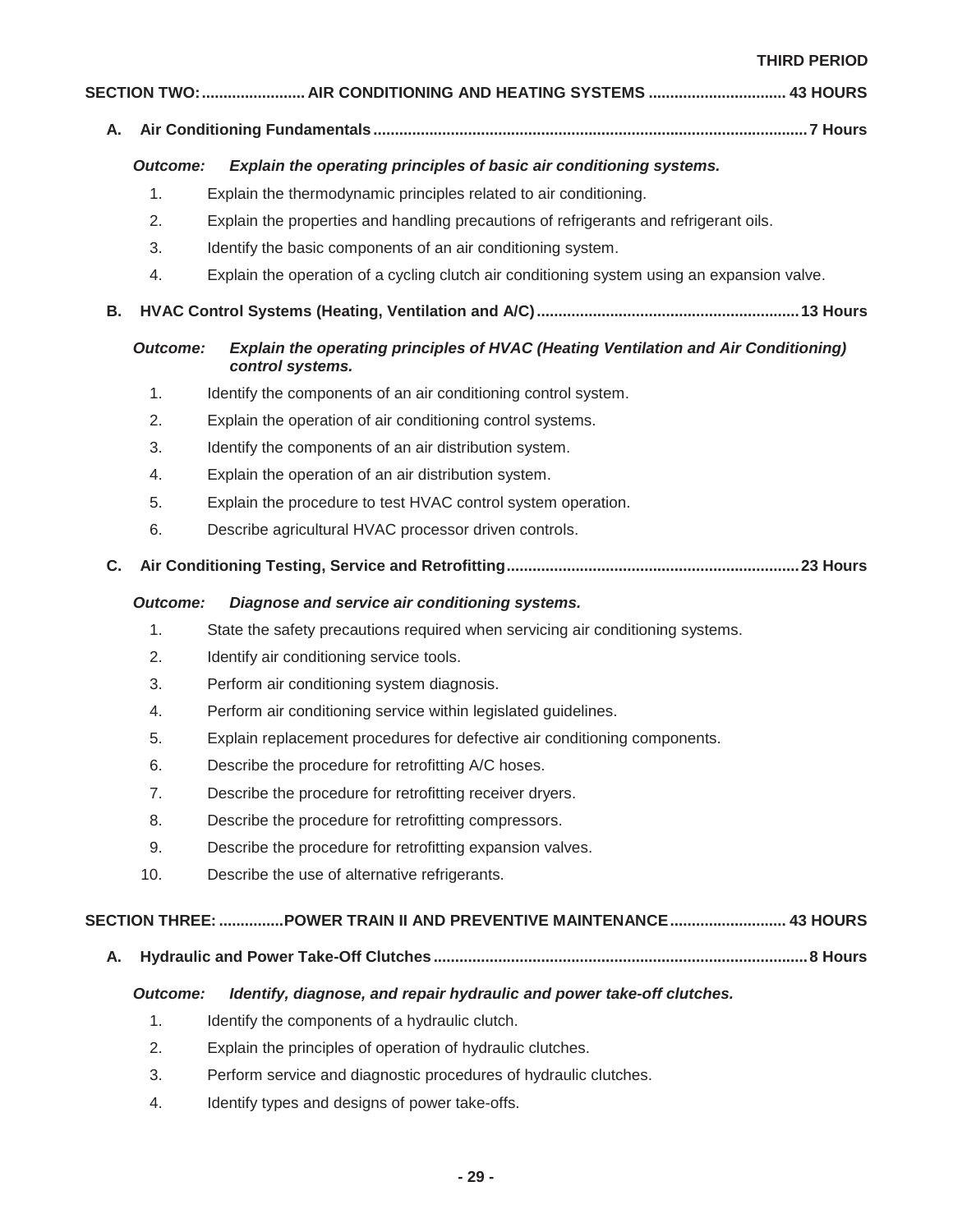- 5. Describe principles of operation power take-offs.
- 6. Perform service and diagnostic procedures for power take-offs.

## **B. Heavy Duty Transmissions and Four Wheel Drives .................................................................. 22 Hours**

## *Outcome: Identify and repair heavy duty mechanical transmissions and four wheel drive units.*

- 1. Discuss heavy duty transmission nomenclature.
- 2. Identify design and types of transmissions.
- 3. Describe power flow, gear ratios, and shift procedures of transmissions.
- 4. Discuss service and diagnostic procedures of transmissions.
- 5. Discuss four wheel drive nomenclature and principles of operation.
- 6. Describe power flow and shift procedures through four wheel drive transfer units.
- 7. Describe power flow and shift procedures through four wheel drive axles.
- 8. Perform service and diagnostic procedures of four wheel drive power trains.

## **C. Preventive Maintenance .................................................................................................................. 6 Hours**

## *Outcome: Explain typical maintenance programs used with agricultural equipment.*

- 1. Explain the types of maintenance systems.
- 2. Explain the principles of preventive maintenance.
- 3. Explain the principles of predictive maintenance.
- **D. Failure and Fluid Analysis .............................................................................................................. 7 Hours**

## *Outcome: Explain predictive maintenance procedures utilizing failure and fluid analysis.*

- 1. Explain fluid (oil and coolant) analysis.
- 2. Interpret component failure analysis.

## **SECTION FOUR: ....................... AGRICULTURAL HARVESTING EQUIPMENT .................................. 46 HOURS**

**A. Forage Harvesting Equipment .....................................................................................................10 Hours** 

## *Outcome: Describe and adjust forage harvesters.*

- 1. Describe the procedure of silage making.
- 2. Describe the operation of forage harvesters.
- 3. Perform adjustments and repairs to forage harvesters.
- 4. Describe repair procedures for metal detection systems.
- **B. Combines .......................................................................................................................................28 Hours**

## *Outcome: Describe and adjust combines.*

- 1. Describe the functions of a combine.
- 2. Describe the differences between conventional and rotary combines.
- 3. Describe components of conventional combines.
- 4. Describe components of rotary combines.
- 5. Identify the in-field trouble-shooting and adjustments of combines.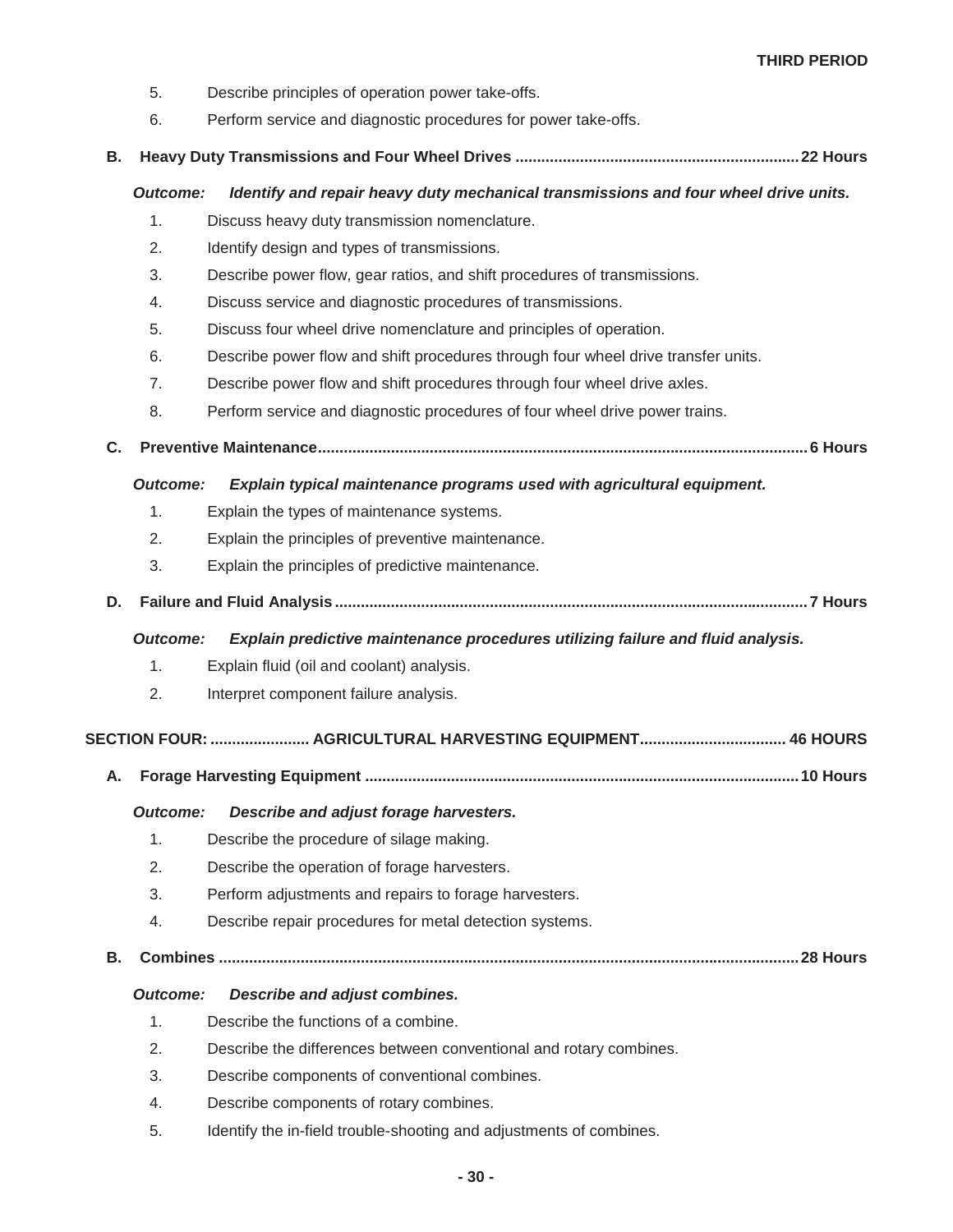- 6. Perform feeder adjustments.
- 7. Perform thresher and separator adjustments.
- 8. Perform residue management adjustments.
- 9. Perform grain handling system component adjustments.

```
C. Yield Monitors .................................................................................................................................. 8 Hours
```
## *Outcome: Explain the application of yield monitors as it pertains to precision farming techniques, taking field variability into account.*

- 1. Describe yield mapping equipment for combines.
- 2. Set-up a yield monitor utilizing a laptop computer and PC card interface.
- 3. Compare yield map details displaying raw data and smoothed data.
- 4. Query a yield map for average and site specific details.
- 5. Diagnose operating problems of a yield mapping system.

## **SECTION FIVE: .............................................. BRAKING SYSTEMS ...................................................... 24 HOURS**

**A. Hydraulic Brakes System Fundamentals ...................................................................................... 4 Hours** 

## *Outcome: Apply scientific principles to braking system operation.*

- 1. Explain braking principles with emphasis on hydraulic forces, friction and heat.
- 2. Describe the properties and handling procedures of brake fluid and hydraulic oil.
- 3. Identify common power assist braking systems.
- 4. Explain the principles of operation for selected brake booster systems.
- **B. Hydraulic Brake Systems (Drum and Disc) .................................................................................. 4 Hours**

## *Outcome: Explain the operation of hydraulic drum and disc brake systems.*

- 1. Explain the principles of operation of drum brake systems.
- 2. Explain the principles of operation of disc brake systems.
- 3. Explain the construction and operation of master cylinders.
- 4. Explain the purpose and construction of brake lines and hoses.
- 5. Explain the construction and operation of wheel cylinders and callipers.
- 6. Explain the purpose and operation of valves.

## **C. Hydraulic Brake System Diagnosis and Service .......................................................................... 4 Hours**

## *Outcome: Service hydraulic drum and disc brake systems.*

- 1. List safety responsibilities required when servicing and repairing brake systems.
- 2. Diagnose brake systems faults.
- 3. Service a drum brake assembly.
- 4. Service a disc brake assembly.
- 5. Describe agricultural brake flushing and bleeding procedures on hydraulic brake systems.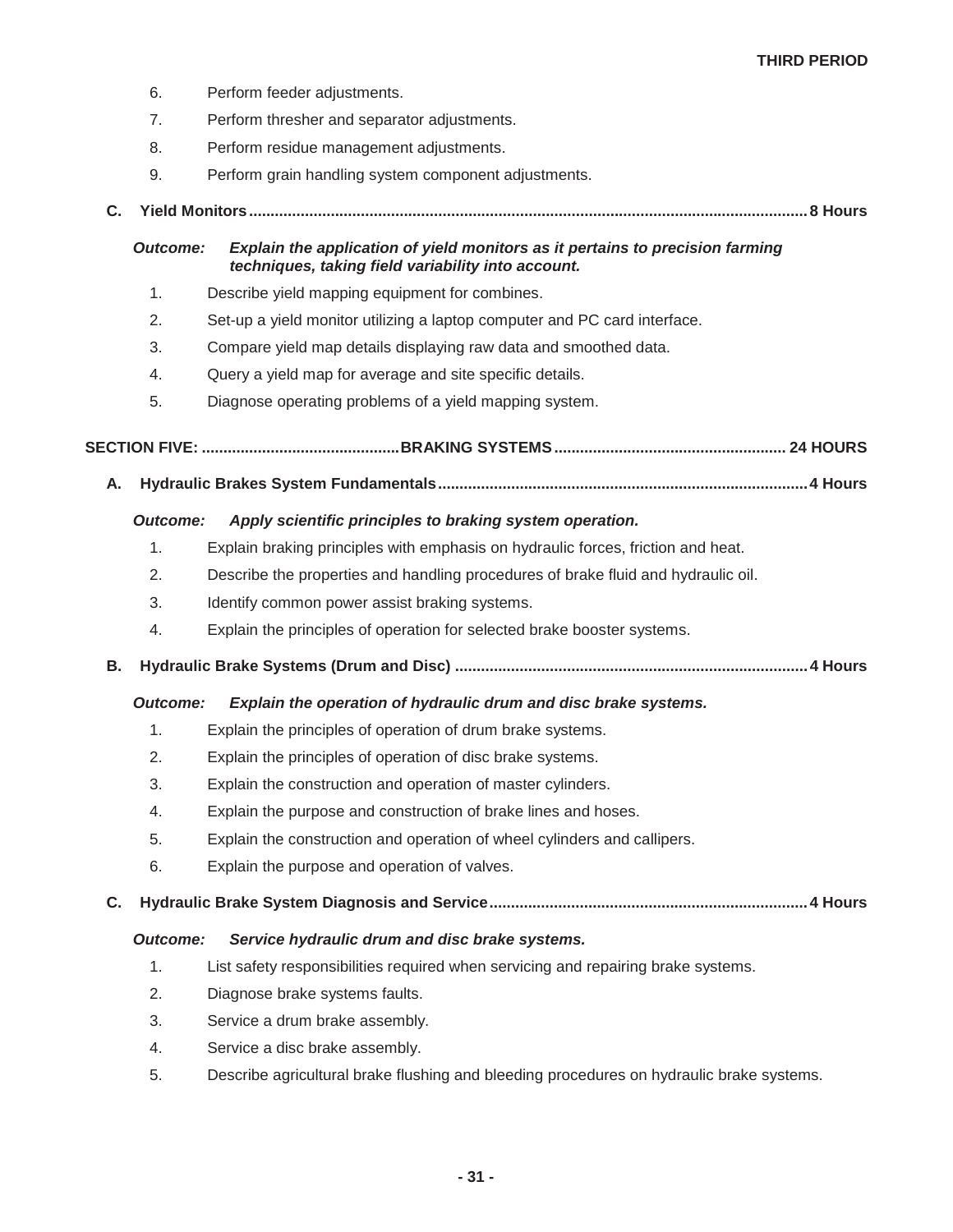#### **THIRD PERIOD**

| D. |                 |                                                                                                                                  |  |
|----|-----------------|----------------------------------------------------------------------------------------------------------------------------------|--|
|    | <b>Outcome:</b> | Explain and service various agricultural braking systems.                                                                        |  |
|    | 1.              | Describe selected agricultural based braking systems.                                                                            |  |
|    | 2.              | Describe selected agricultural hydraulic brake control systems.                                                                  |  |
|    | 3.              | Describe common brake nomenclature and safety procedures.                                                                        |  |
|    | 4.              | Describe multidisc wet brake systems.                                                                                            |  |
|    | 5.              | Describe agricultural ABS braking and electronic controls.                                                                       |  |
|    | 6.              | Describe selected agricultural park brakes and controls.                                                                         |  |
|    | 7.              | Disassemble/assemble selected agricultural brake components.                                                                     |  |
|    | 8.              | Adjust agricultural park and service brake systems.                                                                              |  |
|    | 9.              | Identify common agricultural brake component failures.                                                                           |  |
|    | 10.             | Identify common agricultural hydraulic brake control components.                                                                 |  |
|    |                 | SECTION SIX: SEEDING AND PRECISION FARMING SYSTEMS  54 HOURS                                                                     |  |
| Α. |                 |                                                                                                                                  |  |
|    |                 |                                                                                                                                  |  |
|    | <b>Outcome:</b> | Explain the application of GPS mapping as it pertains to precision farming<br>techniques, taking field variability into account. |  |
|    | 1.              | Describe GPS system operation relating to space, user, and control components.                                                   |  |
|    | 2.              | Describe datum measuring systems and units used in GPS.                                                                          |  |
|    | 3.              | Record waypoints and lines in a field mapping exercise with a handheld GPS unit.                                                 |  |
|    | 4.              | Create a map on a computer after unloading information from a GPS unit.                                                          |  |
|    | 5.              | Assess selected types of differential correction systems used to enhance GPS accuracy.                                           |  |
| В. |                 |                                                                                                                                  |  |
|    | <b>Outcome:</b> | Identify GPS steering guidance systems.                                                                                          |  |
|    | 1.              | Identity the types of steering guidance systems.                                                                                 |  |
|    | 2.              | Describe the operation of GPS steering guidance systems.                                                                         |  |
|    | 3.              | Describe the setup of a guidance system.                                                                                         |  |
| C. |                 |                                                                                                                                  |  |
|    | <b>Outcome:</b> | Describe and adjust seeding equipment.                                                                                           |  |
|    | 1.              | Describe seeding theory.                                                                                                         |  |
|    | 2.              | Identify selected types of seeding equipment.                                                                                    |  |
|    | 3.              | Describe the operating procedures of seeding equipment.                                                                          |  |
|    | 4.              | Identify selected types of soil openers and their seed placement.                                                                |  |
|    | 5.              | Describe styles of seed metering systems.                                                                                        |  |
|    | 6.              | Describe types of air stream loading and manifold systems.                                                                       |  |
|    | 7.              | Describe styles of packing systems and their applications.                                                                       |  |
|    | 8.              | Compare air systems to gravity systems.                                                                                          |  |
|    |                 |                                                                                                                                  |  |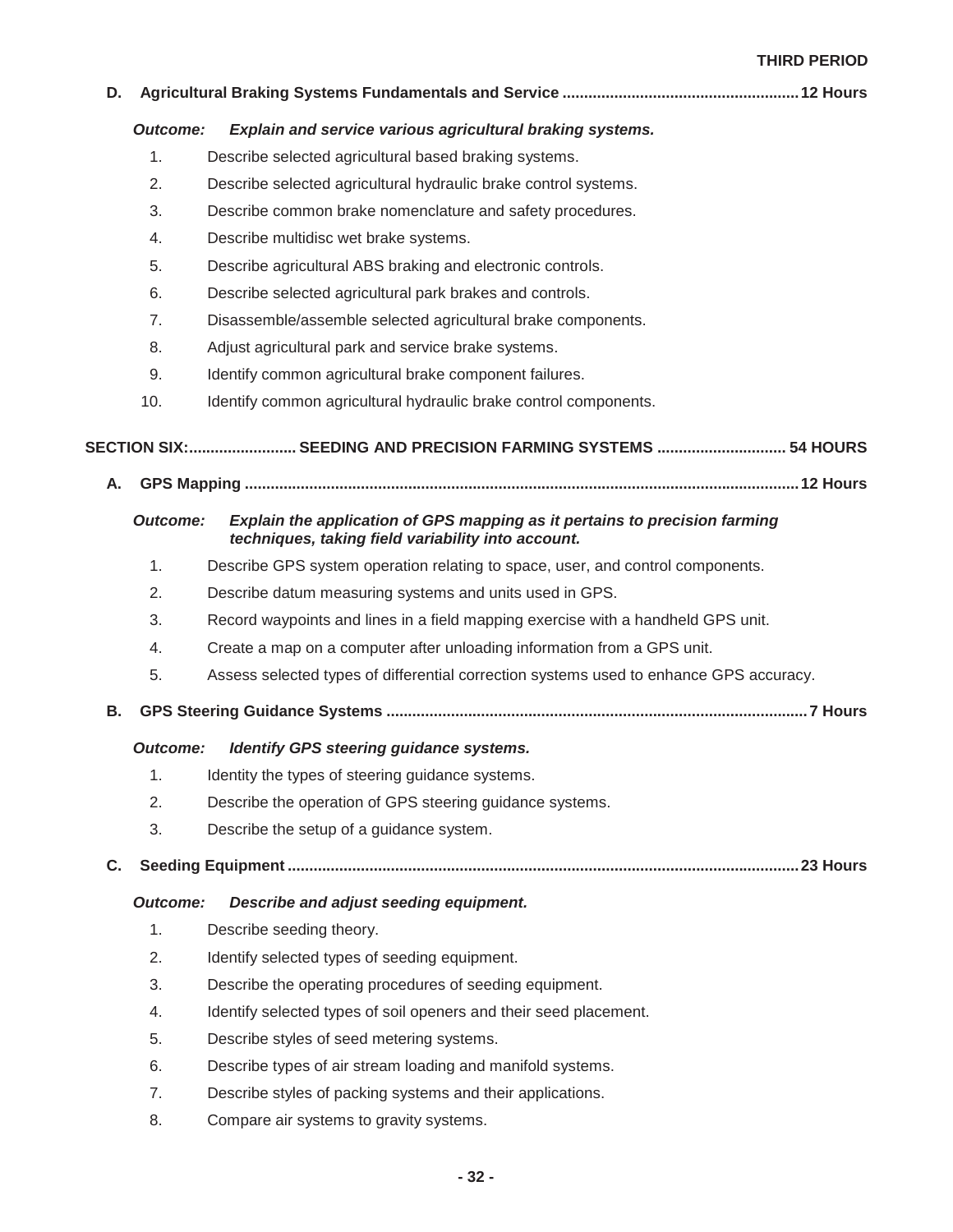- 9. Calculate in-field calibrations.
- 10. Perform stationary calibrations.
- 11. Describe repairs to seeding equipment (planters).
- 12. Describe repairs to air seeding equipment.
- 13. Perform adjustments and repairs to air seeding equipment.
- **D. Variable Rate Application ............................................................................................................... 8 Hours**

## *Outcome: Explain the use of variable rate application as it pertains to precision farming techniques, taking field variability into account.*

- 1. Describe variable rate technology (VRT) for crop inputs.
- 2. Compare the differences between manual variable rate and map based variable rate systems.
- 3. Describe controller functions relating to setup, calibration, sensor input and operator readout information.
- 4. Program a variable rate monitor to control an air drill.
- 5. Calibrate a variable rate applicator for seed or fertilizer.
- 6. Diagnose operating problems of a variable rate applicator.

## **E. Monitors and Sensors ..................................................................................................................... 4 Hours**

## *Outcome: Identify features of monitoring systems and controller area networks.*

- 1. Describe the function of performance monitors.
- 2. Describe the operating principles of ISO compliant communication.
- 3. Record diagnostic and warning messages produced by the ISO compliant communication system.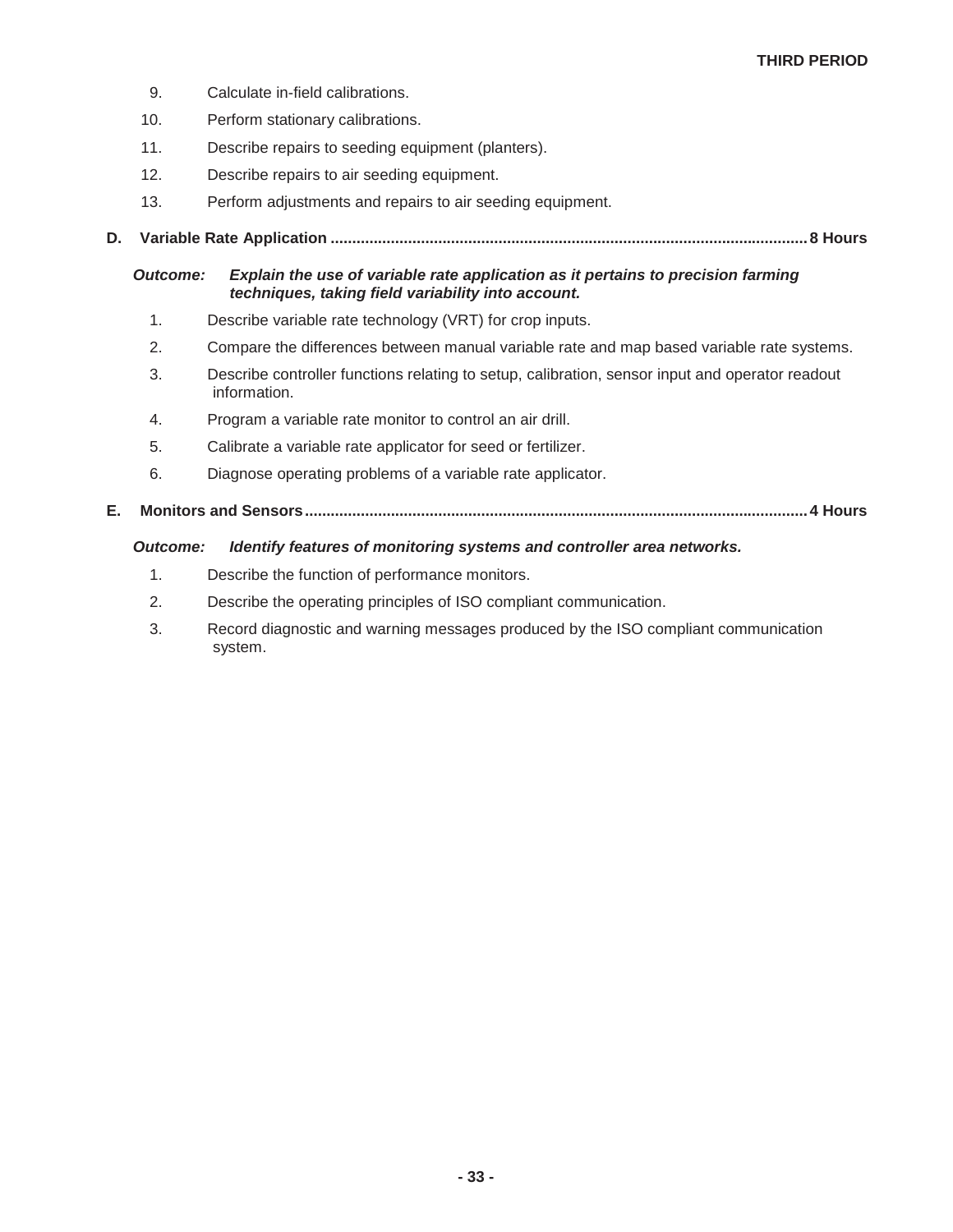#### **FOURTH PERIOD TECHNICAL TRAINING AGRICULTURAL EQUIPMENT TECHNICIAN TRADE COURSE OUTLINE**

*UPON SUCCESSFUL COMPLETION OF THIS PROGRAM THE APPRENTICE SHOULD BE ABLE TO PERFORM THE FOLLOWING OUTCOMES AND OBJECTIVES.* 

| Α.                                                         |                 |                                                          |  |  |  |
|------------------------------------------------------------|-----------------|----------------------------------------------------------|--|--|--|
|                                                            | <b>Outcome:</b> | <b>Explain principles of hydraulics.</b>                 |  |  |  |
|                                                            | 1.              | Explain the principles of hydraulic energy transfer.     |  |  |  |
|                                                            | 2.              | State the characteristics of hydraulic oil.              |  |  |  |
|                                                            | 3.              | Explain common hydraulic contamination control methods.  |  |  |  |
| В.                                                         |                 |                                                          |  |  |  |
|                                                            | <b>Outcome:</b> | Identify common hydraulic pumps.                         |  |  |  |
|                                                            | 1.              | Explain common hydraulic pump configurations.            |  |  |  |
|                                                            | 2.              | Explain gear pump operating principles.                  |  |  |  |
|                                                            | 3.              | Explain vane pump operating principles.                  |  |  |  |
|                                                            | 4.              | Explain piston pump operating principles.                |  |  |  |
| C.                                                         |                 |                                                          |  |  |  |
|                                                            | <b>Outcome:</b> | Diagnose and repair common hydraulic pumps.              |  |  |  |
|                                                            | 1.              | Explain start up procedures and precautions.             |  |  |  |
|                                                            | 2.              | Service a gear pump.                                     |  |  |  |
|                                                            | 3.              | Service a vane pump.                                     |  |  |  |
|                                                            | 4.              | Service a piston pump.                                   |  |  |  |
| D.                                                         |                 |                                                          |  |  |  |
|                                                            | <b>Outcome:</b> | Identify hydraulic cylinders and motors.                 |  |  |  |
|                                                            | 1.              | Explain the operating principles of hydraulic cylinders. |  |  |  |
|                                                            | 2.              | Explain the operating principles of hydraulic motors.    |  |  |  |
| Е.                                                         |                 |                                                          |  |  |  |
| Service hydraulic cylinders and motors.<br><b>Outcome:</b> |                 |                                                          |  |  |  |
|                                                            | 1.              | Service hydraulic cylinders.                             |  |  |  |
|                                                            |                 |                                                          |  |  |  |

2. Service hydraulic motors.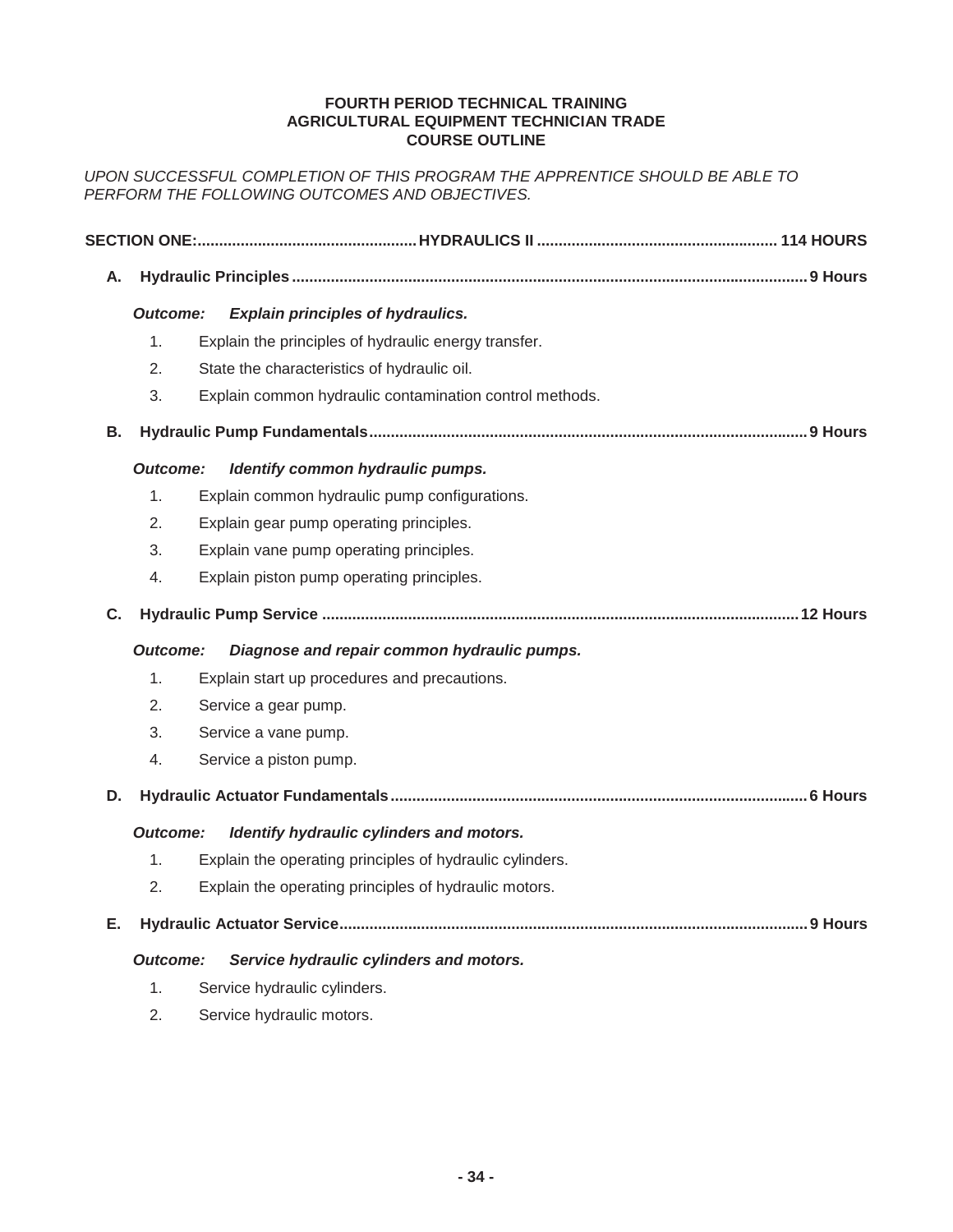## **FOURTH PERIOD**

**F. Hydraulic Valve II ........................................................................................................................... 18 Hours**   *Outcome: Service hydraulic pressure, flow and directional control valves.*  1. Explain the operation and service procedures of hydraulic pressure control valves. 2. Explain the operation and service procedures of hydraulic flow control valves. 3. Explain the operation and service procedures of hydraulic directional control valves. 4. Explain the operation and service procedures of directional control valve accessories. 5. Explain methods used to connect multiple directional control valves. **G. Hydraulic System Types ............................................................................................................... 18 Hours**   *Outcome: Analyze common mobile equipment hydraulic systems.*  1. Interpret common mobile equipment hydraulic system schematics. 2. Explain the operation of mobile open centre hydraulic systems. 3. Explain the operation of mobile closed centre hydraulic systems. 4. Explain the operation of a mobile hydrostatic transmission hydraulic system. **H. Hydraulic System Testing and Service ....................................................................................... 18 Hours**   *Outcome: Diagnose common mobile equipment hydraulic systems.*  1. Perform visual inspection and operational tests on common hydraulic systems. 2. Perform pressure and flow testing on common hydraulic systems. 3. Determine hydraulic system faults. **I. Electro-Hydraulics ......................................................................................................................... 15 Hours**   *Outcome: Analyze basic electrical and electronically controlled hydraulic systems.*  1. Explain the operation principles of electrically controlled hydraulic system components. 2. Explain the operating principles of electronically controlled hydraulic system components. 3. Explain joystick and pulse width modulated control systems. 4. Diagnose electro hydraulic system faults.  **SECTION TWO: .......... STEERING AND SUSPENSION SYSTEMS AND ACCESSORIES .................. 33 HOURS (SPECIFIC TO OFF ROAD) & APPRENTICESHIP A. Wheeled Equipment Steering Fundamentals and Service .......................................................... 6 Hours**   *Outcome: Diagnose and service off-road equipment steering systems.*  1. Identify common off-road steering configurations and applications. 2. Identify full time power steering system components. 3. Explain the operation of common off-road power steering systems and components. 4. Explain off-road power steering system diagnostic and service procedures. 5. Identify skid steering system components. 6. Explain the operation of a skid steering system. 7. Explain skid steering system diagnostic and service procedures.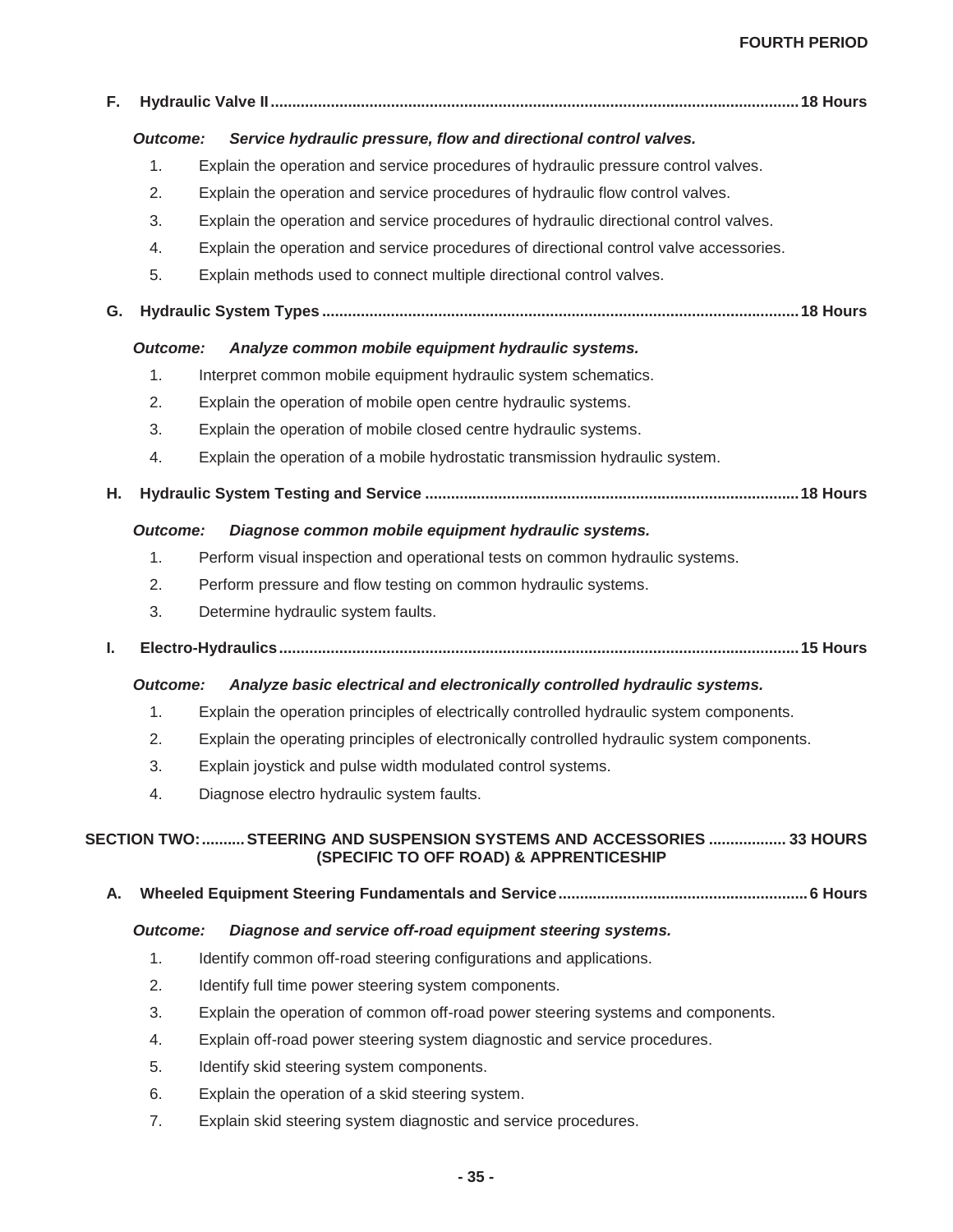#### **FOURTH PERIOD**

| В. |                 |                                                                                                                                                                                |  |  |  |
|----|-----------------|--------------------------------------------------------------------------------------------------------------------------------------------------------------------------------|--|--|--|
|    | <b>Outcome:</b> | Explain off-road suspension system diagnostic and service procedures.                                                                                                          |  |  |  |
|    | 1.              | State the functions and applications of common off-road suspension systems.                                                                                                    |  |  |  |
|    | 2.              | Explain the operation of a motor scraper cushion hitch system.                                                                                                                 |  |  |  |
|    | 3.              | Explain cushion hitch diagnostic and service procedures.                                                                                                                       |  |  |  |
|    | 4.              | Explain the operation of common haul truck suspension systems.                                                                                                                 |  |  |  |
|    | 5.              | Explain common haul truck suspension system diagnostic and repair procedures.                                                                                                  |  |  |  |
| C. |                 |                                                                                                                                                                                |  |  |  |
|    | <b>Outcome:</b> | Service and maintain accessories and attachments used with off-road equipment.                                                                                                 |  |  |  |
|    | 1.              | Explain the functions and operating principles of operator protective structures.                                                                                              |  |  |  |
|    | 2.              | Explain operator protective structures in regards to service and maintenance precautions.                                                                                      |  |  |  |
|    | 3.              | Identify and explain the purpose of automatic fire suppression systems used on off-road<br>equipment.                                                                          |  |  |  |
|    | 4.              | Identify and explain the functions of common ground engaging tools and tool mounting<br>components.                                                                            |  |  |  |
|    | 5.              | Explain the procedures required to service common ground engaging tools.                                                                                                       |  |  |  |
|    | 6.              | Explain the operating principles and service procedures required for common types of winches.                                                                                  |  |  |  |
| D. | <b>Outcome:</b> | Explain the operation of typical off-road equipment electrical and warning circuits.                                                                                           |  |  |  |
|    | 1.              | Explain the operation of off-road equipment lighting circuits.                                                                                                                 |  |  |  |
|    | 2.              | Explain the operation of off-road equipment accessory circuits.                                                                                                                |  |  |  |
|    | 3.              | Explain the operation of audible and visual warning devices.                                                                                                                   |  |  |  |
|    | 4.              | Explain multiplexing systems in off road equipment.                                                                                                                            |  |  |  |
| Е. |                 |                                                                                                                                                                                |  |  |  |
|    | Outcome:        | Diagnose and repair off-road equipment electrical circuits.                                                                                                                    |  |  |  |
|    | 1.              | Perform basic test procedures on off-road equipment lighting circuits.                                                                                                         |  |  |  |
|    | 2.              | Perform basic test procedures on off-road equipment accessory circuits.                                                                                                        |  |  |  |
|    | 3.              | Explain precautions when servicing electronic dash systems.                                                                                                                    |  |  |  |
| F. |                 |                                                                                                                                                                                |  |  |  |
|    |                 | <b>Outcome: Display coaching skills.</b>                                                                                                                                       |  |  |  |
|    | 1.              | Describe coaching skills used for training apprentices.                                                                                                                        |  |  |  |
|    |                 | Identifying the point of the lesson.<br>a)<br>b)<br>Linking the lesson.<br>Demonstrating a new skill.<br>$\mathsf{c})$<br>Providing the opportunity to practice a skill.<br>d) |  |  |  |
|    |                 | Giving feedback to the learner.<br>e)                                                                                                                                          |  |  |  |
|    |                 | Assessing the apprentices learning progress.<br>f)                                                                                                                             |  |  |  |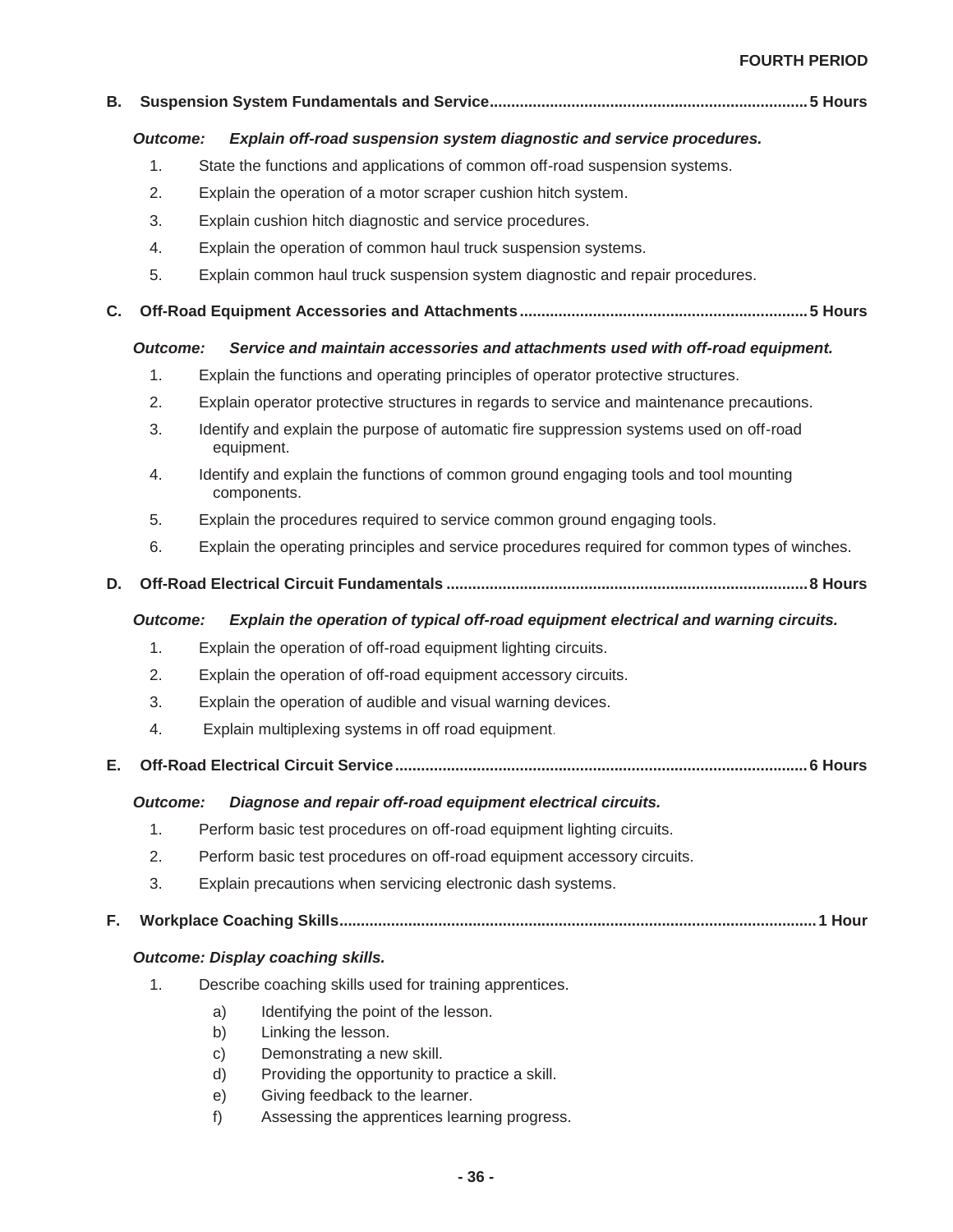| G. |                 |                                                                                                                                   |  |  |  |
|----|-----------------|-----------------------------------------------------------------------------------------------------------------------------------|--|--|--|
|    |                 | Outcome: Describe the advisory network.                                                                                           |  |  |  |
|    | 1.              | Explain the role and purpose of the advisory network, local apprenticeship committee, and<br>provincial apprenticeship committee. |  |  |  |
| Η. |                 |                                                                                                                                   |  |  |  |
|    |                 | <b>Outcome: Discuss Red Seal/Interprovincial Standards.</b>                                                                       |  |  |  |
|    | 1.              | Describe the National Occupational Analysis (NOA).                                                                                |  |  |  |
|    | 2.              | Describe the relationship between the NOA and Red Seal / Interprovincial examinations.                                            |  |  |  |
|    | 3.              | Discuss the roles of federal and provincial government in the development of Red Seal<br>standards.                               |  |  |  |
|    | 4.              | Discuss the role of industry in the development of Red Seal standards.                                                            |  |  |  |
|    | 5.              | Explain the intent of the Red Seal exam as it relates to interprovincial mobility.                                                |  |  |  |
|    | 6.              | Describe sources of information on Red Seal standards and practice examination                                                    |  |  |  |
|    |                 |                                                                                                                                   |  |  |  |
|    |                 |                                                                                                                                   |  |  |  |
| Α. |                 |                                                                                                                                   |  |  |  |
|    | <b>Outcome:</b> | <b>Explain basic gearing principles.</b>                                                                                          |  |  |  |
|    | 1.              | Define gear terminology.                                                                                                          |  |  |  |
|    | 2.              | Explain gear relationships with regards to ratios and input/output direction.                                                     |  |  |  |
|    | 3.              | Identify common gear types and applications.                                                                                      |  |  |  |
| В. |                 |                                                                                                                                   |  |  |  |
|    | <b>Outcome:</b> | Diagnose and repair common off-road equipment torque converters.                                                                  |  |  |  |
|    | 1.              | Describe the function and concepts of fluid converters.                                                                           |  |  |  |
|    | 2.              | Describe the components and operation of torque converters.                                                                       |  |  |  |
|    | 3.              | Explain the operation of a torque divider.                                                                                        |  |  |  |
|    | 4.              | Explain basic torque converter mounting, diagnostic and repair procedures.                                                        |  |  |  |
| C. |                 | Powershift and Automatic Transmission Mechanical/Electronic Components  14 Hours                                                  |  |  |  |
|    | <b>Outcome:</b> | Explain the operation of powershift and automatic transmissions mechanical<br>components.                                         |  |  |  |
|    | 1.              | Compare functions and applications of powershift and automatic transmissions.                                                     |  |  |  |
|    | 2.              | Explain gearing principles of single and multiple planetary gear seats.                                                           |  |  |  |
|    | 3.              | Explain the operation of a typical planetary type transmission.                                                                   |  |  |  |
|    | 4.              | Explain the operation of typical countershaft type powershift/automatic transmissions.                                            |  |  |  |
| D. |                 |                                                                                                                                   |  |  |  |
|    | <b>Outcome:</b> | Explain the operation of powershift and automatic transmission shift control<br>mechanisms.                                       |  |  |  |
|    | 1.              | Explain the operation of hydraulic shift control systems for powershift transmissions.                                            |  |  |  |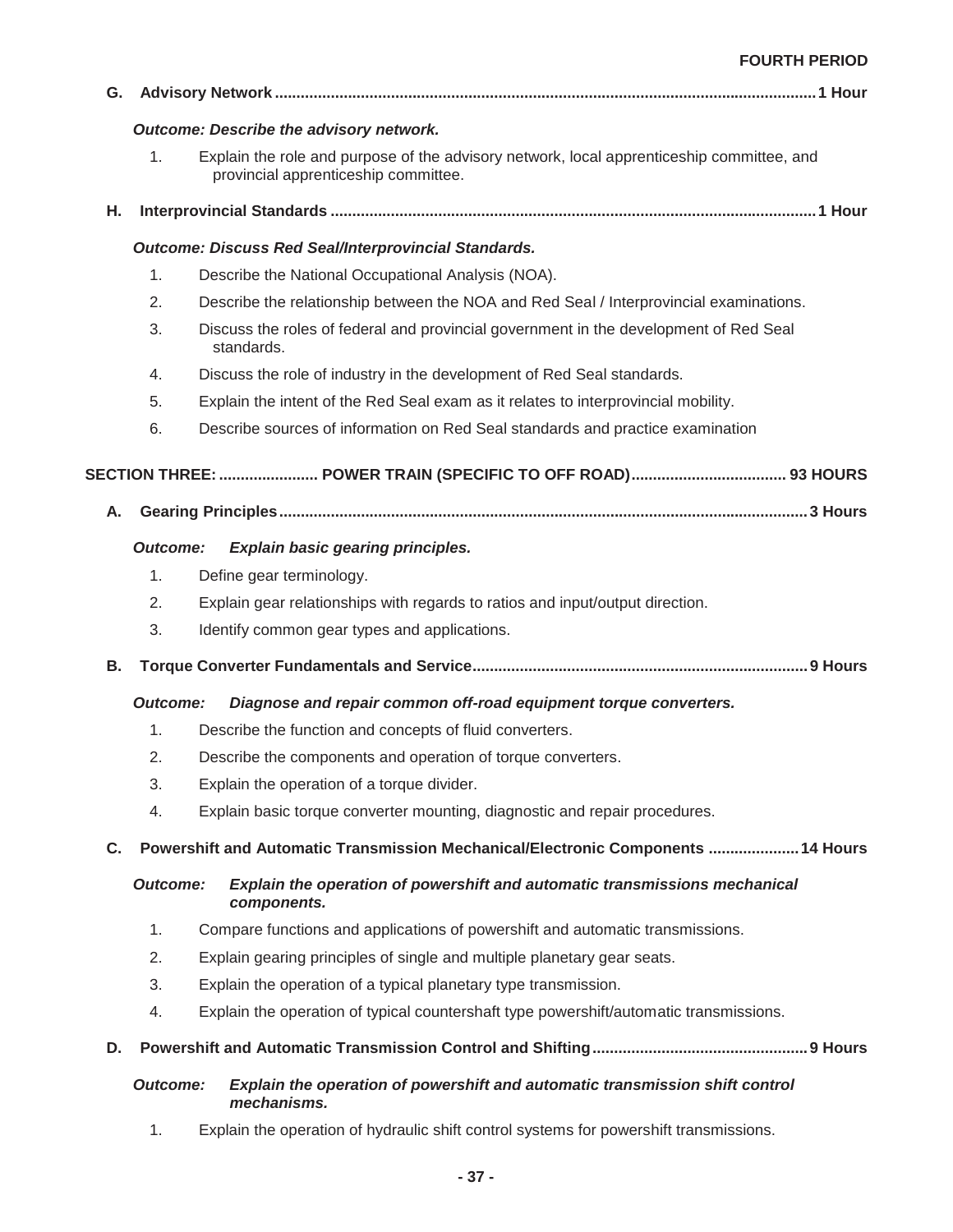- 2. Explain the operation of hydraulic shift control systems for automatic transmissions.
- 3. Explain the operation of electronic shift control systems for automatic transmissions.

## **E. Hydraulic Retarder Fundamentals ................................................................................................. 3 Hours**

## *Outcome: Explain the operating principles for off-road equipment hydraulic retarders.*

- 1. Identify the components of a typical off-road equipment hydraulic retarder.
- 2. Explain the operation of a typical off-road equipment hydraulic retarder.

## **F. Powershift and Automatic Transmission Testing and Service .................................................. 9 Hours**

## *Outcome: Diagnose and service powershift and automatic transmissions.*

- 1. Perform powershift and automatic transmission visual inspections and operational tests.
- 2. Perform powershift and automatic transmission hydraulic shift control system testing.
- 3. Perform powershift and automatic transmission electronic shift control system testing.
- 4. Explain the procedures to remove and reinstall a powershift and automatic transmission.
- **G. Tracked Equipment Steering Fundamentals and Service .........................................................10 Hours**

## *Outcome: Explain tracked equipment steering system diagnostic and service procedures.*

- 1. Explain the operation of a steering clutch and brake crawler tractor steering system.
- 2. Explain the diagnostic and service procedures for a steering clutch and brake crawler tractor steering system.
- 3. Explain the operation of a hydrostatic crawler tractor steering system.
- 4. Explain diagnostic and service procedures for a hydrostatic crawler tractor steering system.
- 5. Explain the operation of a differential type crawler tractor steering system.
- 6. Explain the diagnostic and service procedures for a differential type crawler tractor steering system.

## **H. Undercarriage Systems Fundamentals and Service.................................................................. 11 Hours**

## *Outcome: Explain diagnostic and service procedures for tracked equipment undercarriage and related components.*

- 1. Describe the functions, applications and configurations of undercarriage systems.
- 2. Explain the functions and operation of the components of typical undercarriage systems.
- 3. Perform undercarriage inspection and adjustment procedures.
- 4. Explain the procedures required for safely removing and replacing undercarriage components.
- 5. Explain procedures for remanufacturing undercarriage components.

## **I. Final Drive Fundamentals and Service (Off Road) .....................................................................10 Hours**

## *Outcome: Explain diagnostic and service procedures for off-road equipment final drive systems.*

- 1. Describe the functions, applications, and configurations of drive systems.
- 2. Explain the operation of wheeled equipment final drive systems.
- 3. Explain the fundamentals of AC drive systems.
- 4. Explain the safety precautions when servicing units equipped with AC drive systems.
- 5. Explain the operation of tracked equipment final drive system.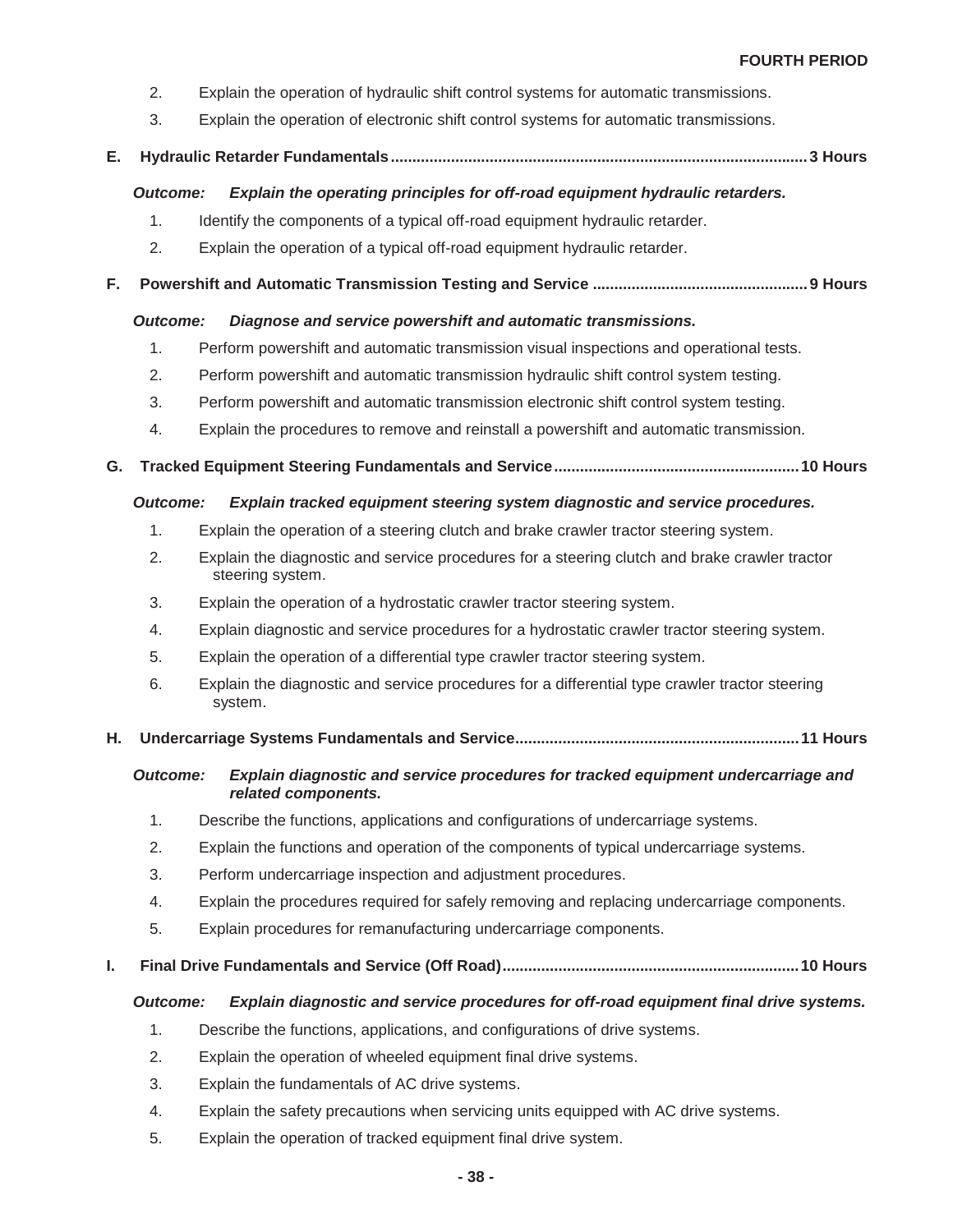6. Explain maintenance and service procedures for final drive systems.

#### **J. Drive Axle and Differential Fundamentals and Service (Off Road) .......................................... 12 Hours**

#### *Outcome: Repair drive axle and differential assemblies.*

- 1. State the functions of single reduction drive axle assemblies.
- 2. Identify single reduction drive axle components.
- 3. Explain the operating principles of a single reduction drive axle and differential assembly.
- 4. Identify common types of differential units used in the trade.
- 5. Explain the lubrication of a single reduction drive axle.
- 6. Diagnose a drive axle and differential assembly for operational faults.
- 7. Explain drive axle and differential assembly removal and replacement procedures.
- 8. Overhaul a typical drive axle and differential assembly to manufacturer's specifications.
- **K. Clutch Fundamentals and Service ................................................................................................. 3 Hours**

#### *Outcome: Service and diagnose common clutch types.*

- 1. Explain the operation and maintenance of over-centre clutches.
- 2. Explain the operation principles of special application clutches: overrunning, dog, cone and bevel, electromagnetic.